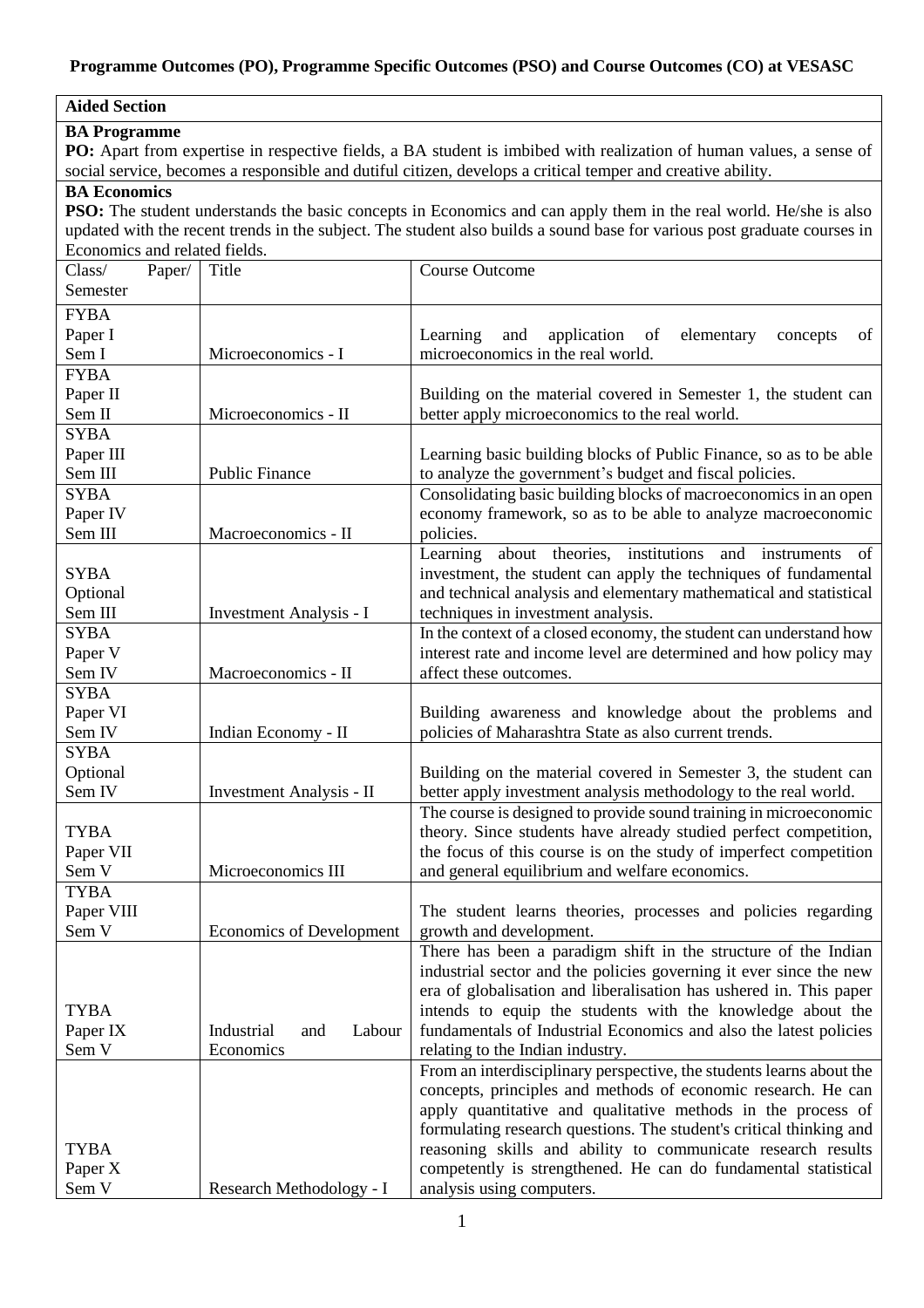|                            |                                | This course focuses on economic causes of environmental                                                               |
|----------------------------|--------------------------------|-----------------------------------------------------------------------------------------------------------------------|
| <b>TYBA</b>                |                                | problems. In particular, economic principles are applied to<br>environmental questions and their management. Economic |
| Paper XI                   |                                | implications of environmental policy are addressed as well as                                                         |
| Sem V                      | <b>Environmental Economics</b> | valuation of environmental improvements.                                                                              |
| <b>TYBA</b>                |                                | This course introduces the students tothe contributions of great                                                      |
| Paper XII                  | Economic<br>History<br>of      | economics beginning from Mercantilism, Physiocracy to Smith,                                                          |
| Sem V                      | Thought                        | Marshall, Ricardo, Schumpeter, Keynes etc.                                                                            |
|                            |                                | This course introduces the students to formal modeling of a                                                           |
|                            |                                | macroeconomic theory with analytical tools. It discusses goods                                                        |
| <b>TYBA</b>                |                                | market with fixed exchange rate, the money market, uncovered                                                          |
| Paper XIII                 |                                | interest rate parity and the benefits and costs of fixed and flexible                                                 |
| Sem VI                     | Macroeconomics III             | exchange rate                                                                                                         |
|                            |                                | This course develops a systematic exposition of models that try                                                       |
|                            |                                | to explain the composition, direction, and consequences of                                                            |
|                            |                                | international trade, and the determinants and effects of trade                                                        |
|                            |                                | policy. It then builds on the models of open economy                                                                  |
|                            |                                | macroeconomics developed in courses 08 and 12, focusing on                                                            |
|                            |                                | national policies as well as international monetary systems. It                                                       |
|                            |                                | concludes with an analytical account of the causes and                                                                |
|                            |                                |                                                                                                                       |
|                            |                                | consequences of the rapid expansion of international financial                                                        |
| <b>TYBA</b>                |                                | flows in recent years. Although the course is based on abstract                                                       |
| Paper XIV                  |                                | theoretical models, students will also be exposed to real-world                                                       |
| Sem VI                     | <b>International Economics</b> | examples and case studies.                                                                                            |
|                            |                                | Issues pertaining to the labour market, wage policy, trade unions                                                     |
|                            |                                | and amicable solutions to industrial disputes have become vital for                                                   |
|                            |                                | developing countries, especially for India, where the bulk of the                                                     |
|                            |                                | labour force is employed in the unorganised sector, and the                                                           |
|                            |                                | organized sector is witnessing a phenomenon of 'jobless' growth.                                                      |
| <b>TYBA</b>                |                                | This paper intends to provide knowledge of the same and also                                                          |
| Paper XV                   | <b>Industrial and Labour</b>   | discusses the importance of labour welfare and social security                                                        |
| Sem VI                     | Economics                      | measures for the growing labour force in India.                                                                       |
| <b>TYBA</b>                |                                |                                                                                                                       |
| Paper XVI                  |                                |                                                                                                                       |
| Sem VI                     | Research Methodology - II      | Consolidation of previous knowledge.                                                                                  |
|                            |                                | This is the second paper of economic development sequence. The                                                        |
|                            |                                | course begins with demographic concepts and their evolution                                                           |
|                            |                                | during the process of development. Then it focuses on the theory                                                      |
|                            |                                | migration and discusses the link between migration and                                                                |
|                            |                                | development. The structure of markets and contracts is linked to                                                      |
| <b>TYBA</b>                |                                | the particular problems of enforcement experienced in poor                                                            |
| Paper XVII                 | Development Theory and         | countries. The course ends with the issues related to environment                                                     |
| Sem VI                     | Experience                     | and development.                                                                                                      |
|                            |                                | This paper gives the students practical insights into Trade Policies                                                  |
| <b>TYBA</b><br>Paper XVIII | International<br>Economic      | and Practices worldwide and complements the previous                                                                  |
| Sem VI                     | Policy and Practice            | Semester's paper on International Economics.                                                                          |
|                            |                                |                                                                                                                       |
| <b>BA Eco-Commerce</b>     |                                |                                                                                                                       |

**PSO:**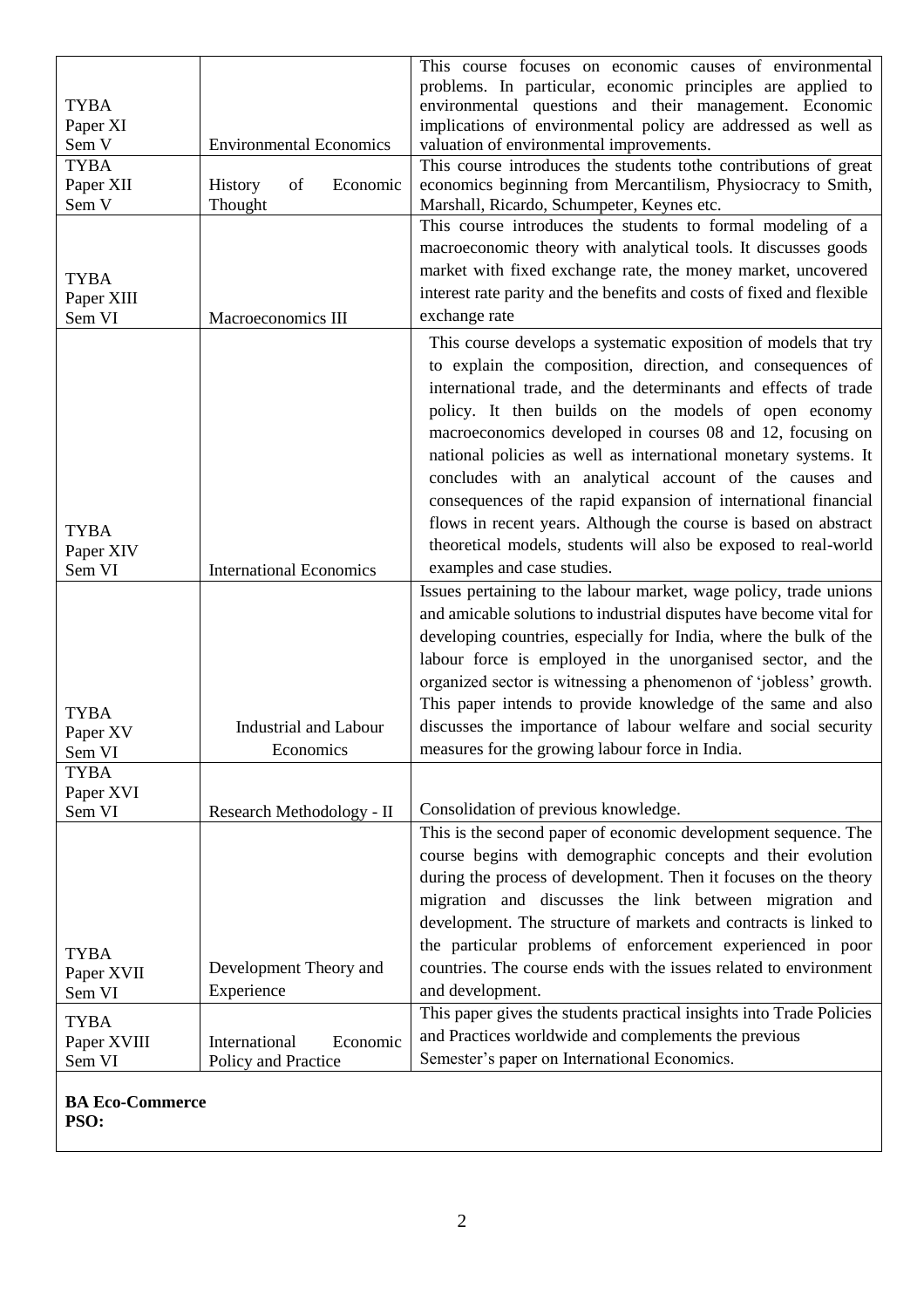| <b>FYBA</b><br>Commerce I   | <b>Introduction to Business</b>           | The course provides understanding of Types of business<br>organisations, business environment, formation and working of a                |
|-----------------------------|-------------------------------------------|------------------------------------------------------------------------------------------------------------------------------------------|
| Sem I, Sem II               |                                           | joint stock company, banking, insurance, and distribution<br>channels.                                                                   |
| <b>SYBA</b>                 | <b>Financial Management</b>               | The course provides understanding of financial planning, sources                                                                         |
| Commerce II<br>Sem III, IV  |                                           | of finance, types of capital, mutual funds, Capital market in India<br>and FDI.                                                          |
| <b>SYBA</b><br>Commerce III | <b>Introduction to Marketing</b>          | The course provides understanding of Concepts of Marketing,<br>Marketing segmentation, Consumer Behaviour,<br>Marketing                  |
| Sem III, IV                 |                                           | Research, Marketing Mix                                                                                                                  |
| <b>TYBA</b>                 |                                           | The course is designed to provide sound training in microeconomic<br>theory. Since students have already studied perfect competition,    |
| Paper VII                   |                                           | the focus of this course is on the study of imperfect competition                                                                        |
| Sem V                       | Microeconomics III                        | and general equilibrium and welfare economics.                                                                                           |
| <b>TYBA</b>                 |                                           |                                                                                                                                          |
| Paper VIII<br>Sem V         | <b>Economics of Development</b>           | The student learns theories, processes and policies regarding<br>growth and development.                                                 |
|                             |                                           | There has been a paradigm shift in the structure of the Indian                                                                           |
|                             |                                           | industrial sector and the policies governing it ever since the new<br>era of globalisation and liberalisation has ushered in. This paper |
| <b>TYBA</b>                 |                                           | intends to equip the students with the knowledge about the                                                                               |
| Paper IX                    | Industrial<br>Labour<br>and               | fundamentals of Industrial Economics and also the latest policies                                                                        |
| Sem V                       | Economics                                 | relating to the Indian industry.                                                                                                         |
| <b>TYBA</b><br>Paper X      | Introduction<br>to<br>Management          | The course provides understanding of functions and principles of<br>management.                                                          |
| Sem V                       |                                           |                                                                                                                                          |
| <b>TYBA</b>                 | Human<br>Resource                         | The course provides understanding of functions of Human                                                                                  |
| Paper XI<br>Sem V           | Management                                | Resource Management and Human Resource Development                                                                                       |
| <b>TYBA</b>                 | <b>Export Management</b>                  | The course provides understanding of International Trade, Export                                                                         |
| Paper XII                   |                                           | Procedures, Promotional organisations, Foreign trade policy and                                                                          |
| Sem V                       |                                           | incentives.                                                                                                                              |
|                             |                                           | This course introduces the students to formal modeling of a                                                                              |
|                             |                                           | macroeconomic theory with analytical tools. It discusses goods<br>market with fixed exchange rate, the money market, uncovered           |
| <b>TYBA</b>                 |                                           | interest rate parity and the benefits and costs of fixed and flexible                                                                    |
| Paper XIII<br>Sem VI        | Macroeconomics III                        | exchange rate                                                                                                                            |
|                             |                                           | This course develops a systematic exposition of models that try                                                                          |
|                             |                                           | to explain the composition, direction, and consequences of                                                                               |
|                             |                                           | international trade, and the determinants and effects of trade                                                                           |
|                             |                                           | policy. It then builds on the models of open economy                                                                                     |
|                             |                                           | macroeconomics developed in courses 08 and 12, focusing on<br>national policies as well as international monetary systems. It            |
|                             |                                           | concludes with an analytical account of the causes and                                                                                   |
|                             |                                           | consequences of the rapid expansion of international financial                                                                           |
| <b>TYBA</b>                 |                                           | flows in recent years. Although the course is based on abstract                                                                          |
| Paper XIV                   |                                           | theoretical models, students will also be exposed to real-world                                                                          |
| Sem VI                      | <b>International Economics</b>            | examples and case studies.                                                                                                               |
|                             |                                           | Issues pertaining to the labour market, wage policy, trade unions                                                                        |
| <b>TYBA</b>                 |                                           |                                                                                                                                          |
|                             |                                           | and amicable solutions to industrial disputes have become vital for                                                                      |
| Paper XV<br>Sem VI          | <b>Industrial and Labour</b><br>Economics | developing countries, especially for India, where the bulk of the<br>labour force is employed in the unorganised sector, and the         |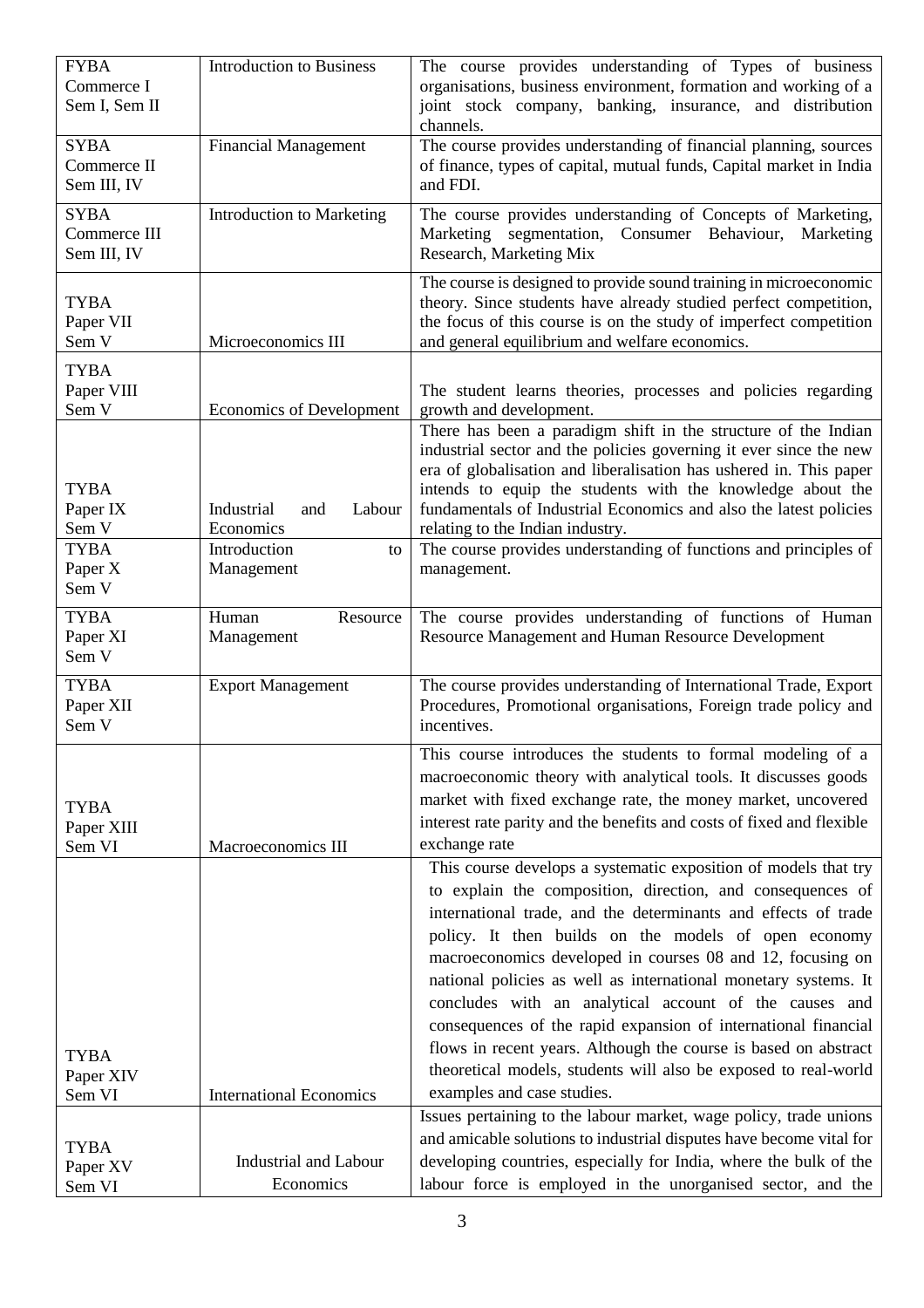|                            |                                            | organized sector is witnessing a phenomenon of 'jobless' growth.                                                                     |
|----------------------------|--------------------------------------------|--------------------------------------------------------------------------------------------------------------------------------------|
|                            |                                            | This paper intends to provide knowledge of the same and also                                                                         |
|                            |                                            | discusses the importance of labour welfare and social security                                                                       |
|                            |                                            | measures for the growing labour force in India.                                                                                      |
| <b>TYBA</b><br>Paper XVI   | Introduction<br>to<br>Management           | The course provides understanding of Communication function,<br>Production management and Materials management.                      |
| Sem VI                     |                                            |                                                                                                                                      |
|                            |                                            |                                                                                                                                      |
| <b>TYBA</b>                | Resource<br>Human                          | The course provides understanding of Human Relations, Industrial                                                                     |
| Paper XVII<br>Sem VI       | Management                                 | Relations and Current Issues in HRM.                                                                                                 |
|                            |                                            |                                                                                                                                      |
| <b>TYBA</b><br>Paper XVIII | <b>Export Management</b>                   | The course provides understanding of Export Pricing, Export<br>finance and Export documentation.                                     |
| Sem VI                     |                                            |                                                                                                                                      |
|                            |                                            |                                                                                                                                      |
| <b>BA Psychology</b>       |                                            |                                                                                                                                      |
| PSO:                       |                                            |                                                                                                                                      |
| <b>FYBA</b>                | Fundamentals<br>of                         | 1. To impart knowledge of the basic concepts and modern trends                                                                       |
| Sem I,II                   | Psychology: Part I & II                    | in Psychology 2. To foster interest in the subject of Psychology and                                                                 |
|                            |                                            | to create a foundation for further studies in Psychology 3. To make                                                                  |
|                            |                                            | the students aware of the applications of Psychological concepts in                                                                  |
|                            |                                            | various fields so that they understand the relevance of Psychology                                                                   |
| <b>SYBA II</b>             | Social Psychology                          | in different areas of life.<br>Introduction to behaviour of people in social settings. Social                                        |
| Sem III, IV                |                                            | psychology theories and experimental evidences                                                                                       |
|                            |                                            |                                                                                                                                      |
|                            |                                            |                                                                                                                                      |
| SYBA III                   | Developmental Psychology                   | Theories of human development. Stages of development. Aspects                                                                        |
| Sem III, IV                |                                            | of development                                                                                                                       |
|                            |                                            |                                                                                                                                      |
| <b>TYBA IV</b>             | Psychological Testing and                  | Objectives - 1) To impart knowledge and understanding of the                                                                         |
| Sem V, VI                  | Statistics: Parts I and II                 | nature, uses, technical features, and the process of construction of                                                                 |
|                            |                                            | psychological tests 2) To create awareness about measurement of                                                                      |
|                            |                                            | intelligence and assessment of personality 3) To impart knowledge<br>and understanding of the concepts in Statistics and the various |
|                            |                                            | measures of Descriptive Statistics - their characteristics, uses,                                                                    |
|                            |                                            | applications and methods of calculation 4) To create a foundation                                                                    |
|                            |                                            | for advanced learning of Psychological Testing, Assessment, and                                                                      |
|                            |                                            | <b>Statistics</b>                                                                                                                    |
| TYBA V<br>Sem V, VI        | Abnormal Psychology: Part<br>I and Part II | Objectives 1) To impart knowledge and understanding of the basic<br>concepts in Abnormal Psychology and the theories about           |
|                            |                                            | Abnormality 2) To impart knowledge and understanding of the                                                                          |
|                            |                                            | different Psychological Disorders – their symptoms, diagnosis,                                                                       |
|                            |                                            | causes and treatment 3) To create awareness about Mental Health                                                                      |
|                            |                                            | problems in society 4) To create a foundation for higher education                                                                   |
|                            |                                            | and a professional career in Clinical Psychology                                                                                     |
| TYBA VI                    | Industrial-Organizational                  | Objectives: - 1. To impart knowledge and understanding of the                                                                        |
| Sem V, VI                  | Psychology: Parts I and Part<br>$\rm II$   | basic concepts in and various facets of Industrial and<br>Organizational Psychology 2. To create awareness about the role            |
|                            |                                            | and importance of Psychological factors and processes in the world                                                                   |
|                            |                                            | of work 3. To create a foundation for higher education and a                                                                         |
|                            |                                            | professional career in Industrial Psychology and Organizational                                                                      |
|                            |                                            | Behaviour                                                                                                                            |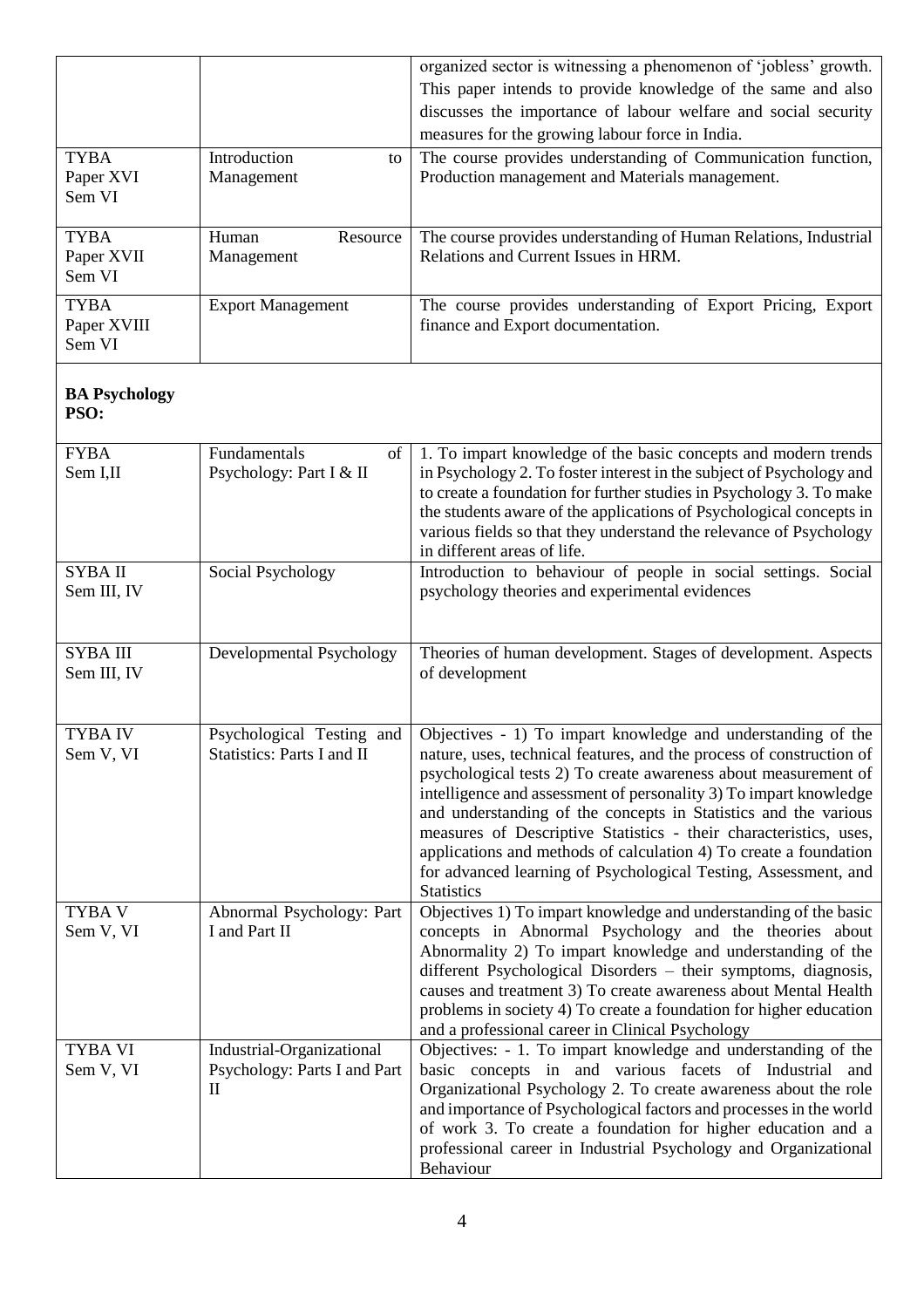| <b>TYBA VII</b><br>Sem V, VI  | <b>Cognitive Psychology: Parts</b><br>I and Part II                                       | Objectives 1) To impart knowledge and understanding of the<br>fundamental concepts of Cognitive Psychology and the basic<br>Cognitive processes 2) To create awareness about the various<br>applications of Cognitive processes in everyday life and a<br>foundation to enable understanding of their applications in other<br>fields - Social, Educational, Industrial, Abnormal, Counselling,<br>Sports, Health, Education, and Neuro Psychology 3) To provide<br>the theoretical orientation and background for the courses on<br>Practicum in Cognitive Processes 4) To create a foundation for<br>higher education and a career in the field of Cognitive Psychology                                                                                                                                                                                     |
|-------------------------------|-------------------------------------------------------------------------------------------|---------------------------------------------------------------------------------------------------------------------------------------------------------------------------------------------------------------------------------------------------------------------------------------------------------------------------------------------------------------------------------------------------------------------------------------------------------------------------------------------------------------------------------------------------------------------------------------------------------------------------------------------------------------------------------------------------------------------------------------------------------------------------------------------------------------------------------------------------------------|
| <b>TYBA VIII</b><br>Sem V, VI | Practicals<br>in<br>Cognitive<br>Processes<br>and<br>Psychological Testing: Part<br>I &II | Objectives 1. To introduce the students to Experimentation through<br>exposure to and experience of experimental designs, methodology<br>and conduct of experiments, statistical analysis, interpretation and<br>discussion of data. 2. To introduce the students to Psychological<br>Testing: administration, scoring and interpretation of test scores as<br>well as a procedural understanding of concepts related to<br>psychological testing 3. To familiarize the students with computer-<br>based experiments (Coglab) and sensitize them to aspects of<br>control, precision of exposure and measurement 4. To stimulate<br>interest in the process of scientific inquiry with an analytical<br>attitude and To create a foundation for advanced Experimentation<br>and Research in Psychology and applications of advanced<br>Statistical techniques |
| <b>TYBAIX</b><br>Sem V, VI    | Counselling<br>Psychology:<br>Part I and Part II                                          | Objectives: - 1. To impart knowledge and understanding of the<br>nature, process, goals, techniques, ethical issues and major theories<br>in Counselling Psychology 2. To generate interest in the various<br>applications and fields of counselling 3. To create a foundation for<br>higher education in Counselling and a career as a professional<br>counsellor                                                                                                                                                                                                                                                                                                                                                                                                                                                                                            |
| <b>TYBA Sociology</b><br>PSO: |                                                                                           |                                                                                                                                                                                                                                                                                                                                                                                                                                                                                                                                                                                                                                                                                                                                                                                                                                                               |
| FYBA-<br>paper 1<br>(Sem1)    | Foundations of Sociology                                                                  | 1. To introduce the students to the basic concepts in Sociology 2.<br>To familiarize students with the theoretical aspect of different<br>concepts                                                                                                                                                                                                                                                                                                                                                                                                                                                                                                                                                                                                                                                                                                            |
| FYBA-paper<br>1<br>(Sem 2)    | <b>Fundamentals of Sociology</b>                                                          | 1. To introduce the students to the emerging issues in Sociology<br>2. To enthuse students and to introduce them to the relevance and<br>varied possibilities for future studies in Sociology                                                                                                                                                                                                                                                                                                                                                                                                                                                                                                                                                                                                                                                                 |
| SYBA -paper II<br>(Sem 3)     | Sociology of India                                                                        | 1. To introduce students to the Indian Sociological traditions 2. To<br>familiarize students with the research traditions in Indian sociology<br>and key debates within Indian sociology.                                                                                                                                                                                                                                                                                                                                                                                                                                                                                                                                                                                                                                                                     |
| SYBA- paper II<br>(Sem 4)     | Sociology of Development                                                                  | 1. To introduce various theoretical perspectives that have shaped<br>the concept of development 2. To help students to gain an insight<br>into emerging issues and contemporary debates within the<br>development discourse                                                                                                                                                                                                                                                                                                                                                                                                                                                                                                                                                                                                                                   |
| SYBA- paper III<br>(Sem 3)    | Contemporary<br><b>Issues</b><br>In<br><b>Indian Society</b>                              | 1. To bring awareness and sensitivity among the students towards<br>contemporary issues. 2. To inculcate responsibilities and promote<br>equality.                                                                                                                                                                                                                                                                                                                                                                                                                                                                                                                                                                                                                                                                                                            |
| SYBA-paper<br>Ш<br>(Sem 4)    | Fields<br>Emerging<br>In<br>Sociology                                                     | 1. To introduce students to the relevance and varied possibilities for<br>future studies in sociology. 2. It make's students aware about the<br>new vibrant fields in sociology. 3. To provide students with an in-                                                                                                                                                                                                                                                                                                                                                                                                                                                                                                                                                                                                                                           |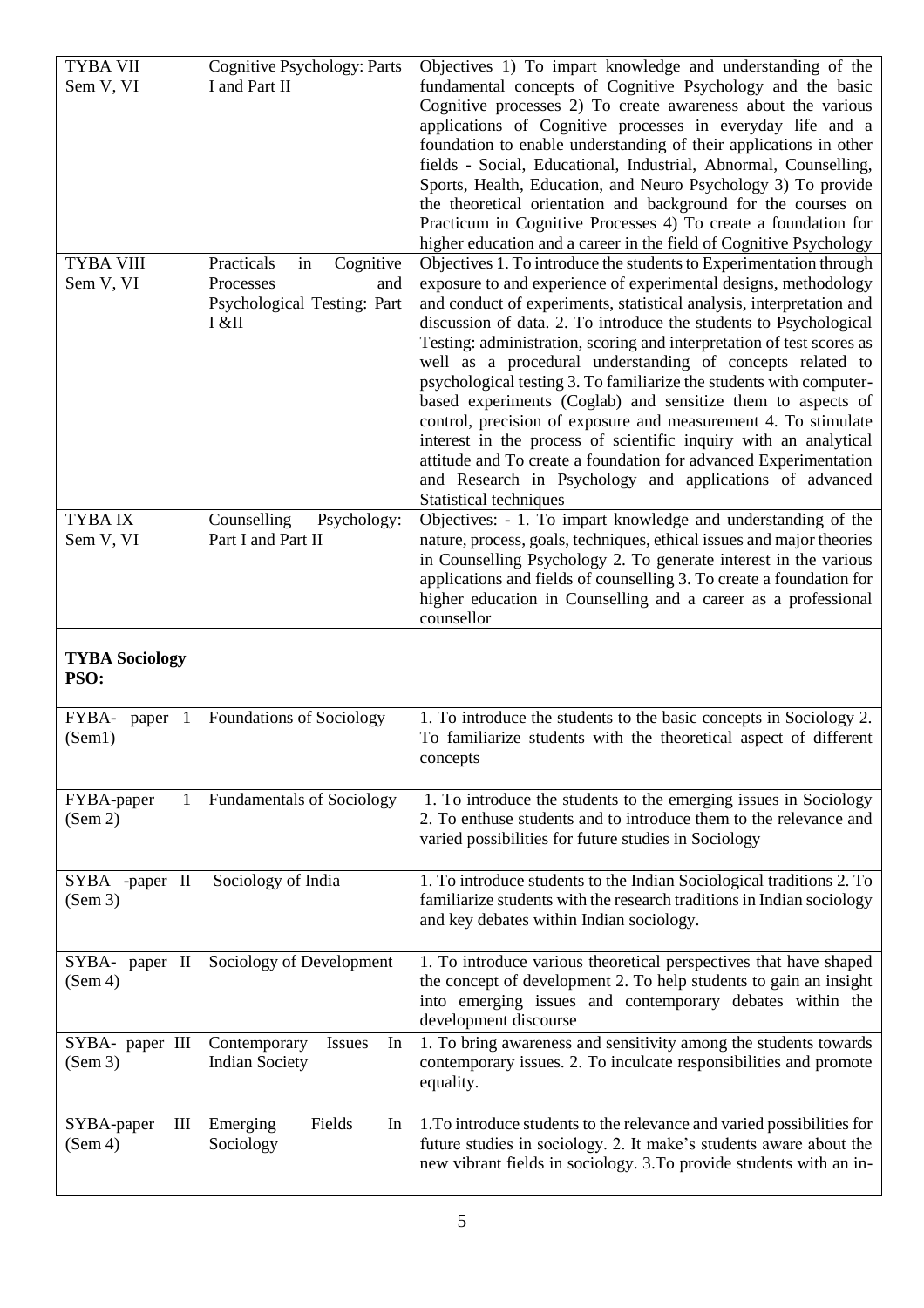|                                        |                                                                                    | depth understanding of struggle and survival in today's<br>competitive scenario.                                                                                                                                                                                                                                                                                                 |
|----------------------------------------|------------------------------------------------------------------------------------|----------------------------------------------------------------------------------------------------------------------------------------------------------------------------------------------------------------------------------------------------------------------------------------------------------------------------------------------------------------------------------|
| <b>SYBA</b><br><b>Optional Paper</b>   | <b>Health Psychology</b>                                                           | To be introduced to the history of health psychology, its content<br>areas and understand its relevance in current times along with its<br>uses.                                                                                                                                                                                                                                 |
| TYBA- paper IV<br>(sem 5)              | <b>Theoretical Sociology</b>                                                       | a) To provide the students of Sociology with the understanding of<br>Sociological Theory .b) To train students in the application of these<br>theories to social situations.                                                                                                                                                                                                     |
| TYBA- paper IV<br>(sem 6)              | Anthropological Thought                                                            | a) To provide the student with the understanding of Theoretical<br>Anthropology. b) To train students in the application of these<br>theories to social situations.                                                                                                                                                                                                              |
| TYBA- paper V<br>(SEM 5)               | Sociology<br>of<br>Agrarian<br>Society                                             | 1) To introduce students to the dynamics of traditional $\&$<br>contemporary agrarian society.2) To understand the dynamics of<br>agrarian formations and assess the development measures since<br>1947.                                                                                                                                                                         |
| TYBA -paper<br>$\mathbf{V}$<br>(SEM 6) | Development and Changes<br>in Agrarian Society                                     | 1. To analyze attempts at social $&$ financial inclusion of agrarian<br>community.2] To evaluate present alternative development<br>initiatives and analyse the role of globalization in agriculture.                                                                                                                                                                            |
| TYBA-paper<br>VI<br>(SEM 5)            | of<br>Gender<br>Sociology<br>(Elective)                                            | 1) To trace the evolution of Gender as a category of social<br>analysis.2) To trace the emergence of women's movement in India<br>and the history of their struggles                                                                                                                                                                                                             |
| TYBA-paper<br>VI<br>(SEM 6)            | Gender and Society in India:<br>Contemporary Debates and<br><b>Emerging Issues</b> | 1) To understand new and emerging issues in the Indian feminist<br>landscape2)To understand newer methods of protest and resistance                                                                                                                                                                                                                                              |
| TYBA-paper VII<br>(SEM 5)              | of<br>Human<br>Sociology<br><b>Resource Development</b>                            | 1) To familiarize the students with role and functions of human<br>resource development at the micro and macro level.2) To create an<br>awareness of the various issues involved in the development of<br>human resources with particular emphasis on social and cultural<br>factors.                                                                                            |
| TYBA-paper VII<br>(SEM 6)              | Sociology of Organizations                                                         | 1) To familiarize students with dynamics of organizations and<br>diverse strategies useful in developing human resources.2)To<br>create an understanding of human resource planning to social<br>development<br>and comprehend the<br>challenges faced by<br>organizations in a global context.                                                                                  |
| TYBA-paper VIII<br>(SEM 5)             | <b>Urban Sociology</b>                                                             | 1) To introduce students to the basic concepts, theories, nature $\&$<br>dynamics of urbanization in India 2) To understand the trends of<br>India's contemporary urbanization pattern                                                                                                                                                                                           |
| TYBA-paper VIII<br>(SEM 6)             | Urbanisation in India: Issues<br>and Concerns                                      | 1) To understand urban development in the neo liberal era 2) To<br>understand newly emerging issues and concerns in the changing<br>scenario                                                                                                                                                                                                                                     |
| TYBA-paper<br>IX<br>(SEM 5)            | Social<br>Quantitative<br>Research                                                 | 1) To provide students with an orientation to Quantitative Social<br>Research 2) To acquaint students with the important concepts,<br>techniques and methods in the quantitative social research<br>process3) To enable students to apply theoretical knowledge of<br>social research to field study. Students are required to submit a<br>project based on original field study |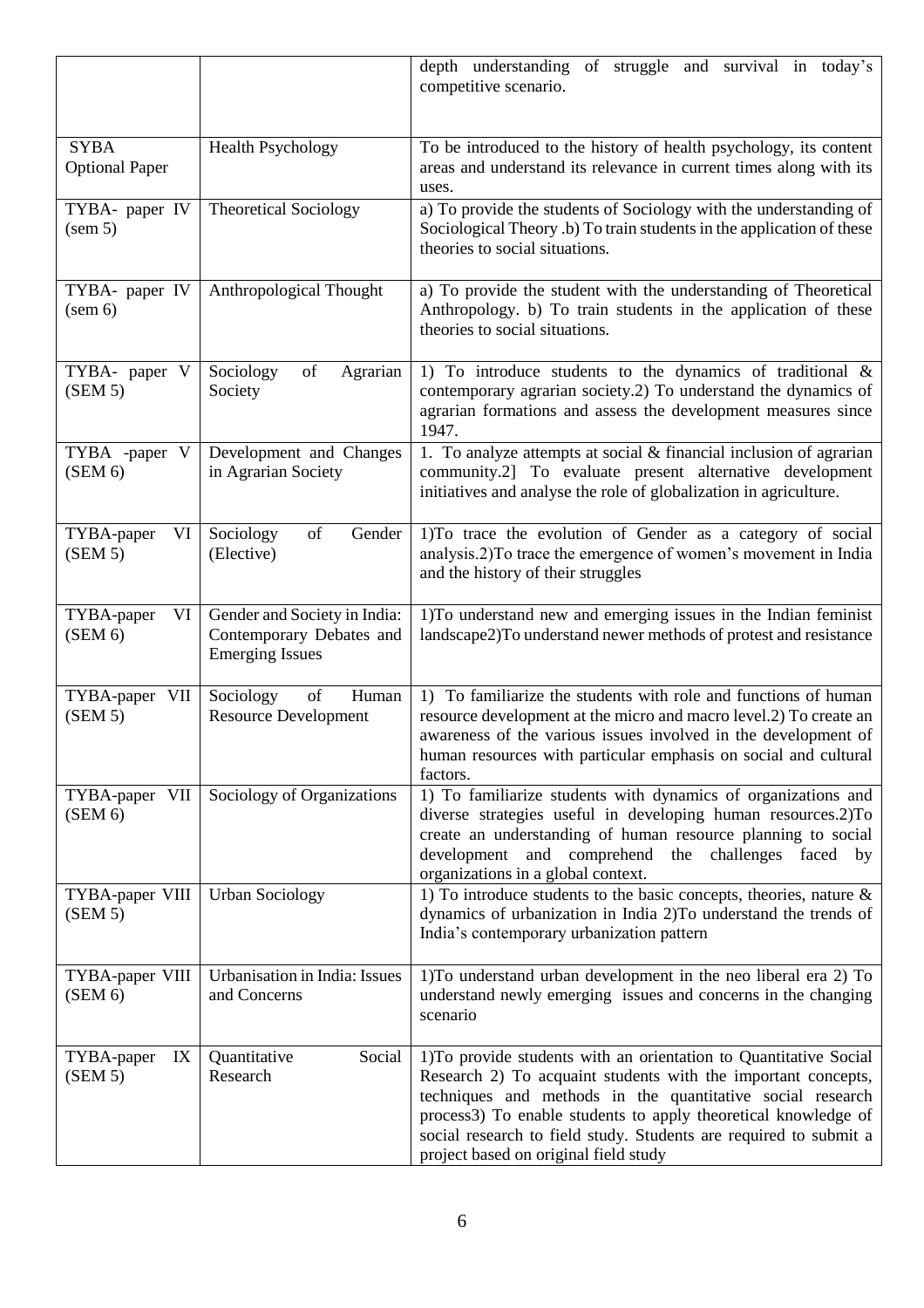| IX<br>TYBA-paper<br>(SEM 6)                           | Qualitative Social Research                                                   | 1) To provide students with an orientation to Qualitative Social<br>Research 2) To acquaint students with the important concepts,<br>techniques and processes in qualitative research 3) To enable<br>students to apply theoretical knowledge of social research to field<br>study. Students are required to submit a project based on original<br>data collection. |
|-------------------------------------------------------|-------------------------------------------------------------------------------|---------------------------------------------------------------------------------------------------------------------------------------------------------------------------------------------------------------------------------------------------------------------------------------------------------------------------------------------------------------------|
| Optional<br>BA<br><b>Accountancy</b><br><b>Papers</b> |                                                                               |                                                                                                                                                                                                                                                                                                                                                                     |
| <b>SYBA</b>                                           | Book-Keeping<br>$\&$<br>(Applied<br>Accountancy<br>Component)                 | Learning basic theory and practical of Book-keeping and<br>Accountancy and formats of Bank Documents & Financial<br><b>Statements of Proprietary Concerns</b>                                                                                                                                                                                                       |
| <b>BSc</b><br>Programme<br>PO:                        | After graduating in                                                           | science, students are expected to develop analytical skills and<br>scientific approach towards things they see around them. The aim<br>of the courses offered is to inspire the students to go for higher<br>studies.                                                                                                                                               |
| <b>BSc Physics</b><br>PSO:                            | The objective of this                                                         | program is to develop problem solving skills in basic fields in<br>physics, to have hands on experience with experimental<br>techniques and to improve the analytical skills in students.                                                                                                                                                                           |
| FYBSc Paper 1                                         | Classical<br>Physics,<br>Mathematical physics                                 | The objective of this course is to enhance the problem solving<br>skills of students, and to give the basic knowledge of Newton's<br>law, optics thermodynamics and mathematical methods which are<br>required even for those students who will opt for SYBSc in Micro<br><b>Biology</b>                                                                            |
| FYBSc paper 2                                         | Modern Physics, Electricity<br>and Electronics                                | to make them aware of basics of Quantum mechanics, to learn<br>circuit theories and about electronic circuits since this basic<br>knowledge is required even for students opting for other subjects<br>in SY                                                                                                                                                        |
| SYBSc paper 1                                         | Mechanics<br>and<br>thermodynamics<br>,Optics<br>and Digital Electronics      | After completing this course students should be able to solve<br>problems on mechanics, understand the laws of thermodynamics<br>and their significance, to know about the different optical<br>phenomena and to understand digital circuits                                                                                                                        |
| SYBSc paper 2                                         | Vector calculus<br>,Analog<br>Electronics<br>,Quantum<br>Mechanics            | To learn the fundamental theorems, to know the difference<br>between classical and quantum mechanical approach, to be able to<br>design simple electronic circuits using transistors and op-amps                                                                                                                                                                    |
| SYBSc paper 3                                         | <b>Applied Physics -I</b>                                                     | This interdisciplinary course aims at teaching students about<br>acoustics, material science, biophysics Geophysics<br>Communications, Radiations and microprocessors.                                                                                                                                                                                              |
| TYBSc paper 1                                         | Mathematical Thermal and<br><b>Statistical Physics Classical</b><br>mechanics | the students are expected to learn some mathematical techniques<br>required to understand the physical phenomena, to know the<br>difference between classical & quantum statistics, This course will<br>introduce the students to different aspects of classical mechanics                                                                                          |
| TYBSc paper 2                                         | <b>State</b><br>Solid<br>Physics<br>Electronics                               | Understand the basics of crystallography $\&$ semiconductor physics<br>to be able to understand the working of multivibrators, oscillators<br>etc.                                                                                                                                                                                                                  |
| TYBSc paper 3                                         | molecular<br>Atomic<br>$\&$<br>Physics, Nuclear physics                       | to be able to explain the atomic and molecular spectra The course<br>is built on exploring the fundamentals of nuclear matter as well as<br>considering some of the important applications of nuclear physics                                                                                                                                                       |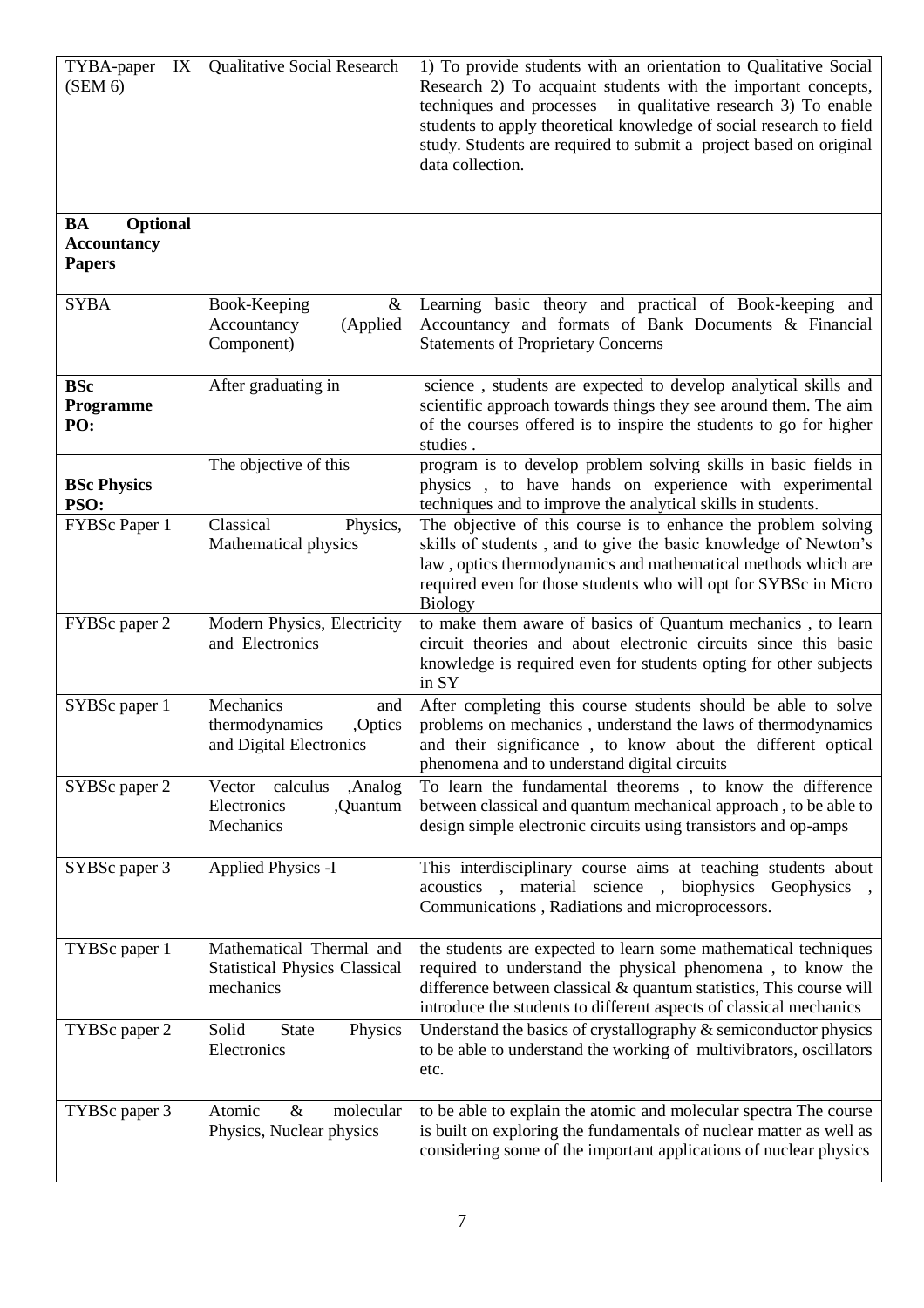| TYBSc paper 4                             | Electro dynamics, Special<br>theory of relativity                                                              | to be able to understand the laws of electrodynamics To be able to<br>know how different everything appears at high speeds and how<br>everything is relative                                                                   |
|-------------------------------------------|----------------------------------------------------------------------------------------------------------------|--------------------------------------------------------------------------------------------------------------------------------------------------------------------------------------------------------------------------------|
| Applied<br>components                     | Analog circuits & digital<br>circuits                                                                          | Students are exposed to different types of transducers , medical<br>instruments, power supplies, measuring devices expected to learn<br>programming in microprocessor, microcontrollers, and also C++                          |
| <b>BSc</b><br><b>Microbiology</b><br>PSO: |                                                                                                                |                                                                                                                                                                                                                                |
| FYBSc -Paper I                            | Fundamentals & Basics of<br>Microbiology                                                                       | Students learn to appreciate the history and fundamental concepts<br>of varied groups of microorganism and properties of bio<br>macromolecules. Concepts of Biosafety and biological hazards are<br>introduced.                |
| FYBSc -Paper II                           | Basic<br>Techniques<br>and<br>Exploration<br>in<br>Microbiology                                                | Exposed to with cultivation techniques and control of<br>microorganisms, and also to introduction to varied applications.                                                                                                      |
| SYBSc -Paper I                            | <b>Biomolecules and Microbial</b><br>taxonomy Metabolism &<br>Bioanalytical<br>Analytical<br>Techniques        | Students will be able to classify microorganisms and understand<br>the basics of bioenergetics and learnt about different analytical<br>techniques to estimate biomolecules                                                    |
| SYBSc -Paper II                           | Environmental & Applied<br>Microbiology                                                                        | Students learn the impact of microorganisms in all environments<br>and their applications in Food and Dairy Industry.                                                                                                          |
| SYBSc -Paper III                          | Clinical<br>Introduction<br>to<br>Microbiology<br>Fermented<br>Foods, Food Sanitation and<br>Microbial Ecology | Begin to understand the role of microbes in causing several<br>common diseases, production of fermented foods. Students gain<br>insights into microbial evolution and ecology.                                                 |
| TYBSc -Paper I                            | Microbial genetics RDNA<br>technology, Bioinformatics<br>& Virology                                            | Learners can understand the basis of biological genetic information<br>and the mechanism of genetic exchange in bacteria, fundamentals<br>and advances in Virology and basic concepts of rDNA technology                       |
| TYBSc -Paper II                           | Medical Microbiology<br>$\&$<br>Immunology                                                                     | Students conceptualize virulence factors of pathogens and the<br>intricate molecular mechanisms in causing diseases, exposed to<br>methods in Diagnostic microbiology. They are introduced to basic<br>concepts of Immunology. |
| TYBSc -Paper III                          | Microbial biochemistry :<br>part- I & II                                                                       | Students achieve a basic understanding of nutrient transport,<br>metabolics processes and its regulation.                                                                                                                      |
| TYBSc -Paper IV                           | Bioprocess technology $\&$<br>Environmental<br>microbiology<br>applied and<br>industrial microbiology          | Students study techniques in different aspects of Industrial<br>microbiology and fermentation processes and are made aware of<br>their commercial and economic aspects.                                                        |
| TYBSc -Paper V                            | Concepts in biotechnology<br>applications<br>of<br>biotechnology                                               | As an applied component, the students are exposed to the<br>biotechnology applications of microorganism and overview of<br>recombinant DNA technology which aids in the same.                                                  |
| <b>BSc Maths</b><br>PSO:                  |                                                                                                                |                                                                                                                                                                                                                                |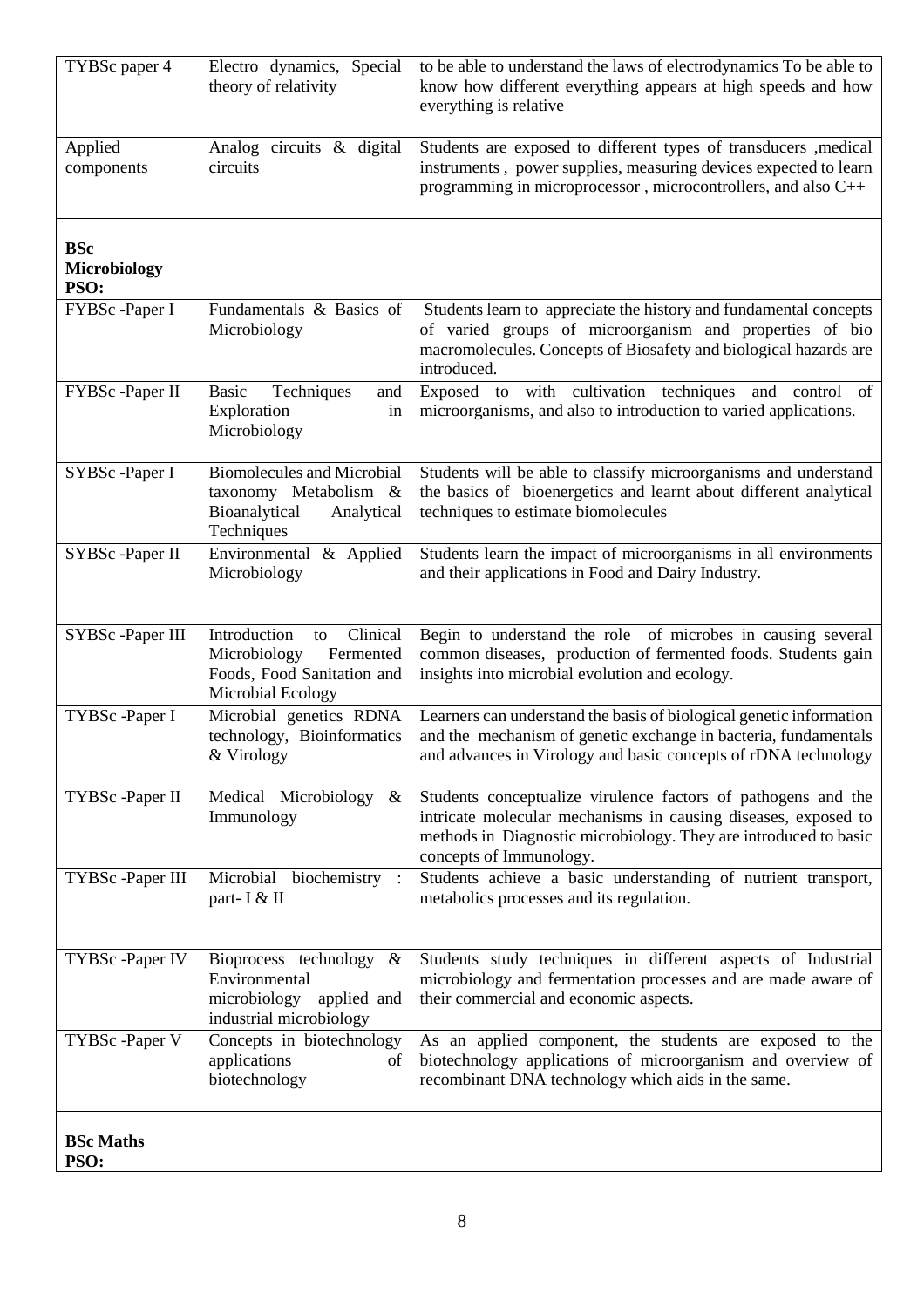| <b>FYBSC MATHS-</b>             | Calculus-I & II (Sem I & II)  | Describe the real line as a complete, ordered field, Determine the     |
|---------------------------------|-------------------------------|------------------------------------------------------------------------|
|                                 |                               |                                                                        |
| Ι                               |                               | basic topological properties of subsets of the real numbers, Use the   |
|                                 |                               | definitions of convergence as they apply to sequences, Determine       |
|                                 |                               | the continuity, differentiability of functions defined on subsets of   |
|                                 |                               | the real line, Apply the Mean Value Theorem. Learn different           |
|                                 |                               | methods of solving first order first degree differential equations     |
|                                 |                               |                                                                        |
|                                 |                               | and their applications. (Produce rigorous proofs of results that arise |
|                                 |                               | in the context of real analysis.)                                      |
| <b>FYBSC MATHS-</b>             | Algebra I (Sem I)<br>and      | This course gives expositions to number systems (Natural               |
| П                               | Discrete Mathematics (Sem     | Numbers & Integers), like divisibility and prime numbers and their     |
|                                 | II                            | properties. These topics later find use in advanced subjects like      |
|                                 |                               | cryptography and its uses in cyber security and such related fields.   |
| <b>SYBSC MATHS-</b>             | Calculus III                  |                                                                        |
|                                 |                               | Perform operations with vectors in two and three dimensional           |
| I                               |                               | space and apply to analytic geometry 2. Differentiate and integrate    |
|                                 |                               | vector-valued functions and apply calculus to motion problems in       |
|                                 |                               | two and three dimensional space 3. Determine the limits,               |
|                                 |                               | derivatives, gradients of multivariate functions 4. At the end of the  |
|                                 |                               | course students will be familiar with the construction of an integral  |
|                                 |                               | from fundamental principles, including important theorems. They        |
|                                 |                               |                                                                        |
|                                 |                               | will know when it is possible to integrate or differentiate term-by-   |
|                                 |                               | term and be able to apply this to, for example, trigonometric series.  |
| <b>SYBSC MATHS-</b>             | Algebra III and Ordinary      | Use matrix algebra and the related matrices to<br>linear               |
| П                               | <b>Differential Equations</b> | transformations, Compute<br>and<br>use<br>determinants,<br>Write       |
|                                 |                               | mathematical proofs and reason abstractly in exploring properties      |
|                                 |                               | of groups. • Use the division algorithm, Euclidean algorithm, and      |
|                                 |                               | modular arithmetic in computations and proofs about the integers.      |
|                                 |                               |                                                                        |
|                                 |                               | • Construct examples of, and explore properties of groups,             |
|                                 |                               | including symmetry groups, permutation groups and cyclic groups.       |
|                                 |                               | • Determine subgroups and factor groups of finite groups. • Use        |
|                                 |                               | and apply homomorphism's between groups .Solve differential            |
|                                 |                               | equations of first order using graphical, numerical, and analytical    |
|                                 |                               | methods, Solve and apply linear differential equations of second       |
|                                 |                               | order (and higher), Analyze basic population models, including         |
|                                 |                               | both exponential and logistic growth models,                           |
| <b>SYBSC MATHS-</b>             | <b>Discrete Mathematics</b>   |                                                                        |
|                                 |                               | After completion of this course, the student will be able to: solve    |
| $\mathop{\rm III}$              |                               | the problems on simple and advance counting in combinatorics.          |
|                                 |                               | Student will learn about permutation cycles and recurrence relation    |
|                                 |                               | and function and can solve the problems for the same.                  |
| TYBSC MATHS-                    |                               |                                                                        |
|                                 |                               |                                                                        |
| TYBSC MATHS-                    | Linear Algebra                | After completion of this course, the student will be able to:          |
| $\mathop{\mathrm{II}}\nolimits$ |                               | understand<br>about<br>quotient<br>orthogonal<br>spaces,<br>spaces,    |
|                                 |                               |                                                                        |
|                                 |                               | diagonalization of matrices, inner product spaces and can solve the    |
|                                 |                               | respective problems.                                                   |
| TYBSC MATHS-                    | Topology of metric spaces     | After completing the course the student can:1) determine whether       |
| Ш                               |                               | or not a given structure is a metric space; 2) state and apply the     |
|                                 |                               | definitions of open, closed, interior and closure to given cases and   |
|                                 |                               | prove their basic properties (3) know what it means for a metric       |
|                                 |                               |                                                                        |
|                                 |                               | space to be complete, and can characterise compact and connected       |
|                                 |                               | metric spaces;4) state the definition of continuity of a function      |
|                                 |                               | between two metric spaces and study relevant propositions.             |
| TYBSC MATHS-                    | Graph<br>Theory<br>and        | After completion of the course, the student will be able to: Explain   |
| IV                              | Combinatorics                 | the basic concepts of graph theory. apply the basic concepts of        |
|                                 |                               | mathematical logic describe and solve some real time problems          |
|                                 |                               |                                                                        |
|                                 |                               | using concepts of graph theory.                                        |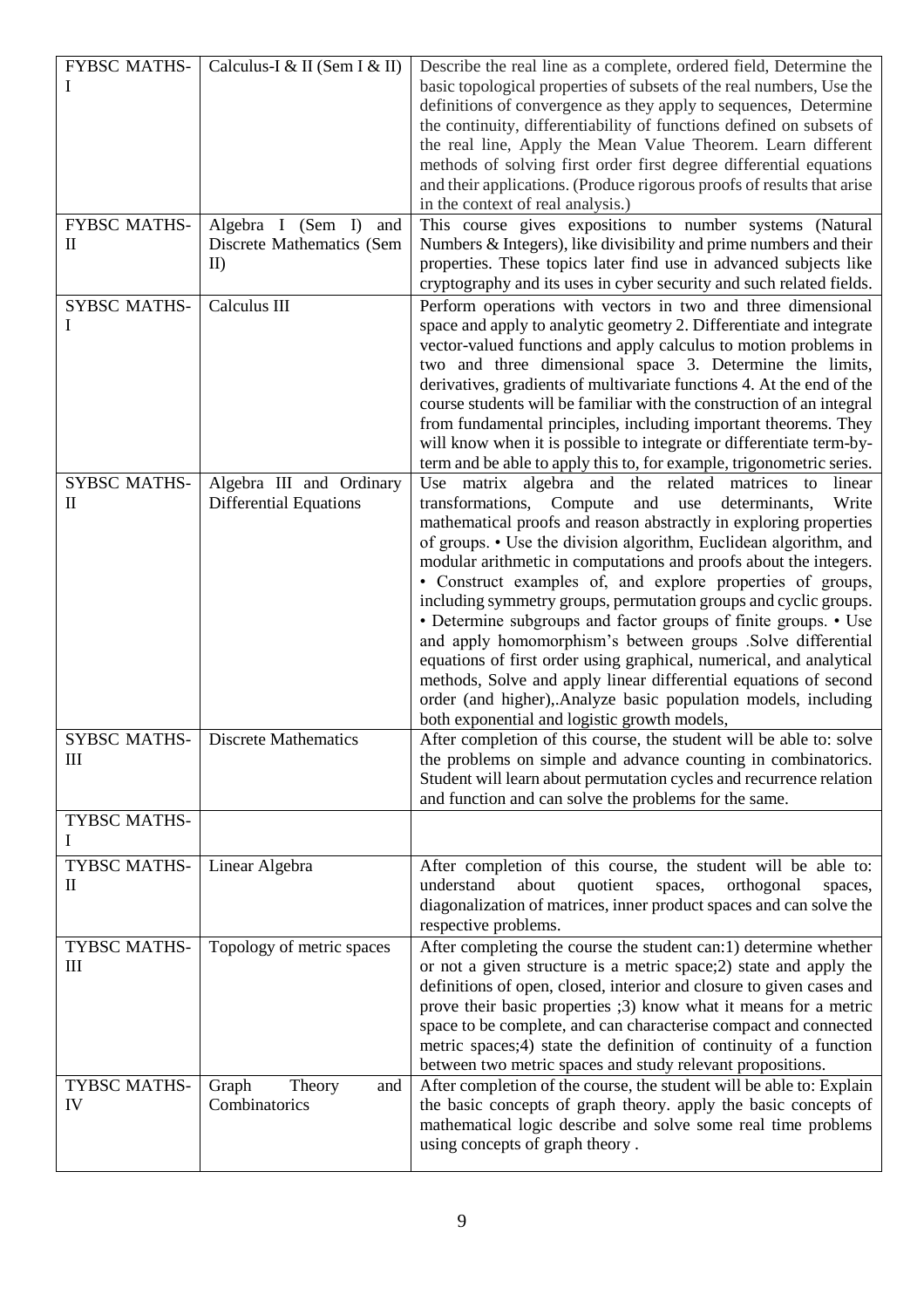| TYBSC Applied<br>Component<br><b>BSc</b><br><b>Chemistry</b><br>PSO: | Programming<br>Computer<br>and System Analysis | Enhance the knowledge and understanding of Database analysis<br>and design. Enhance the knowledge of the processes of Database<br>Development and Administration using SQL and PL/SQL.<br>Enhance Programming and Software Engineering skills and<br>techniques using SQL and PL/SQ. Understanding a functional<br>hierarchical code organization. • Ability to define and manage data<br>structures based on problem subject domain. Understanding a<br>defensive programming concept. Ability to handle possible errors<br>during program execution. knowledge of the structure and model<br>of the Java programming language, (knowledge) 2. use the Java<br>programming language for various programming technologies<br>(understanding) 3. develop software in the Java programming<br>language, (application)<br>The purpose of the undergraduate chemistry program at the University of Mumbai is to provide<br>the basic concepts in chemistry and various laboratory resources to prepare students for careers<br>and as professionals in the field of chemistry, for graduate study in chemistry, biological chemistry<br>and related Industrial, Pharmaceutical fields. Students will be able to explore new areas of research<br>in both chemistry and allied fields of science and technology |
|----------------------------------------------------------------------|------------------------------------------------|------------------------------------------------------------------------------------------------------------------------------------------------------------------------------------------------------------------------------------------------------------------------------------------------------------------------------------------------------------------------------------------------------------------------------------------------------------------------------------------------------------------------------------------------------------------------------------------------------------------------------------------------------------------------------------------------------------------------------------------------------------------------------------------------------------------------------------------------------------------------------------------------------------------------------------------------------------------------------------------------------------------------------------------------------------------------------------------------------------------------------------------------------------------------------------------------------------------------------------------------------------------------------------------------------------|
| FYBSc-Paper I                                                        | Chemistry                                      | The students should be well acquainted with the fundamental<br>topics in physical chemistry, Inorganic chemistry, organic<br>such as thermodynamics, Chemical kinetics,<br>Chemistry<br>Understand the historical development of periodic table of<br>elements & Periodicity, chemistry of the main group elements and<br>their compounds, & the student must understand the nomenclature<br>of organic compounds,                                                                                                                                                                                                                                                                                                                                                                                                                                                                                                                                                                                                                                                                                                                                                                                                                                                                                         |
| FYBSc -Paper II                                                      | Chemistry                                      | Students should be able to acquire scientific knowledge in a<br>comprehensive manner and apply the skills acquired in various<br>topics such as solid state Chemistry, Chemical bond & reactivity as<br>related stereochemistry, oxidation & reduction chemistry of the<br>reactions that they will undergo, acid -base theories & molecular<br>spectroscopy.                                                                                                                                                                                                                                                                                                                                                                                                                                                                                                                                                                                                                                                                                                                                                                                                                                                                                                                                              |
| SYBSc -Paper I                                                       | Chemistry                                      | To infuse in the learner a spirit of inquiry into the fundamental<br>aspects of the various core areas of Chemistry such as<br>Electrochemistry, Chemical<br>bonding<br>$\&$<br>coordination<br>compounds, reactions & reactivity of hydrocarbons.                                                                                                                                                                                                                                                                                                                                                                                                                                                                                                                                                                                                                                                                                                                                                                                                                                                                                                                                                                                                                                                         |
| SYBSc -Paper II                                                      | Chemistry                                      | The student should gain the knowledge of the chemistry of the<br>elements of p-block , Compare the properties of main group<br>elements in the respective groups , Ions in aqueous medium $\&$<br>related effects on environment, Solid state, catalysis & the student<br>must understand the course of the reactions of carbonyl compounds<br>, amines, heterocyclic compounds & related reactions<br>will<br>undergo, the routes of synthesis of different types of materials and<br>their characteristics.                                                                                                                                                                                                                                                                                                                                                                                                                                                                                                                                                                                                                                                                                                                                                                                              |
| SYBSc -Paper III                                                     | Chemistry<br><b>Analytical Chem</b>            | Students should learn the scope and importance of Analytical<br>Chemistry, a range of classical and instrumental methods & their<br>advantages/disadvantages<br>the<br>instruments<br>such<br>as<br>conductometry, potentiometers, colorimeters, pH<br>meters,<br>separation instruments.<br>Also should be capable of solving problems by learning statistical<br>techniques of analytical data.                                                                                                                                                                                                                                                                                                                                                                                                                                                                                                                                                                                                                                                                                                                                                                                                                                                                                                          |
| <b>TYBSc</b><br>Paper-I                                              | Physical Chemistry                             | Students will gain an understanding of:<br>1. the application of mathematical tools to calculate<br>thermodynamic and kinetic properties<br>the derivation of rate equations from mechanistic data<br>2.                                                                                                                                                                                                                                                                                                                                                                                                                                                                                                                                                                                                                                                                                                                                                                                                                                                                                                                                                                                                                                                                                                   |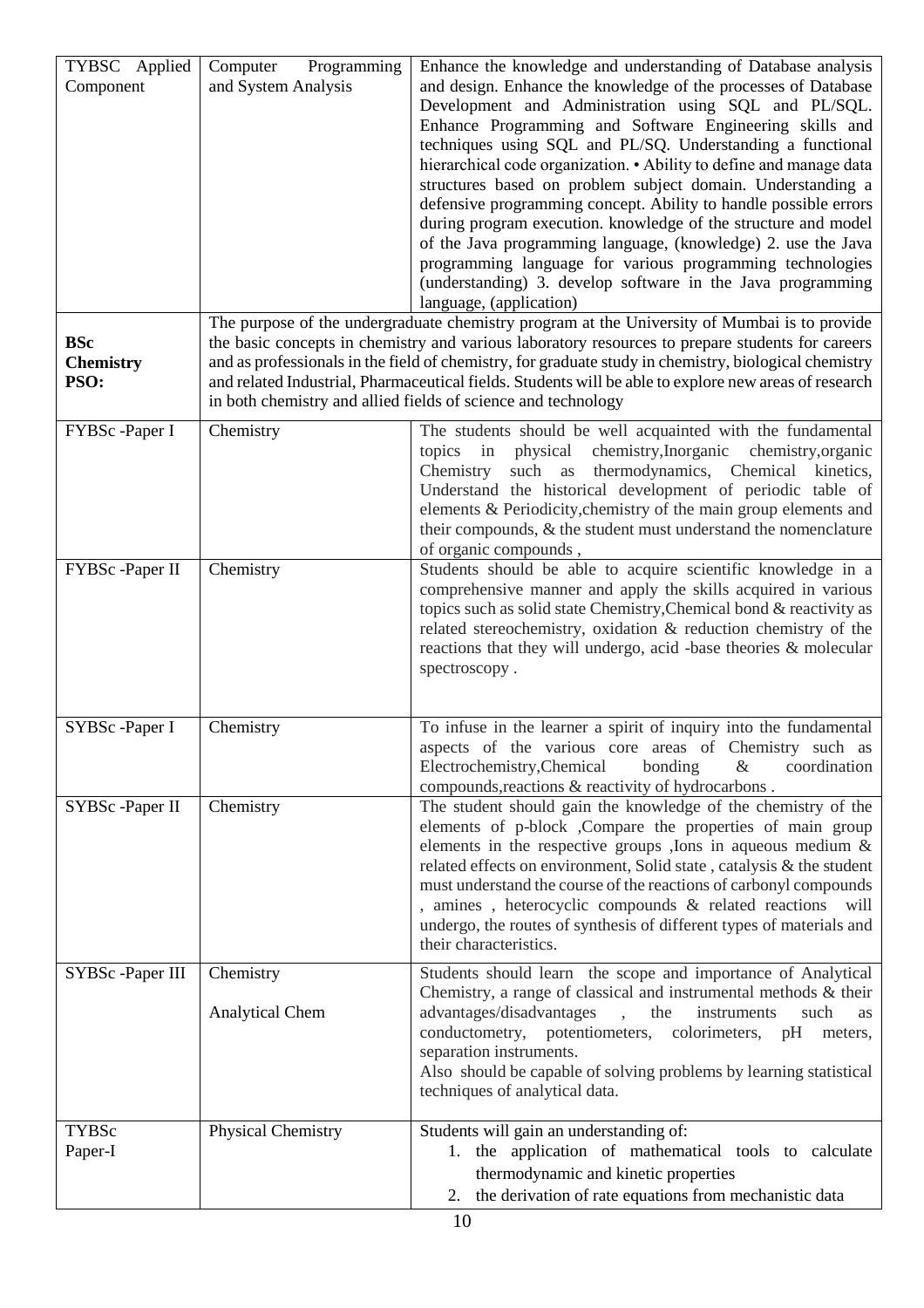|                          |                      | chemical<br>equilibrium and<br>relationship<br>its<br>with<br>3.<br>thermodynamic quantities<br>basic quantum chemistry and atomic structures of atoms<br>4.<br>5. chemical kinetics; how reaction rates are measured and<br>represented in rate laws, and applications of chemical<br>kinetics in studying enzyme mechanisms<br>6. concepts in thermodynamics, different thermodynamic<br>quantities such as heat and work and how they are<br>measured, related or transformed from one to the other                                                                                                                                                                                                                                                                                                                                                                                   |
|--------------------------|----------------------|------------------------------------------------------------------------------------------------------------------------------------------------------------------------------------------------------------------------------------------------------------------------------------------------------------------------------------------------------------------------------------------------------------------------------------------------------------------------------------------------------------------------------------------------------------------------------------------------------------------------------------------------------------------------------------------------------------------------------------------------------------------------------------------------------------------------------------------------------------------------------------------|
| <b>TYBSc</b><br>Paper-II | In-organic Chemistry | Students will gain an understanding of:<br>1. The periodic table including s,p,d,f-bloock elements<br>2. the bonding fundamentals for both ionic and covalent<br>compounds, including electro negativities, bond distances<br>bond<br>using<br>MO<br>diagrams<br>and<br>energies<br>and<br>thermodynamic data<br>3. predicting geometries of simple molecules<br>the fundamentals of the chemistry of the main group<br>4.<br>elements, and important real world applications of many<br>of these species<br>5. the use of group theory to recognize and assign symmetry<br>characteristics to molecules and objects, and to predict the<br>appearance of a molecule's vibrational spectra as a<br>function of symmetry<br>the bonding models, structures, reactivity's,<br>6.<br>and<br>applications of coordination complexes, boron hydrides,<br>metal carbonyls, and organometallics |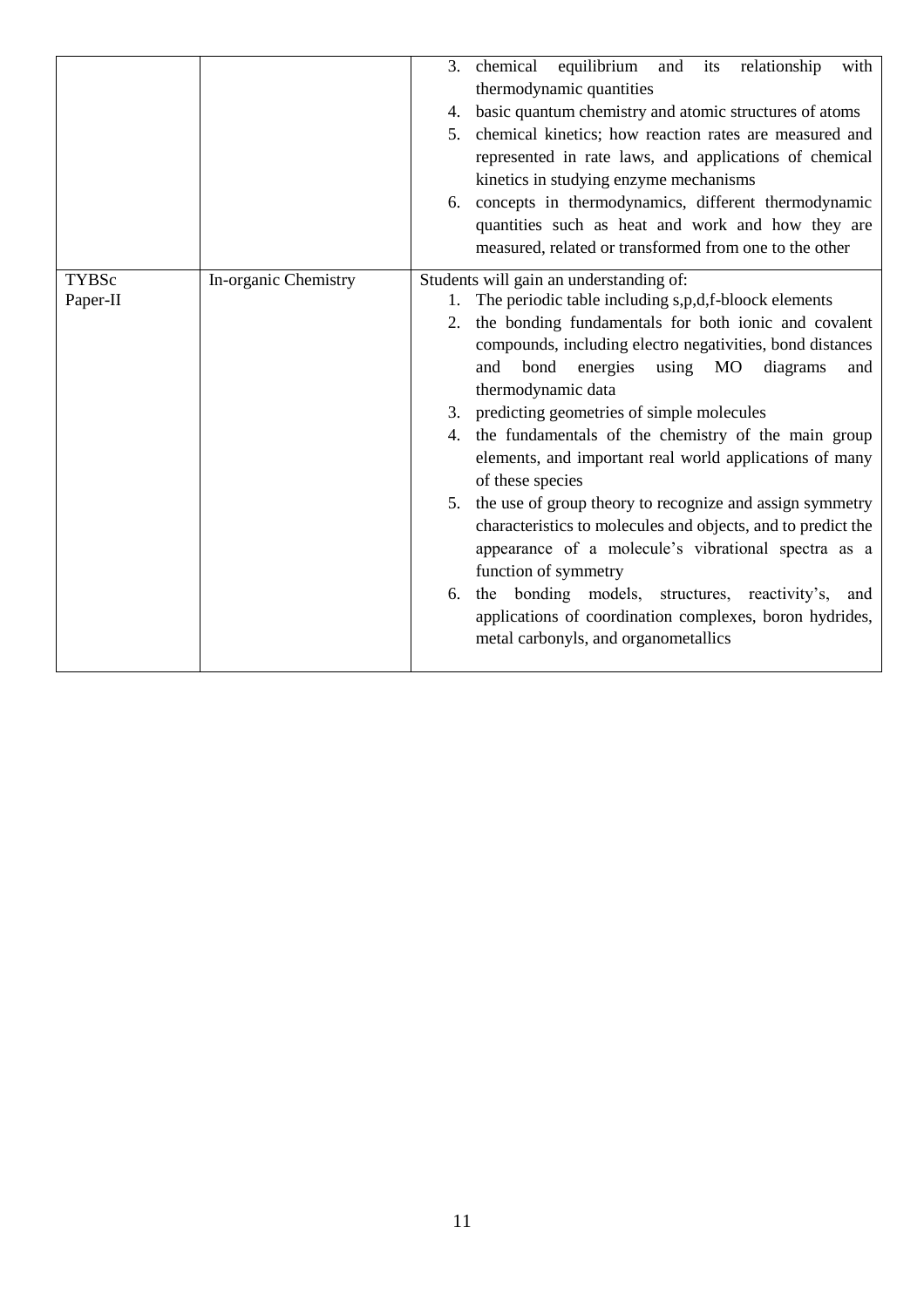| <b>TYBSc</b><br>Paper-III | <b>Organic Chemistry</b>    | Students will gain an understanding of:<br>1. how to calculate limiting reagent, theoretical yield, and                                                                                                                                                                                                                                                                                                                                                                                                                                                                                                                                                                                                                                                                                                                                                                                                                                                                                                                                                                                                                                                                                 |
|---------------------------|-----------------------------|-----------------------------------------------------------------------------------------------------------------------------------------------------------------------------------------------------------------------------------------------------------------------------------------------------------------------------------------------------------------------------------------------------------------------------------------------------------------------------------------------------------------------------------------------------------------------------------------------------------------------------------------------------------------------------------------------------------------------------------------------------------------------------------------------------------------------------------------------------------------------------------------------------------------------------------------------------------------------------------------------------------------------------------------------------------------------------------------------------------------------------------------------------------------------------------------|
|                           |                             | percent yield<br>2. how to engage in safe laboratory practices by handling<br>laboratory glassware, equipment, and chemical reagents<br>appropriately<br>3. how to dispose of chemicals in a safe and responsible<br>manner<br>4. how to characterize products by physical<br>and<br>spectroscopic means including mp, IR, NMR, GC, and MS<br>5. how to consult the scientific literature for physical data and<br>experimental procedures<br>6. how to perform common laboratory techniques including<br>reflux, distillation, recrystallization, vacuum filtration, and<br>thin-layer chromatography<br>7. how to create and carry out work up and separation<br>procedures<br>8. how to critically evaluate data collected to determine the<br>identity, purity, and percent yield of products and to<br>summarize findings in writing in a clear and concise<br>manner<br>9. how to predict the outcome of organic reactions using a<br>basic understanding of the general reactivity of functional<br>groups and mechanism<br>10. Stereochemistry<br>11. Spectroscopic techniques for structure elucidation of<br>compounds using UV.IR, NMR and Mass spectroscopic<br>techniques. |
| <b>TYBSc</b><br>Paper-IV  | <b>Analytical Chemistry</b> | Analytical<br>Students will gain an understanding of:<br>1. the use of an analytical balance for mass measurement<br>2. the use of graduated cylinders, graduated pipettes, and<br>volumetric pipettes for volumetric measurement<br>3. the use of thermometers and temperature probes<br>4. Classical and Instrumental methods of analysis.<br>5. the calibration and use simple spectrophotometers, pH<br>meters, centrifuges, and vortexers<br>6. the preparation of buffer solutions at a required pH, given<br>a choice of solutions of acid/conjugate base pairs<br>7. the identification of the absence or presence of a number<br>of cations or anions in solution, using tests based on acid-<br>base, solubility, and complexation equilibria<br>8. how to set up and use an electrolysis cell to determine the<br>equivalent mass of an unknown metal<br>9. ligand strengths by the stability of the complexes and<br>precipitates formed by the ligands with a given metal ion<br>10. The basic principle and working of different instruments                                                                                                                              |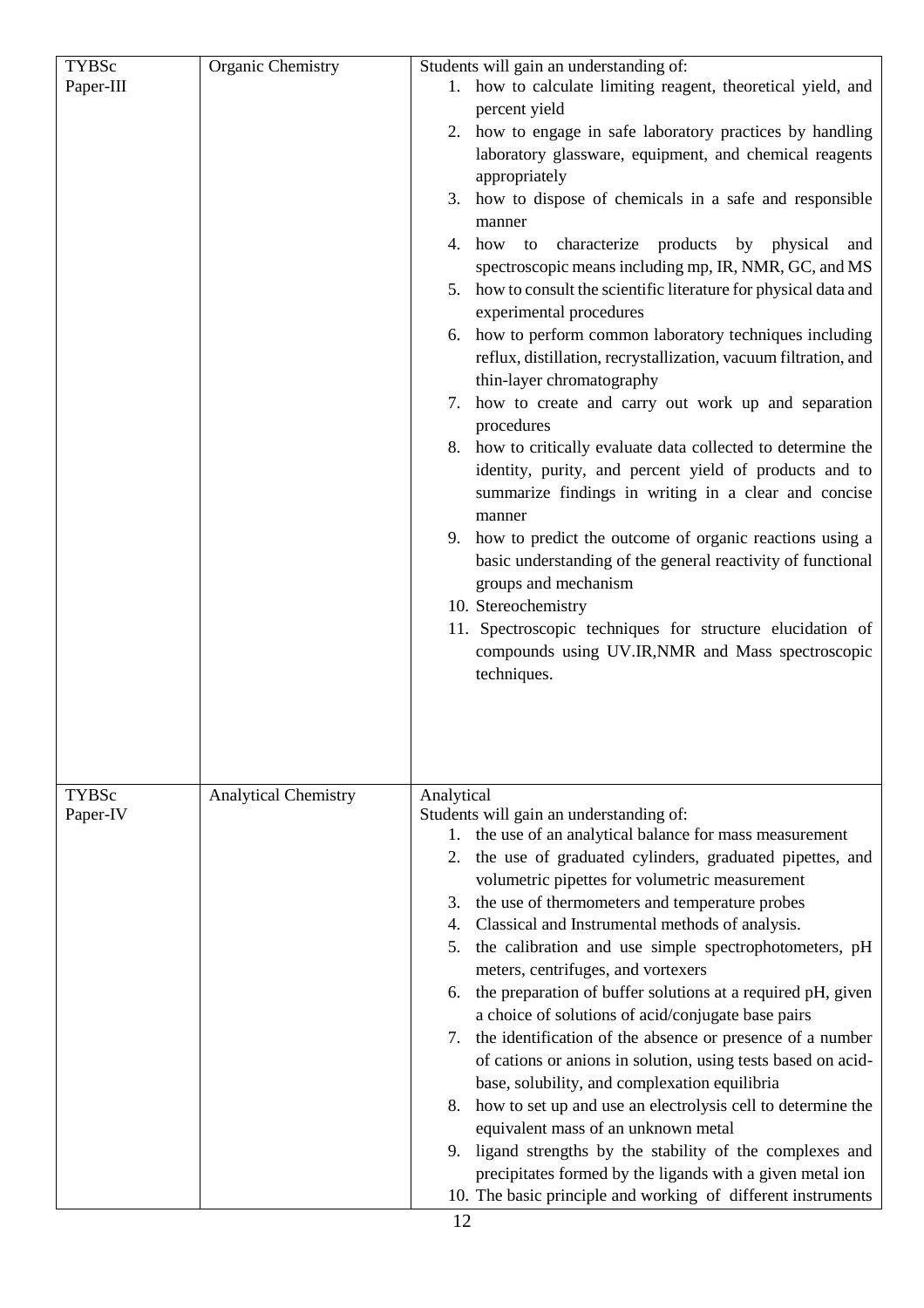|       |                                               | such as GC, HPLC, AAS, Flame photometer etc                                                                                                                                                                                                                                                                                              |
|-------|-----------------------------------------------|------------------------------------------------------------------------------------------------------------------------------------------------------------------------------------------------------------------------------------------------------------------------------------------------------------------------------------------|
| TYBSc | Applied component<br>Heavy and Fine chemicals | The student should gain the knowledge of the chemistry of the<br>elements and their compounds, the methods of obtaining them,<br>large scale manufacture of bulk and fine chemicals. The<br>preparation and the properties of special materials synthesized and<br>the chemistry of the complexes and their utility in different fields. |

| <b>BCom</b><br>Programme<br>PSO:      |                                                                                                                                                |                                                                                                                                                                                                                                                                                                                                                                                                                                                                                                                                                                                                                                                                                                                                                                                                                                                                                                                                                                                                                                                                                                                                                                                                                                                           |
|---------------------------------------|------------------------------------------------------------------------------------------------------------------------------------------------|-----------------------------------------------------------------------------------------------------------------------------------------------------------------------------------------------------------------------------------------------------------------------------------------------------------------------------------------------------------------------------------------------------------------------------------------------------------------------------------------------------------------------------------------------------------------------------------------------------------------------------------------------------------------------------------------------------------------------------------------------------------------------------------------------------------------------------------------------------------------------------------------------------------------------------------------------------------------------------------------------------------------------------------------------------------------------------------------------------------------------------------------------------------------------------------------------------------------------------------------------------------|
| <b>Accountancy</b><br>papers          |                                                                                                                                                |                                                                                                                                                                                                                                                                                                                                                                                                                                                                                                                                                                                                                                                                                                                                                                                                                                                                                                                                                                                                                                                                                                                                                                                                                                                           |
| <b>FYBCom</b>                         | $\&$<br>$\bf{I}$<br>$\mathbf{I}$<br>Paper<br>No.<br>Accountancy & Financial<br>Management<br>(Discipline<br>Specific Elective (DSE)<br>Courses | Learning Basic Accounting Standards, Financial Statements of<br>Manufacturing Concerns. Theory and Practical of Departmental<br>Accounts, Branch Accounts, Consignment Accounts Hire<br>Purchase, Fire Insurance and conversion of Single Entry into<br>Double Entry.                                                                                                                                                                                                                                                                                                                                                                                                                                                                                                                                                                                                                                                                                                                                                                                                                                                                                                                                                                                     |
| <b>FYBCom</b>                         | Mathematical<br>and<br><b>Statistical Techniques</b>                                                                                           | Students will understand factorial notation, fundamental principle<br>of counting, meaning of permutations and combinations and<br>difference between them, different types of permutations and<br>combinations Understand factorial notation, fundamental principle<br>of counting, meaning of permutations and combinations and<br>difference between them, different types of permutations and<br>combinations. Organize, present and interpret statistical data, both<br>numerically and graphically, the concept of interest and related<br>term, computation of interest and annuity, present and future value,<br>Use various methods to compute the probabilities of events, the<br>meaning of bivariate data, the concept of correlation between two<br>variables, concept of regression Be familiar with index numbers<br>methods and have a detailed knowledge of the algebra. Be able to<br>provide practical solutions to general aggregation problems.<br>Understand the competing merits of different approaches to index<br>number problems and methods for dealing with quality change and<br>new goods, Solve basic problems in probability theory, including<br>problems involving the binomial, Poisson, and normal<br>distributions. |
| SY.B.Com                              | No.<br>$\mathop{\rm III}$<br>$\&$<br>Paper<br>IV.<br>Accountancy & Financial<br>Management Discipline -<br>Specific Elective (DSE)<br>Courses  | Learning theory and practical accounting relating to Partnership<br>Firms and Ltd Cos. i.e. Final Accounts, Piecemeal Distribution,<br>Amalgamation and Conversion into Ltd Co,. Issue of Shares,<br><b>Redemption of Debentures</b>                                                                                                                                                                                                                                                                                                                                                                                                                                                                                                                                                                                                                                                                                                                                                                                                                                                                                                                                                                                                                      |
| <b>SYBCom</b>                         | Paper No. V Introduction to<br>Management Accounting<br>and Paper No. VI Auditing                                                              | To understand basic concepts, importance and methods of capital<br>budgeting how to calculate working capital, different ratios,<br>analysis and interpretation of financial statements. Students are<br>exposed to basics of Auditing and Audit Process carried out by<br>auditors in Ltd. Companies.                                                                                                                                                                                                                                                                                                                                                                                                                                                                                                                                                                                                                                                                                                                                                                                                                                                                                                                                                    |
| <b>TYBCom</b><br>Paper No. VI &<br>IX | Accounting<br>Cost<br>Discipline Specific Elective<br>(DSE) Courses]                                                                           | Learning Basics of Cost Accounting (theory and practical of<br>Material Cost, Labour Cost, Overheads, Preparation of Cost<br>Sheets, Methods and techniques of Cost Accounting.                                                                                                                                                                                                                                                                                                                                                                                                                                                                                                                                                                                                                                                                                                                                                                                                                                                                                                                                                                                                                                                                           |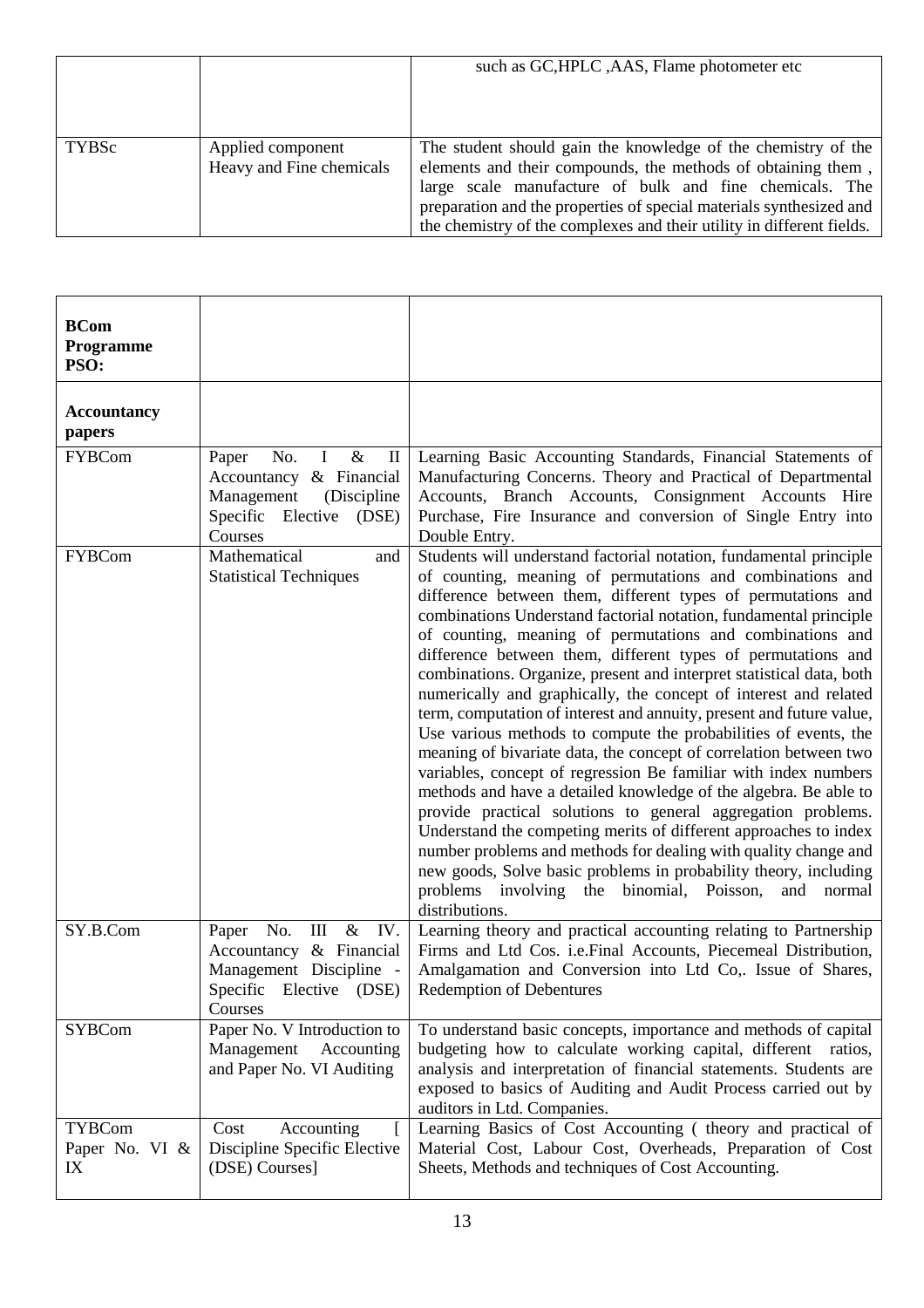| <b>TYBCom</b>                      | Direct & Indirect Taxes [<br>Ability<br>Enhancement<br>Courses (AEC)]          | Learning Basic knowledge and practical application of Income<br>Tax, Goods and Service Tax.                                                                                                                                                                                                     |
|------------------------------------|--------------------------------------------------------------------------------|-------------------------------------------------------------------------------------------------------------------------------------------------------------------------------------------------------------------------------------------------------------------------------------------------|
| <b>TYBCom</b><br>Paper V & VIII    | Financial<br>Accounting<br>Specific<br>[Discipline]<br>Elective (DSE) Courses] | Learning Basics of Company Final Accounts, Amalgamation of<br>Companies, Internal Reconstruction, Profit Prior to Incorporation,<br>Investment Accounting, Foreign Currency, Buy Back of Shares<br>and IFRS.                                                                                    |
| <b>EVS</b>                         |                                                                                |                                                                                                                                                                                                                                                                                                 |
| <b>FYBCom</b>                      | <b>EVS</b>                                                                     | The subject gives an understanding of the Environment System, its<br>significance and man- environment relationship. It sensitizes the<br>students to the environmental issues faced by the world and to<br>make the students realise the need for sustainable ways for living.                 |
| <b>FYBCom</b>                      | <b>Bs.</b> Economics I                                                         | The subject familiarises the students with the fundamentals of<br>micro-economic theory & makes them understand, predict the<br>economic forces shaping real world business decision.                                                                                                           |
| <b>SYBCom</b>                      | <b>Bs.</b> Economics II                                                        | This course is designed to present an overview of macroeconomic<br>issues and introduces preliminary models for the determination of<br>output, employment, interest rates, and inflation. Monetary and<br>fiscal policies are discussed to illustrate policy application of<br>macroeconomics. |
| <b>SYBCom Applied</b><br>Component | <b>Indian Financial System</b>                                                 | The student learns the remarkable changes in the financial sector<br>The operations of both the Central Bank and<br>after 1991.<br>commercial banks, the opening of the financial markets and the<br>evolution of new instruments and financial services are discussed.                         |
| <b>TYBCom</b>                      | <b>Bs.</b> Economics II                                                        | The aim is to acquaint the students with the various aspects of<br>International Trade, Foreign exchange market & recent foreign<br>exchange rate policy, etc.                                                                                                                                  |
| <b>Commerce</b>                    |                                                                                |                                                                                                                                                                                                                                                                                                 |
| <b>FYBCom</b><br>Commerce I        | Introduction to Business                                                       | The course provides understanding of Concept of Business,<br>objectives, business environment and entrepreneurship.                                                                                                                                                                             |
| <b>FYBCom</b><br>Commerce II       | Introduction<br>Service<br>to<br>Sector                                        | The course provides understanding of concepts in Services,<br>Services Mix, retail sector and e-commerce.                                                                                                                                                                                       |
| <b>SYBCom</b><br>Commerce III      | Functions<br>Management:<br>and Challenges                                     | The course provides understanding of Concepts of Management<br>and Functions.                                                                                                                                                                                                                   |
| <b>SYBCom</b><br>Commerce IV       | Management: Production &<br>Finance                                            | The course provides understanding of Production Management,<br>Quality Management, Indian Financial System and Recent Trends<br>in Finance.                                                                                                                                                     |
| <b>SYBCom</b>                      | <b>Business Law I</b>                                                          | The course provides understanding of the framework of Indian<br>Business Laws like Indian Contract Act, 1872 ,Special Contracts,<br>The Sale Of Goods Act - 1930 and The Negotiable Instruments<br>(Ammended) Act 2015 along with case law studies related to<br><b>Business Laws.</b>          |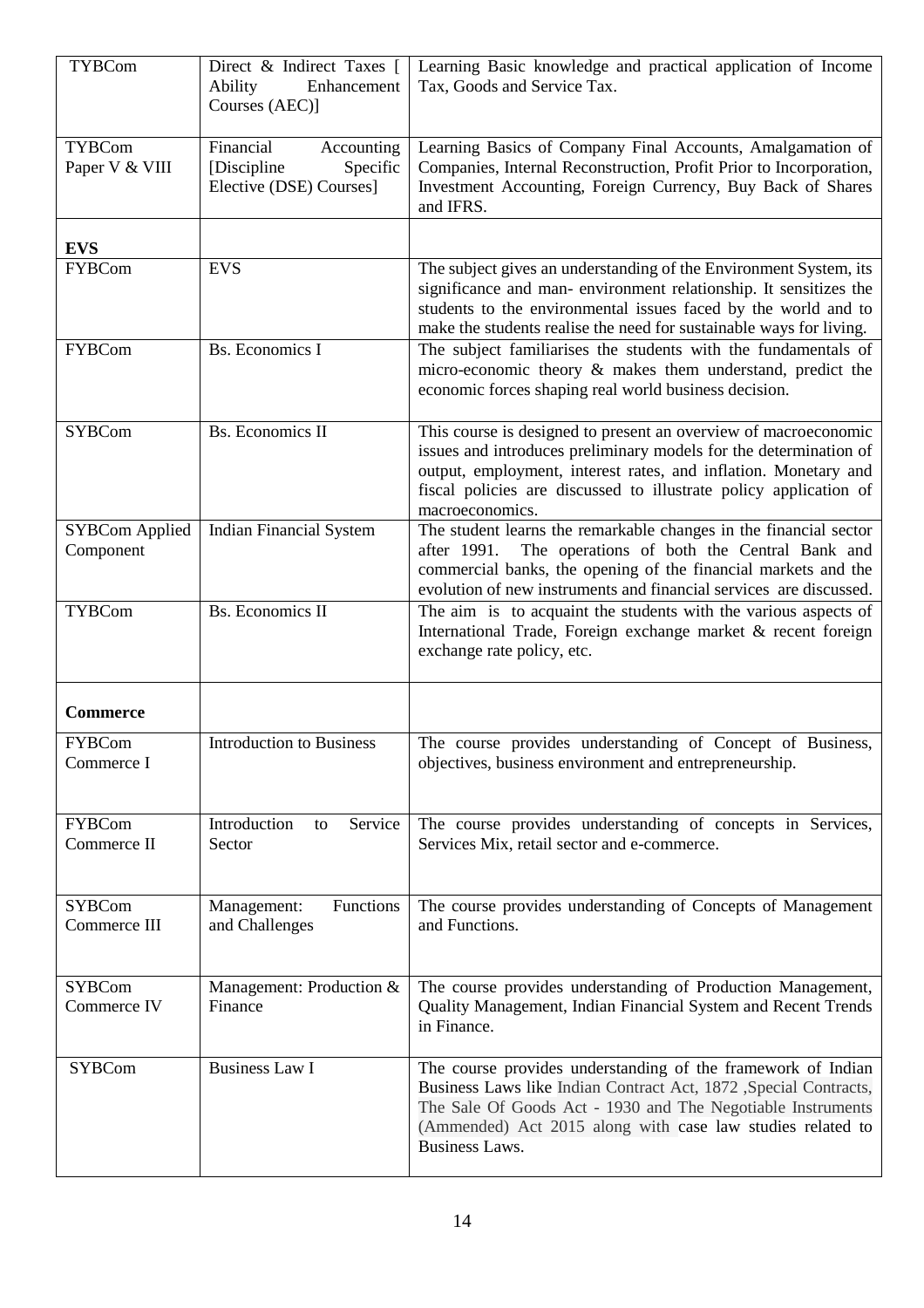| <b>SYBCom</b>                         | <b>Business Law II</b> | The course provides understanding of the framework of laws like<br>Indian Companies Act - 2013, Indian Partnership Act -<br>1932, Consumer Protection Act, 1986 & Competition Act 2002 and<br>Intellectual Property Rights along with case law studies related to<br>Business Laws. |
|---------------------------------------|------------------------|-------------------------------------------------------------------------------------------------------------------------------------------------------------------------------------------------------------------------------------------------------------------------------------|
| <b>SYBCom</b>                         | Advertising I          | The course provides understanding of the concept of advertising,<br>IMC, classification of advertising, advertising agencies and<br>economic and social aspects of advertising.                                                                                                     |
| <b>SYBCom</b>                         | Advertising II         | The course gives knowledge about advertising media, creativity in<br>advertising and careers in advertising.                                                                                                                                                                        |
| <b>TYBCom</b><br>Commerce $V &$<br>VI | <b>MHRM</b>            | The course provides understanding of Concepts of Marketing,<br>Marketing Mix, Consumer Behaviour, Market segmentation and<br>current issues in Marketing                                                                                                                            |
| <b>TYBCom</b><br>Commerce VI          | <b>MHRM</b>            | The course provides understanding of Functions of HRM, HRP,<br>HRD and current issues or trends in HRM.                                                                                                                                                                             |

| <b>SFCs</b>                                       | of students.                                                                                                                              | To develop subject specific technical as well as non-technical skills and enhance the analytical ability |  |
|---------------------------------------------------|-------------------------------------------------------------------------------------------------------------------------------------------|----------------------------------------------------------------------------------------------------------|--|
| <b>Unaided</b><br><b>Section</b>                  | To inculcate a positive outlook and ethical attitude and imbibe the values of integrity, hard work,<br>independent opinion and team work. |                                                                                                          |  |
| <b>Banking</b><br>and<br><b>Insurance</b><br>PSO: |                                                                                                                                           |                                                                                                          |  |
|                                                   | <b>Environment and Management</b>                                                                                                         |                                                                                                          |  |
|                                                   | of Financial Services.                                                                                                                    | Conceptual and basic understanding of the various financial                                              |  |
|                                                   |                                                                                                                                           | services which are in a nascent and developing stage in our country.                                     |  |
|                                                   |                                                                                                                                           | It also enables the students to be well equipped with the functional                                     |  |
|                                                   |                                                                                                                                           | aspects of financial products and services available in our country                                      |  |
|                                                   | Principles of Management                                                                                                                  |                                                                                                          |  |
|                                                   |                                                                                                                                           |                                                                                                          |  |
|                                                   |                                                                                                                                           | The student will be able to evaluate and integrate management                                            |  |
| <b>Banking</b>                                    |                                                                                                                                           | principles into management practices.in the global context.                                              |  |
| and                                               | Financial Accounting - I                                                                                                                  | A revision on the basic concepts of Book keeping                                                         |  |
| <b>Insurance</b>                                  | <b>Business Communication-I</b>                                                                                                           |                                                                                                          |  |
| Sem 1                                             |                                                                                                                                           | The students will gain the skills and knowledge of communication                                         |  |
|                                                   |                                                                                                                                           | in the business environment with a strong focus on the                                                   |  |
|                                                   |                                                                                                                                           | understanding the theory of communication in the business context                                        |  |
|                                                   |                                                                                                                                           | and it's application                                                                                     |  |
|                                                   | Foundation Course - I                                                                                                                     | The students learn and understand topics of socisl importance                                            |  |
|                                                   |                                                                                                                                           | which makes them more sensitive towards society. This subject                                            |  |
|                                                   |                                                                                                                                           | also provides scope for projects hence improving their cognitive<br>abilities.                           |  |
|                                                   | <b>Business Economics-I</b>                                                                                                               | It helps to demonstrate knowledge of general economy theory and                                          |  |
|                                                   |                                                                                                                                           | apply those theories in the analysis of problems or issues.                                              |  |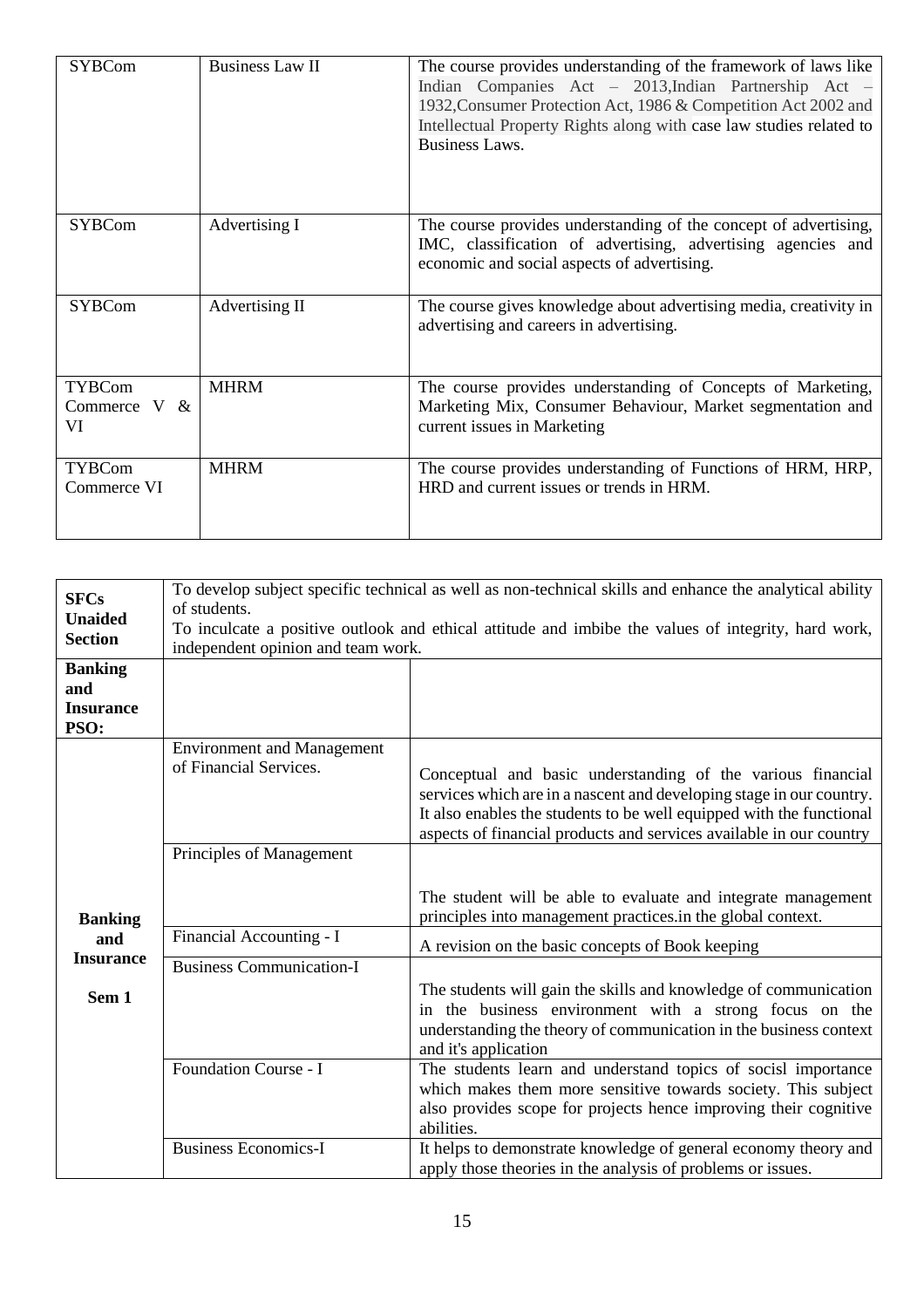| <b>Quantitative Methods-I</b> | Students learn how to summarize data and how to make                 |
|-------------------------------|----------------------------------------------------------------------|
|                               | appropriate decisions based on data. It helps to know how statistics |
|                               | is commonly used in the real world.                                  |

|                                           | Financial Accounting - II                        | The basics of accountancy and a brief revision on topics taught in<br>FYJC and SYJC, to ensure a strong foundation development.                                                                                  |
|-------------------------------------------|--------------------------------------------------|------------------------------------------------------------------------------------------------------------------------------------------------------------------------------------------------------------------|
|                                           | <b>Business Communication - II</b>               | The student will learn effective business writing along with<br>persuasive and appropriate verbal and non verbal communication,<br>and interpersonal skills.                                                     |
|                                           | Organisational Behaviour                         | understanding group and individual performance and activity<br>within an organisation.                                                                                                                           |
| <b>Banking</b><br>and<br><b>Insurance</b> | Quantitative Methods - II                        | Students learn how to summarize data and how to make<br>appropriate decisions based on data. It helps to know how statistics<br>is commonly used in the real world.                                              |
| <b>SEM II</b>                             | <b>Business Law</b>                              | Understanding and application of basics of contract in Commercial<br>transaction, awareness of fundamental rights and duties of a citizen.                                                                       |
|                                           | Principles & Practices of Banking<br>& Insurance | To train and equip the students with the dextry of skills with which<br>modern banking and insurance is run.                                                                                                     |
|                                           | <b>Foundation Course - II</b>                    | The students learn and understand topics of social importance<br>which makes them more sensitive towards society. This subject<br>also provides scope for projects hence improving their cognitive<br>abilities. |

|                                           | Financial Management -I                                    | Helps to understand importance of finance in business world. It<br>also teaches the various sources through which finance can be<br>raised & methods to maintain the finance in business.                                                 |
|-------------------------------------------|------------------------------------------------------------|-------------------------------------------------------------------------------------------------------------------------------------------------------------------------------------------------------------------------------------------|
|                                           | <b>Management Accounting</b>                               | Understanding the importance of accounts from managerial point<br>of view.                                                                                                                                                                |
|                                           | <b>Mutual Fund Management</b>                              | Understanding of Basics of Mutual Fund with its legal framework<br>and guiding principles for Financial planning and investment.                                                                                                          |
| <b>Banking</b><br>and<br><b>Insurance</b> | in<br>Information<br>Technology<br>Banking & Insurance - I | Understanding E-commerce Framework, anatomy, infrastructure,<br>recent trends in E-commerce and its Challenges, Basics of office<br>automation.                                                                                           |
|                                           | Foundation Course - III (An                                | Overall View of banking industry, progress of banking sectors,                                                                                                                                                                            |
| <b>SEM III</b>                            | <b>Overview of Banking</b> )                               | recent innovations and usage of ICT in banking, micro finance and<br>financial inclusion, etc.                                                                                                                                            |
|                                           |                                                            |                                                                                                                                                                                                                                           |
|                                           | Financial Market (Equity, Debt,                            |                                                                                                                                                                                                                                           |
|                                           | Forex and Derivatives)                                     | Enhance the skills in understanding the availability of funds and<br>transmission mechanism with the help of which the providers of<br>funds can interact with the borrowers/units and transfer the funds<br>to them as and when required |
|                                           | <b>Direct Taxation</b>                                     | Creates and develops the skill to calculate the taxable income and<br>ways and means to save the income                                                                                                                                   |

|                  | Financial Management $-$ II | Understanding the importance of sound financial decisions in the                                                                 |
|------------------|-----------------------------|----------------------------------------------------------------------------------------------------------------------------------|
| <b>Banking</b>   |                             | business concern.                                                                                                                |
| and              | Cost Accounting             | Helps student to understand the costing aspects of calculating                                                                   |
| <b>Insurance</b> |                             | costs of goods and services.                                                                                                     |
|                  | Corporate & Securities Law  |                                                                                                                                  |
| <b>SEM IV</b>    |                             | Understanding of repealed sections, legal understanding and<br>interpretation of various basics of corporate and capital Market. |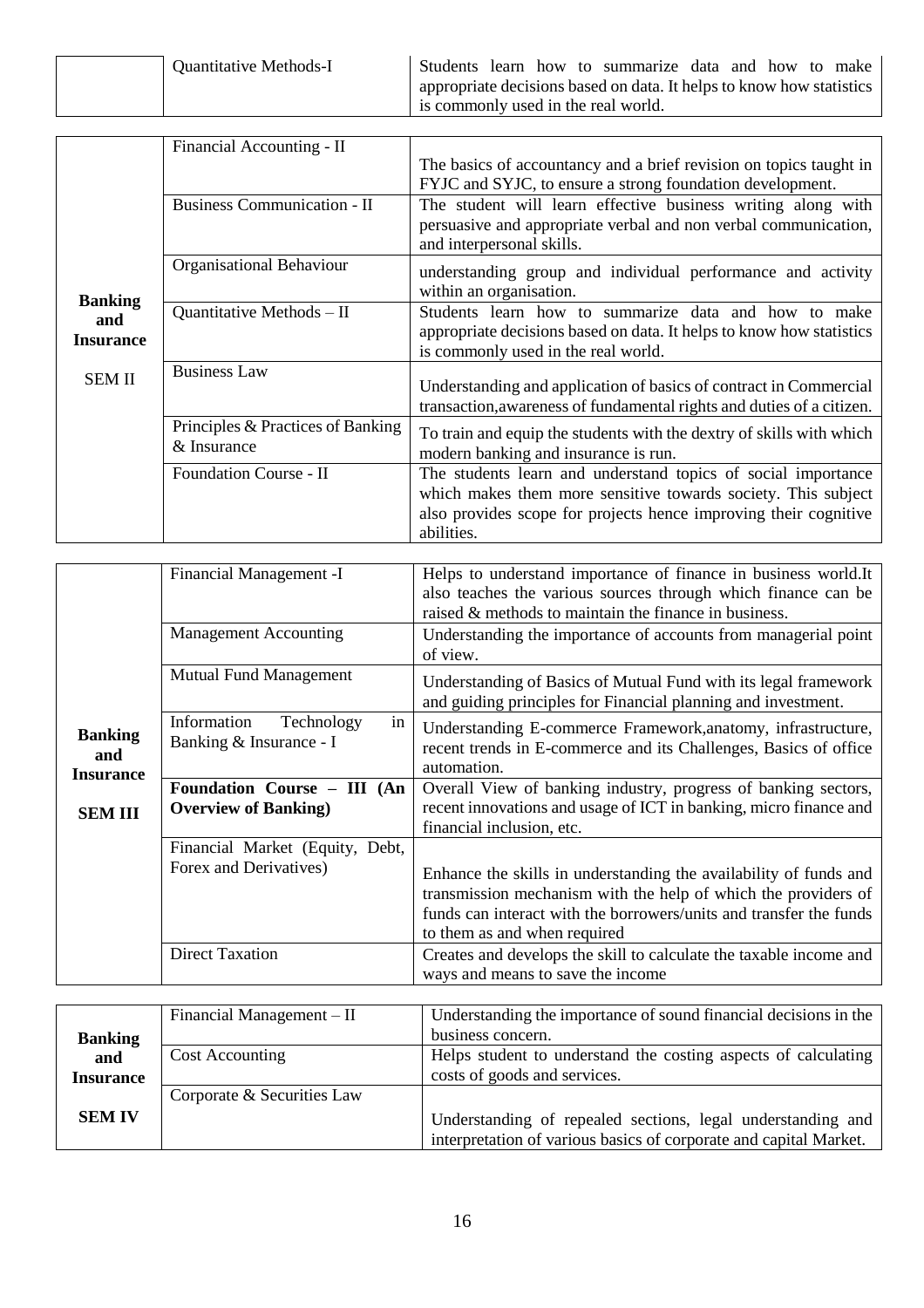| Foundation Course $-$<br>- IV<br>(An)<br>overview of Insurance) | Understanding of basics of insurance, its growth, challenges and<br>regulatory framework for insurance with IRDA as a regulator and<br>application of knowledge for choosing an insurance plan. |
|-----------------------------------------------------------------|-------------------------------------------------------------------------------------------------------------------------------------------------------------------------------------------------|
| Relationship<br>Customer                                        |                                                                                                                                                                                                 |
| Management                                                      | helps to understand the relationship to be maintained between the<br>customers and the banking and insurance organization for<br>enhancing and expansion of the services to a wider market.     |
| in<br>Information<br>Technology                                 |                                                                                                                                                                                                 |
| Banking & Insurance-II                                          | analyse common business functions and identify, design and<br>develop appropriate information technology solutions                                                                              |
| <b>Business Economics-II</b>                                    |                                                                                                                                                                                                 |

|                                                    | Financial Reporting & Analysis                       |                                                                                                                                                                                                                                                                                                                         |
|----------------------------------------------------|------------------------------------------------------|-------------------------------------------------------------------------------------------------------------------------------------------------------------------------------------------------------------------------------------------------------------------------------------------------------------------------|
|                                                    |                                                      | It will enable the students to understand the preparation of final<br>accounts by both Banking & insurance Companies                                                                                                                                                                                                    |
|                                                    |                                                      |                                                                                                                                                                                                                                                                                                                         |
|                                                    | Auditing                                             | Develops an understanding of the work of an auditor in different<br>organisations.                                                                                                                                                                                                                                      |
|                                                    | International Banking & Finance                      | to understand the concepts and broad activities of International<br>Banking & Finance besides studying developments in India.                                                                                                                                                                                           |
|                                                    | Marketing in Banking & Insurance                     |                                                                                                                                                                                                                                                                                                                         |
| <b>Banking</b><br>and<br><b>Insurance</b><br>SEM V |                                                      | To develop concepts in marketing and understand about internet<br>as a strategic medium for marketing $&$ sales efforts for a company.                                                                                                                                                                                  |
|                                                    | Analysis<br>Security<br>Portfolio<br>&<br>Management | understand the benefit of diversification of holding a portfolio of<br>assets, and the importance played by the market portfolio and<br>know how to apply different valuation models to evaluate fixed<br>income securities, stocks, and how to use different derivative<br>securities to manage their investment risks |
|                                                    | <b>Financial Services Management</b>                 | Understanding of Basics of financial services, types of financial<br>services and its role in Indian economy.                                                                                                                                                                                                           |
|                                                    | Project on Banking                                   | Develops Research Skill of Data collection, Data Analysis and<br>Data Interpretation and forming conclusion based on projects.                                                                                                                                                                                          |

|                                   | <b>Strategic Management</b>                        |                                                                                                                |
|-----------------------------------|----------------------------------------------------|----------------------------------------------------------------------------------------------------------------|
|                                   |                                                    | Develops an understanding of general and competitive business<br>environment through strategic decision making |
|                                   | <b>Central Banking</b>                             | Develops understanding about central bank, its role and<br>functioning in Indian Financial system              |
| <b>Banking</b><br>and             | Business Ethics<br>$\&$<br>Corporate<br>Governance | understanding ethical issues in business and role of corporate<br>governance practices                         |
| <b>Insurance</b><br><b>SEM VI</b> | <b>International Business</b>                      | evaluate the impact of world issues on organisation institutional<br>business decision making                  |
|                                   | HRM in Banking & Insurance                         | highlights the role of human resources in success of enterprise                                                |
|                                   | <b>Turnaround Management</b>                       | Enable students to understand the need for revival of sick and<br>stressed business units                      |
|                                   |                                                    | Develops Research Skill of Data collection, Data Analysis and                                                  |
|                                   |                                                    | Data Interpretation and forming conclusion with a special focus                                                |
|                                   | Project on Insurance                               | on insurance sector                                                                                            |

**BMS PSO:**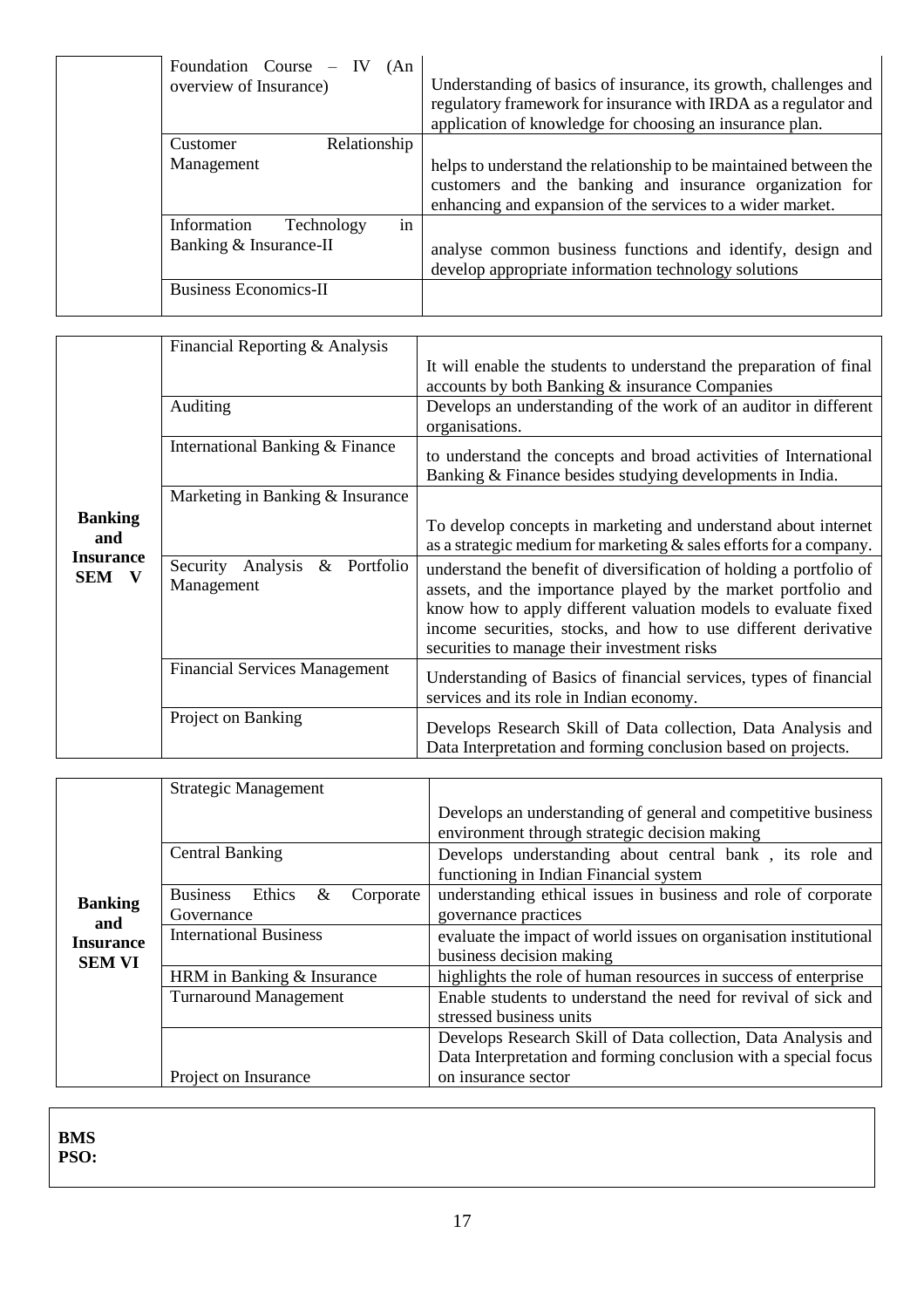| I FYBMS $(1.1.1)$                  | Financial<br>Introduction<br>to<br>Accounts I                  | The students understand the core concepts of business finance<br>and its importance in managing business.                                                                                                               |
|------------------------------------|----------------------------------------------------------------|-------------------------------------------------------------------------------------------------------------------------------------------------------------------------------------------------------------------------|
|                                    |                                                                |                                                                                                                                                                                                                         |
| $\overline{II}$ FYBMS(1.1.2)       | <b>Business Law</b>                                            | The student will get an understanding of the Legal Environment<br>of Business. and apply basic legal knowledge to business<br>transactions.                                                                             |
| III<br>FYBMS(1.1.3)                | <b>Business Statistics</b>                                     | The students will learn basic statistical methods, with a focus<br>on the application of these methods to the business world.                                                                                           |
| IV<br>FYBMS(1.1.4)                 | <b>Business Communication-I</b>                                | The students will gain the skills and knowledge of<br>communication in the business environment with a strong focus<br>on the understanding the theory of communication in the<br>business context and it's application |
| V FYBMS $(1.1.5)$                  | <b>Foundation Course-I</b>                                     | The students understand the multi-cultural diversity of Indian<br>society, disparity, constitution,                                                                                                                     |
| VI<br>FYBMS(1.1.6)                 | Foundation of Human Skills                                     | The students will get understanding of Human nature, Group<br>Organizational Culture<br>Behaviour,<br>and Motivation<br>at<br>workplace                                                                                 |
| VII<br>FYBMS(1.1.7)                | <b>Business Economics-I</b>                                    | The students get an understanding of application of economic<br>concepts in business organisation                                                                                                                       |
| <b>VIII</b><br>FYBMS(1.2.1)        | Principles of Marketing                                        | It will help the students to develop basic marketing skills among<br>student in order to cater to the needs of marketing in industries                                                                                  |
| IX<br>FYBMS(1.2.2)                 | <b>Industrial Law</b>                                          | The students are to be acquainted with the Industrial relations<br>framework specific to our country                                                                                                                    |
| $\mathbf X$                        | <b>Business Mathematics</b>                                    | The students learn to use basic <i>mathematics</i> in solving problems<br>in business.                                                                                                                                  |
| XI<br>FYBMS(1.2.4)                 | <b>Business Communication-II</b>                               | The student will learn effective business writing along with<br>persuasive<br>and<br>appropriate<br>verbal<br>and<br>non-verbal<br>communication, and interpersonal skills.                                             |
| XII<br>FYBMS(1.2.5)                | Foundation<br>Course-I<br>Value<br>Education and Soft Skill=II | The students will understand the impact of globalisation on<br>Indian society, human rights, ecology, stress, conflict and its<br>management                                                                            |
| XIII<br>FYBMS(1.2.6)               | <b>Business Environment</b>                                    | The students will understand the concept, significance and<br>changing dimensions of Business Environment by analysing the<br>macro environmental factors                                                               |
| XIV<br>FYBMS(1.2.7)                | Principles of Management                                       | The student will be able to evaluate and integrate management<br>principles into management practices in the global context.                                                                                            |
| I SYBMS $(2.1.1)$                  | <b>Consumer Behaviour</b>                                      | The students develop an understanding about the consumer<br>decision making process and its applications in marketing<br>function of firms                                                                              |
| II SYBMS $(2.1.2)$                 | Advertising                                                    | The students are equipped with the professional tools to connect<br>brands with audiences on all platforms                                                                                                              |
| $\mathop{\rm III}$<br>SYBMS(2.1.3) | Information Technology in<br><b>Business Management-I</b>      | The students can Interpret how information technology affects<br>business operations, and utilize business technologies to their<br>advantage.                                                                          |
| IV<br>SYBMS(2.1.4)                 | <b>Environmental Management</b>                                | The students will be able to understand the organisations as<br>systems and their role in environmental management.                                                                                                     |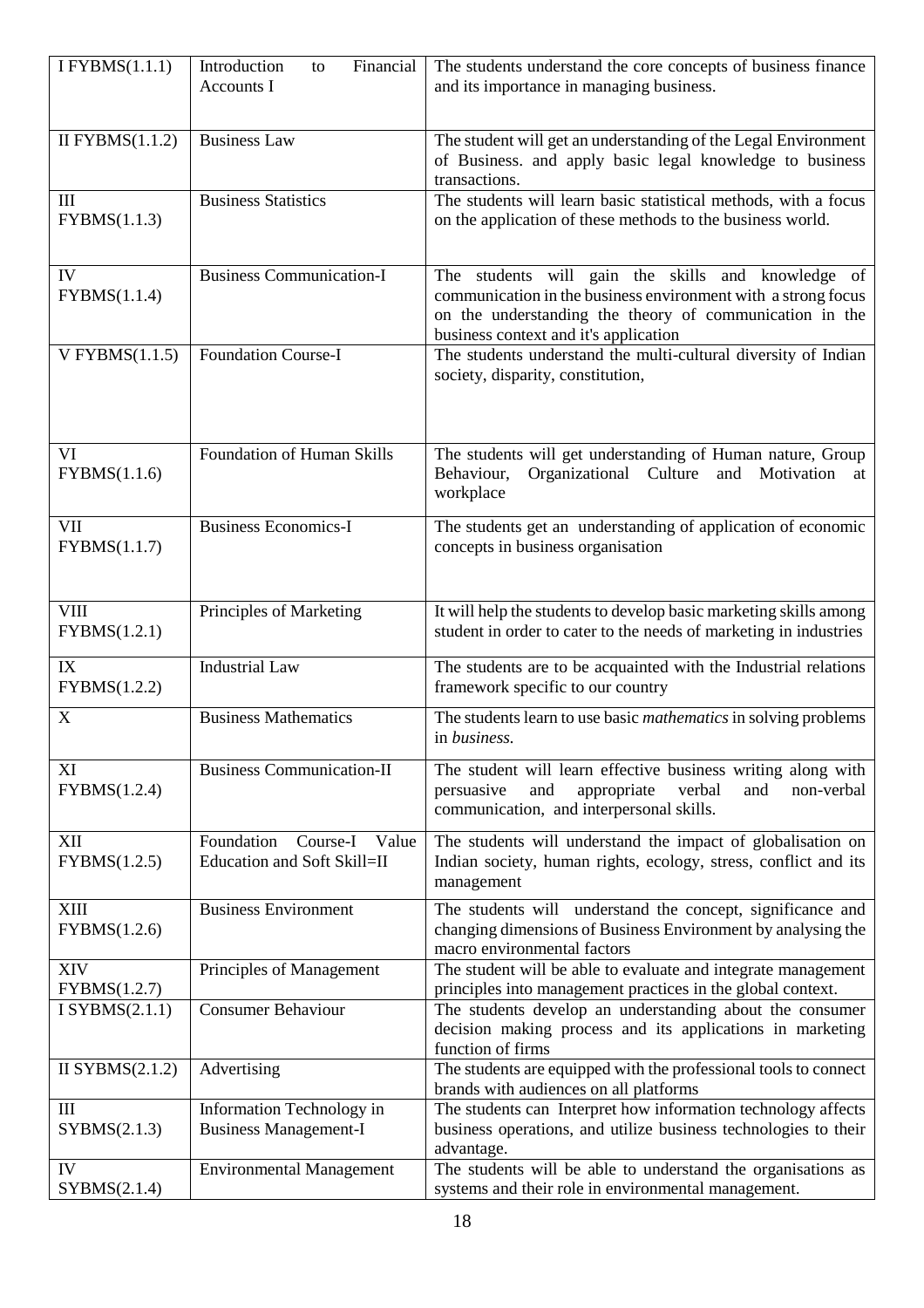| V SYBMS $(2.1.5)$  | Business Planning &<br><b>Entrepreneurial Management</b> | The student will learn the role and importance of entrepreneurs<br>in economic development and make and interpret the business |
|--------------------|----------------------------------------------------------|--------------------------------------------------------------------------------------------------------------------------------|
|                    |                                                          | plan.                                                                                                                          |
| VI                 | <b>Accounting for Managerial</b>                         | It helps the students in explaining the core concepts of accounts                                                              |
| SYBMS(2.1.6)       | Decisions                                                | and finance and its importance in managing a business                                                                          |
| VII                | <b>Strategic Management</b>                              | The student develops strategic awareness and strategy skills                                                                   |
| SYBMS(2.1.7)       |                                                          | practiced in corporates                                                                                                        |
| VIII               | <b>Integrated Marketing</b>                              | The students will understand how to set IMC objectives and                                                                     |
| SYBMS(2.2.1)       | Communication                                            | evaluate creative strategies in the light of given marketing                                                                   |
|                    |                                                          | objectives and strategies                                                                                                      |
| IX                 | <b>Rural Marketing</b>                                   | The students will understand the concepts and techniques of                                                                    |
| SYBMS(2.2.2)       |                                                          | marketing management and their application in rural marketing.                                                                 |
| X SYBMS(2.2.3)     | Information Technology in                                | The students learn the necessary skills to enable them to design                                                               |
|                    | <b>Business Management=II</b>                            | and implement business information systems.                                                                                    |
| XI                 | <b>Business Economics-II</b>                             | The students understand the macro economic environment in                                                                      |
| SYBMS(2.2.4)       |                                                          | global environment                                                                                                             |
| XII                | <b>Business Research Methods</b>                         | It will inculcate the analytical abilities and research skills                                                                 |
| SYBMS(22.5)        |                                                          | among the students and give hands on experience and learning                                                                   |
|                    |                                                          | in Business Research                                                                                                           |
| <b>XIII</b>        | Ethics & Governance                                      | The student will understand the ethical principles and problems                                                                |
| SYBMS(2.2.6)       |                                                          | that arise in a business environment and understand the                                                                        |
|                    |                                                          | evolution, structures and issues in corporate governance.                                                                      |
| <b>XIV</b>         | Production & Total Quality                               | The students will learn the production systems -its functions and                                                              |
| SYBMS(2.2.7)       | Management                                               | maintenance of quality at different production stages                                                                          |
| I TYBMS $(3.1.1)$  | <b>Services Marketing</b>                                | The students will learn about service deliveryl, establishing                                                                  |
|                    |                                                          | uniform processes, and promoting customer satisfaction                                                                         |
| II TYBMS $(3.1.2)$ | E-Commerce & Digital                                     | The student will understand the new avenues available due to                                                                   |
|                    | Marketing                                                | internet and also how the organisations use digital platform for                                                               |
|                    |                                                          | marketing                                                                                                                      |
| III                | Sales & Distribution                                     | The students understand the Sales & Distribution functions as                                                                  |
| TYBMS(3.1.3)       | Management                                               | an integral part of marketing functions in a business firm                                                                     |
| IV                 | <b>Customer Relationship</b>                             | understand<br>how<br>customer relationship<br>The<br>students                                                                  |
| TYBMS(3.1.4)       | Management                                               | management (CRM) systems can help organizations manage                                                                         |
|                    |                                                          | and gain customer insights from marketing information                                                                          |
| V TYBMS $(3.1.5)$  | Logistics & Supply Chain                                 | The students learn to apply logistics and purchasing concepts to                                                               |
|                    | Management                                               | improve supply chain operations                                                                                                |
| VI                 | Corporate Communication &                                | The student will learn the role of effective communication                                                                     |
| TYBMS(3.1.6)       | <b>Public Relations</b>                                  | strategies and public relations in the corporate environment                                                                   |
| VII                | <b>Brand Management</b>                                  | The student will understand the value of the organisation which                                                                |
| TYBMS(3.2.1)       |                                                          | is created by building a brand and generating equity out of that                                                               |
|                    |                                                          | brand                                                                                                                          |
| VIII               | Retail Management                                        | It enables students to develop decision making skills related to                                                               |
| TYBMS(3.2.2)       |                                                          | retailing including merchandise and expense planning, store                                                                    |
|                    |                                                          | layout, product line and resource determination, pricing,                                                                      |
|                    |                                                          | promotional strategies.                                                                                                        |
| IX                 | <b>International Marketing</b>                           | The student will acquire an in-depth knowledge and                                                                             |
| TYBMS(3.2.3)       |                                                          | understanding of international marketing - the processes,                                                                      |
|                    |                                                          | current challenges of all types of firms                                                                                       |
| X TYBMS(3.2.4)     | Media Planning &                                         | The students understand consumers' media usage and attitudes                                                                   |
|                    | Management                                               | towards media                                                                                                                  |
| XI                 | <b>Operation Research</b>                                | The students are<br>introduced to practical application of                                                                     |
| TYBMS(3.2.5)       |                                                          | operations research in business                                                                                                |
| XII                | Project Work                                             | The students understand the importance of research work                                                                        |
|                    |                                                          | through either internship, volunteering in an NGO or a specific                                                                |
| TYBMS(3.2.6)       |                                                          |                                                                                                                                |
|                    |                                                          | marketing topic through practical understanding of the                                                                         |
|                    |                                                          | theoretical aspects.                                                                                                           |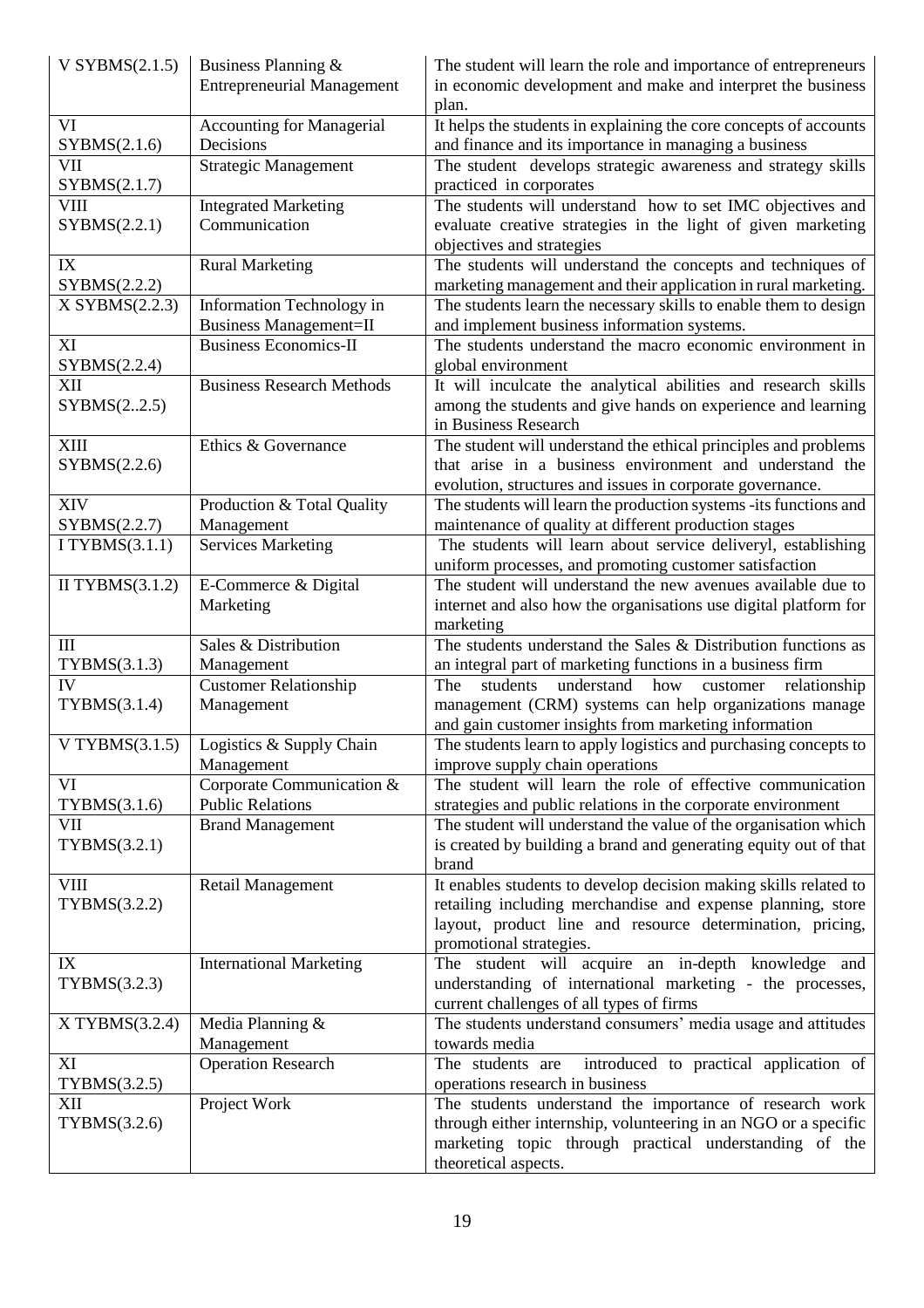## **BA in Multimedia and Mass Communication (BAMMC); PREVIOUSLY KNOWN AS BMM**

### **PO:**

- 1. The program considers media industries and their relationship to culture and society, and the understanding of how communication works. The program emphasizes the development of critical thinking, professional writing skills and effective oral communication.
- 2. The Communication and Media Studies major prepares students for a wide variety of careers in business and industry, advertising, public relations and journalism, or advanced study.
- 3. This program will equip the learners with professional skills essential for making career in Entertainment industry, Cinema, Television, OTT Platforms, social media platforms etc.
- 4. Students would demonstrate the ability to apply rhetorical principles in a variety of creative, cinematic, organizational, professional and journalistic venues.
- 5. Knowledge, skills, and values that prepare them for future careers in our interconnected society, whether in mass media or advanced study
- 6. Learners would develop a global awareness of political, social and corporate issues influenced by communication sensitivity and skills.
- 7. Learners will understand mass media as a system of interrelated forces, including historical foundations, technological advances, economic dynamics, regulatory constraints, and ethical concerns. P
- 8. Programme will also give them an improved sense of self-confidence and self-efficacy and an awareness of their responsibilities as professionals in their field.
- 9. Learners will be able to create and design emerging media products, including blogs, digital audio, digital video, social media, digital photography, and multimedia.
- 10. They will be better equipped to grasp the complex relationship between communication/media theories and a diverse set of individual, social, and professional practices.
- 11. Learners will understand the underlying philosophical assumptions of, and be able to apply, communication research methods to address a range of media texts and audiences, production and technological practices, and relevant social issues.
- 12. Learners will comprehend the foundations, process, and practices of writing for and about the media, and demonstrate proficiency in writing across platform.
- 13. Learners will be able to conceptualize, design, and produce one or more works in media based on effective principles and practices of media aesthetics for a target audience.
- 14. Learners will acquire the knowledge and skills required to pursue a career in the specialization of their choice.

| י |  |
|---|--|
|   |  |

|             | <b>Effective Communication Skills</b> | To make the students aware of functional and operational use of<br>language in media. To equip or enhance students with structural<br>and analytical reading, writing and thinking skills. To introduce<br>key concepts of communications. |
|-------------|---------------------------------------|--------------------------------------------------------------------------------------------------------------------------------------------------------------------------------------------------------------------------------------------|
|             | <b>Fundamentals of Mass</b>           | To introduce students to the history, evolution and the development                                                                                                                                                                        |
|             | Communication                         | of Mass Communication in the world with special reference to                                                                                                                                                                               |
|             |                                       | India. To study the evolution of Mass Media as an important social                                                                                                                                                                         |
|             |                                       | To understand the development of Mass<br>institution.                                                                                                                                                                                      |
|             |                                       | Communication models. To develop a critical understanding of                                                                                                                                                                               |
| <b>BMM</b>  |                                       | Mass Media. To understand the concept of New Media and Media                                                                                                                                                                               |
| <b>SEMI</b> |                                       | Convergence and its implications.                                                                                                                                                                                                          |
|             | Landmark events in the history        | To know the background of special events that shaped the world,                                                                                                                                                                            |
|             | of World, India & Maharashtra         | India & Maharashtra.                                                                                                                                                                                                                       |
|             |                                       |                                                                                                                                                                                                                                            |
|             | Introduction to Economics             | The aim of this paper is to introduce the basic concepts of Micro $\&$<br>Macro Economics to First Year BMM students. Coupled with this,                                                                                                   |
|             |                                       | a basic understanding of the Indian economy is crucial for media                                                                                                                                                                           |
|             |                                       | students. This will sensitise them on economic issues relevant to                                                                                                                                                                          |
|             |                                       | India, Considering the augmenting importance of the media in                                                                                                                                                                               |
|             |                                       | highlighting and debating such concerns, a brief overview is<br>essential.                                                                                                                                                                 |
|             |                                       |                                                                                                                                                                                                                                            |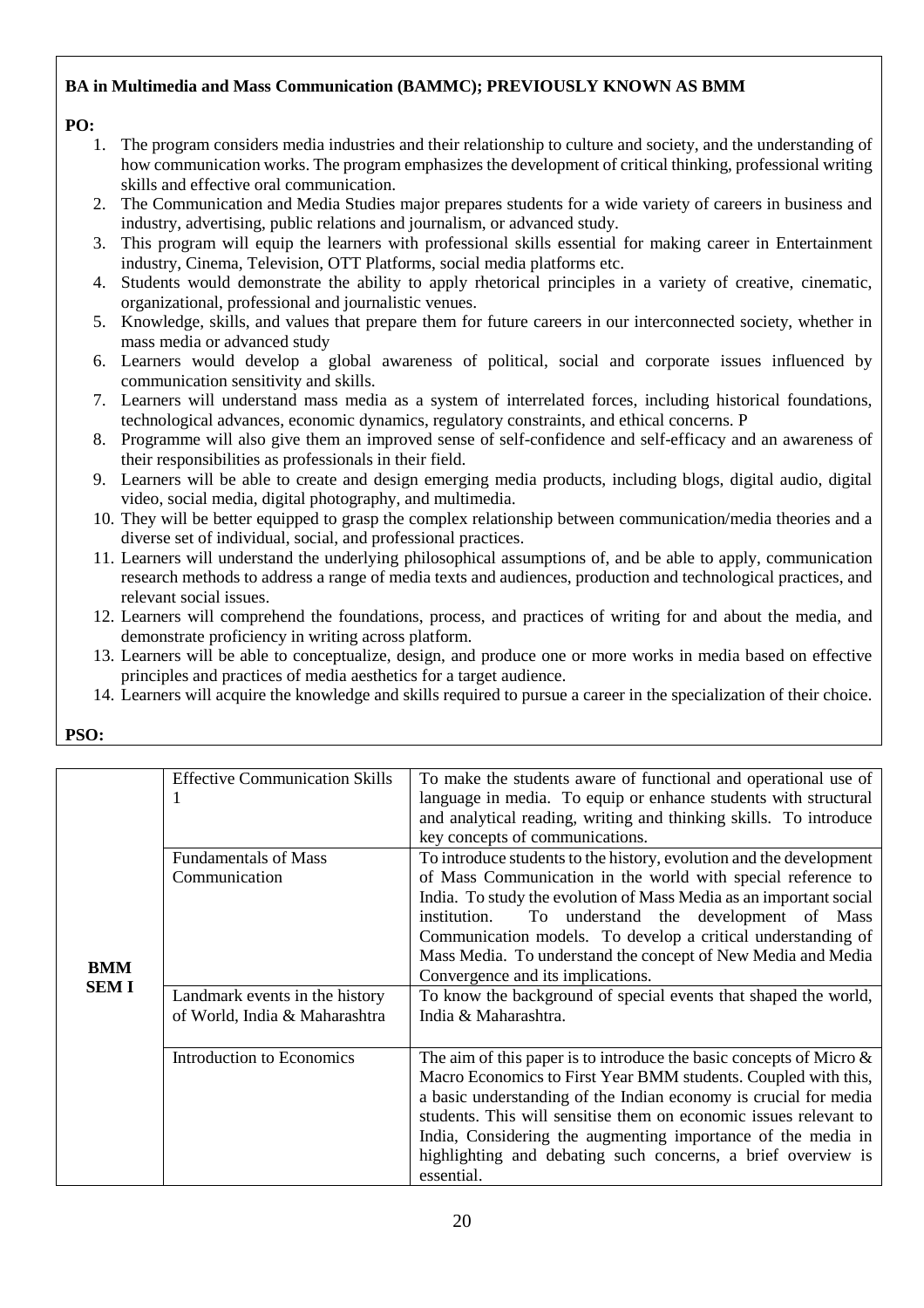| Introduction to Computers | To equip the students with a general understanding of computer<br>basics for everyday use. To train them to use this understanding to<br>supplement their presentation skills. To equip the student with<br>basic knowledge of use of technology in Media Industry. |
|---------------------------|---------------------------------------------------------------------------------------------------------------------------------------------------------------------------------------------------------------------------------------------------------------------|
| Introduction to Sociology | To acquaint the students with the basic foundations of Sociology<br>To establish the relationship between Sociology and Mass Media<br>To discuss Mass Media from a sociological perspective To<br>highlight the need and relevance of Sociology in Mass Media.      |

| <b>BMM</b><br><b>SEMII</b> | Principles of<br>Management                                | To make students aware of Management Process.                                                                                                                                                                                                                                                                                                                                                                                                                                                                                                               |
|----------------------------|------------------------------------------------------------|-------------------------------------------------------------------------------------------------------------------------------------------------------------------------------------------------------------------------------------------------------------------------------------------------------------------------------------------------------------------------------------------------------------------------------------------------------------------------------------------------------------------------------------------------------------|
|                            | Principles of Marketing                                    | To understand marketing Concepts.                                                                                                                                                                                                                                                                                                                                                                                                                                                                                                                           |
|                            | Effective<br><b>Communication Skills</b><br>$\overline{2}$ | To advance the communication and translation skills acquired in the first<br>semester                                                                                                                                                                                                                                                                                                                                                                                                                                                                       |
|                            | Introduction to Media<br>Psychology                        | To impart knowledge of the basic concepts and modern trends in<br>psychology. 2. To provide an interdisciplinary study of concepts in the field<br>of media, communication and psychology. 3. To expose students to a<br>multicultural understanding, use, influence and impact of media. 4. To<br>prepare students for a future filled with opportunities in the field of media<br>and communication.                                                                                                                                                      |
|                            | Introduction to<br>Literature                              | To give exposure to media students to various forms of Literature To make<br>them understand how literature reflects contemporary period To identify<br>relation between Literature and Media                                                                                                                                                                                                                                                                                                                                                               |
|                            | Political Concept &<br><b>Indian Political System</b>      | To acquaint the students with fundamental political concepts essential for<br>understanding political systems and theories. To orient the students to the<br>Indian Constitution and the functioning of the Indian political system. To<br>provide the students with a strong base in the 'Indian Political System' and<br>to expose them to its dynamics and complexities. To establish a link between<br>Politics and Media                                                                                                                               |
|                            | Introduction to Media<br><b>Studies</b>                    | To study the concepts of Media Industry.                                                                                                                                                                                                                                                                                                                                                                                                                                                                                                                    |
| BMM<br><b>SEM III</b>      | Introduction to Creative<br>Writing                        | (i) To encourage students to read stories, poems, plays (ii) To develop further<br>and build upon the writing and analytical skills acquired in semesters $I < II$<br>(iii) To acquaint students with basic concepts in literary writing. (iv) To<br>prepare students to write for media                                                                                                                                                                                                                                                                    |
|                            | <b>Advanced Computers</b>                                  | To equip the students with a understanding of industry knowledge required<br>to make a career in the field of print and Advertising, Digital Marketing,<br>Television media, Film etc. To train them with the software knowledge<br>required in the above mentioned Industries.                                                                                                                                                                                                                                                                             |
|                            | Introduction to Public<br>Relations                        | 1 To prepare students for effective & ethical public communication on behalf<br>of organisations. 2. To help students acquire basic skills in the practical<br>aspects of Media Relations & Crisis Management. 3. To equip students with<br>basic skills to write & develop Press Release& other PR communication. 4.<br>To design a PR campaign.                                                                                                                                                                                                           |
|                            | Introduction to Cultural<br><b>Studies</b>                 | To create awareness on cultural theories and its relevance in media. To<br>discuss the importance of cultural studies and its role in mass media. To<br>understand the cultural concepts and its impact on the media.                                                                                                                                                                                                                                                                                                                                       |
|                            | <b>Understanding Cinema</b>                                | This paper should aim to sensitize the students towards Cinema as a medium<br>of Mass Communication and help them to become critical viewers of movies<br>today. various movie cultures. (Have a contextual understanding) a. From A<br>Personal Point Of View b. From A Social Point Of View c. From A Business<br>Point Of View (in context of Box Office Success)2. The students should get<br>to study the similarities and differences between 3. The students should get<br>to study Indian cinema through its similarities and differences with both |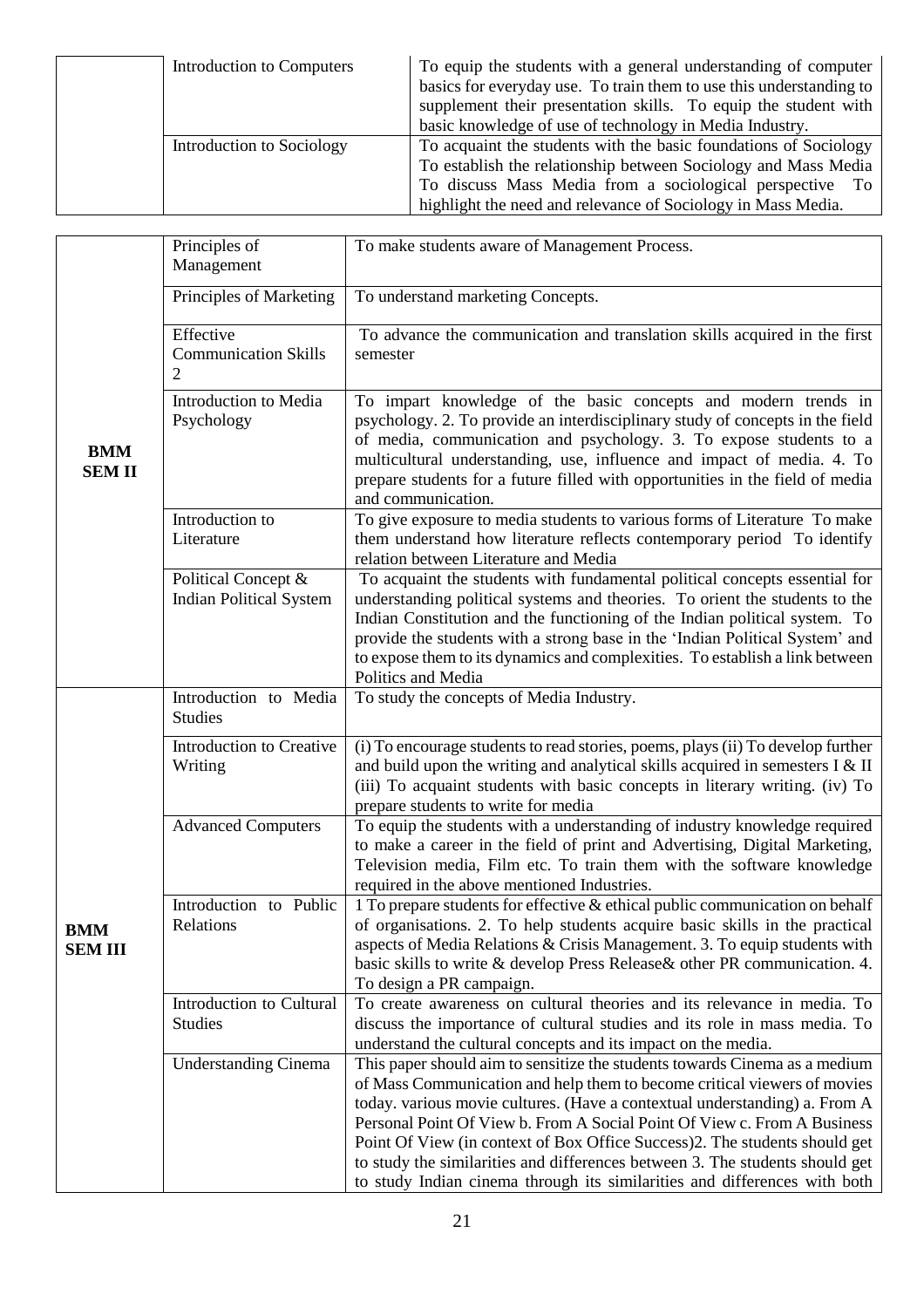| Indian & Western traditions of art and culture. 4. Movies cannot be studied<br>apart from the technology used to produce them. Hence, the students should<br>necessarily be given some practical exercises in the paper for internal marks.<br>5. The students should study cinema by watching through an open-ended list |
|---------------------------------------------------------------------------------------------------------------------------------------------------------------------------------------------------------------------------------------------------------------------------------------------------------------------------|
| of movies.                                                                                                                                                                                                                                                                                                                |

|                             | Print Production &<br>Photography | To help students understand the principles and practice of photography. To<br>enable students to enjoy photography as an art.                                                                                              |
|-----------------------------|-----------------------------------|----------------------------------------------------------------------------------------------------------------------------------------------------------------------------------------------------------------------------|
|                             | Introduction to Journalism        | To help media students to acquaint themselves with an influential medium<br>of journalism which holds the key to opinion formation $&$ create awareness                                                                    |
|                             | Introduction to Advertising       | 1 To introduce Students to the basic steps in advertising 2. To help students<br>understand the creations of an ad campaign 3. To understand the structure<br>of an Ad Agency                                              |
| <b>BMM</b><br><b>SEM IV</b> | Radio & Television                | To acquaint students with the working of two powerful media ie radio and<br>television. The content is useful for both advertising and journalism<br>students in order to further their careers in their respective fields |
|                             | Organizational Behaviour          | To impart knowledge of the basic concepts and facets of organisational<br>behaviour. To highlight the role of psychological factors & process at<br>work. To foster management skills among students                       |
|                             | Mass Media Research               | To introduce students to debates in Research approaches and equip them<br>with tools to carry on research To understand the scope and techniques of<br>media research, their utility and limitations                       |

| <b>BMM</b><br>Sem V<br><b>Advertising</b> | <b>Brand Building</b>                         | To study the concept of Brands To study the process of building<br>brands. To study its importance to the consumer and advertisers                                                                                                                                                                                                                    |
|-------------------------------------------|-----------------------------------------------|-------------------------------------------------------------------------------------------------------------------------------------------------------------------------------------------------------------------------------------------------------------------------------------------------------------------------------------------------------|
|                                           | Media Planning & Buying                       | To develop knowledge of various characteristics of media. To<br>understand procedures, requirements, and techniques of media<br>planning and buying. To learn the various media mix and its<br>implementation To understand budget allocation for a Media plan                                                                                        |
|                                           | Consumer behavior                             | To understand role of marketing in influencing consumer behaviour.<br>To analyze the role of marketer & the consumer in advertising. To<br>sensitize the students to the changing trends in consumer behaviour.                                                                                                                                       |
|                                           | Copywriting                                   | To familiarize the students with the concept of copywriting as selling<br>through writing. To learn the process of creating original, strategic,<br>compelling copy for various media To train students to generate,<br>develop and express ideas effectively. To learn the rudimentary<br>techniques of advertising - headline and body copywriting. |
|                                           | Ad Design                                     | To make students understand the process of planning $\&$ production of<br>advertisement. To highlight the importance of visual communication.<br>To provide practical training in the field of advertising                                                                                                                                            |
|                                           | Advertising in<br><b>Contemporary Society</b> | To understand the environment in Contemporary Society.To<br>understand Liberalisation and its impact on the economy. To study<br>contemporary advertising and society.                                                                                                                                                                                |

|                             | <b>Agency Management</b>                     | To acquaint the students with concepts, techniques for developing<br>an effective advertising campaign. To familiarize students with the<br>different aspects of running an ad agency. To inculcate competencies<br>to undertake professional work in the field of advertising.        |
|-----------------------------|----------------------------------------------|----------------------------------------------------------------------------------------------------------------------------------------------------------------------------------------------------------------------------------------------------------------------------------------|
| <b>BMM</b><br><b>Sem VI</b> | Principles & Practice of<br>Direct Marketing | To understand the concept and importance of Direct Marketing. To<br>understand the various techniques of direct marketing and its                                                                                                                                                      |
| <b>Advertising</b>          |                                              | advantages                                                                                                                                                                                                                                                                             |
|                             | Advertising & Marketing<br>Research          | To inculcate the analytical abilities and research skills among the<br>students. To understand research methodologies – Qualitative vs<br>Quantitative To discuss the foundations of Research and audience<br>analysis that is imperative to successful advertising. To understand the |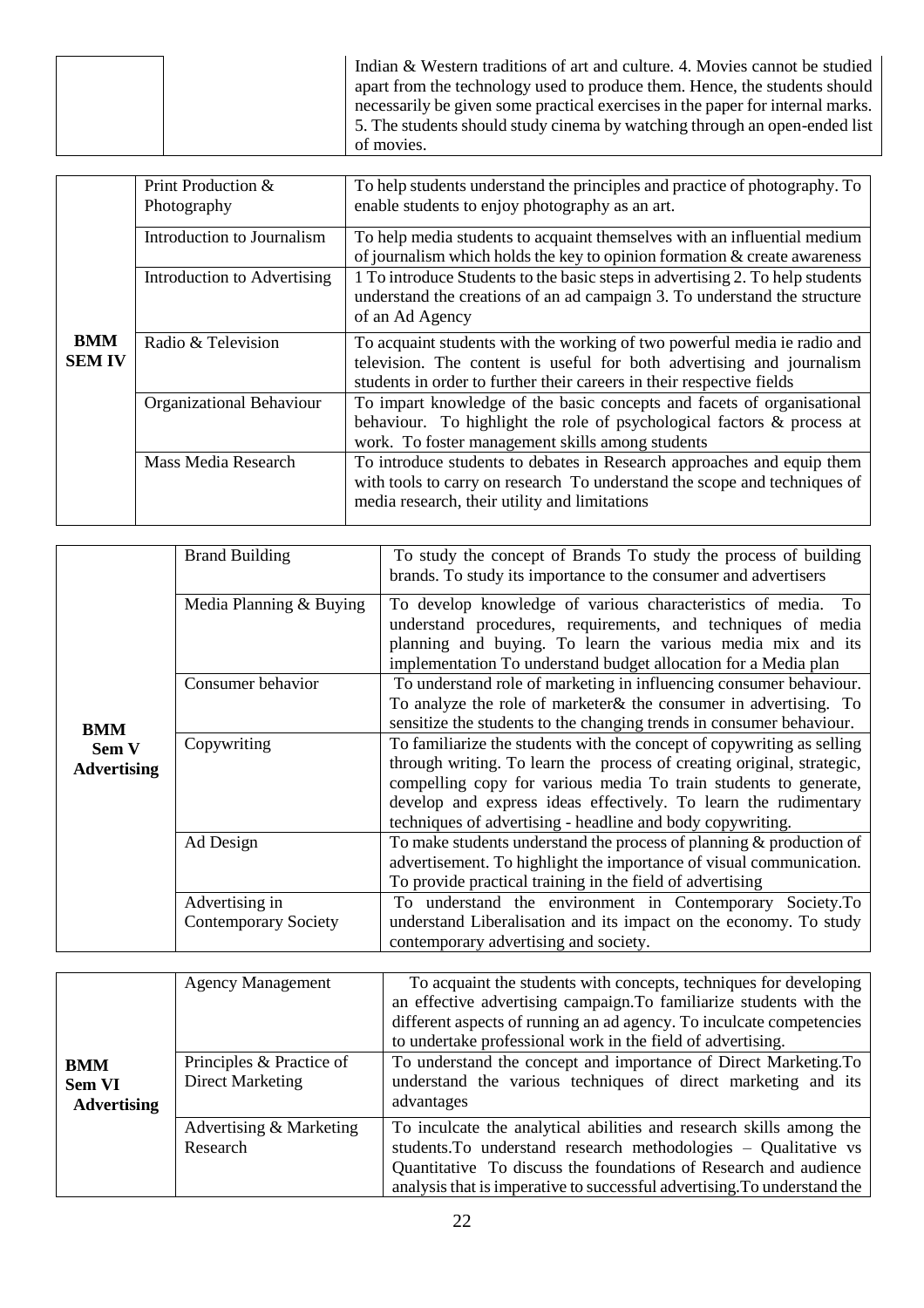|  |                                                     | scope and techniques of Advertising and Marketing research, and<br>their utility.                                                                                                                                                                                                                                                                                                        |
|--|-----------------------------------------------------|------------------------------------------------------------------------------------------------------------------------------------------------------------------------------------------------------------------------------------------------------------------------------------------------------------------------------------------------------------------------------------------|
|  | Digital Media                                       | Understand digital marketing platform. Understand the key goals and<br>stages of digital campaigns. Understand the of use key digital<br>marketing tools. Learn to develop digital marketing plans.                                                                                                                                                                                      |
|  | Contemporary Issues                                 | To understand and analyse some of the present day environmental,<br>political, economic and social concerns and issues.                                                                                                                                                                                                                                                                  |
|  | Legal Environment $\&$<br><b>Advertising Ethics</b> | To acquaint students to the Legal Environment in contemporary<br>India highlighting                                                                                                                                                                                                                                                                                                      |
|  | <b>Financial Management</b>                         | To provide a brief overview of the basic concepts, goals functions<br>and types of finance available for new and existing business and<br>marketing units. To enable the understanding of the need for financial<br>planning through Budgets and their benefits. To enable students to<br>evaluate the financial implications of marketing decisions through<br>simple analytical tools. |

| <b>BMM</b><br><b>SEM V</b><br><b>Journalism</b> | <b>Reporting</b>                        | To enable students to become Reporters, which is supposed to be a<br>prerequisite while entering into the field of Journalism. To make them<br>understand basic ethos of the news and news-gathering. To prepare them<br>to write or present the copy in the format of news. To develop nose for<br>news. -To train them to acquire the skills of news-gathering with<br>traditional as well as modern tools. -To inculcate the skills for<br>investigative journalism. -To make them understand the basic structure/<br>essential knowledge for various beats. -To make them responsible<br>reporters and the face of media             |
|-------------------------------------------------|-----------------------------------------|------------------------------------------------------------------------------------------------------------------------------------------------------------------------------------------------------------------------------------------------------------------------------------------------------------------------------------------------------------------------------------------------------------------------------------------------------------------------------------------------------------------------------------------------------------------------------------------------------------------------------------------|
|                                                 | <b>Editing</b>                          | As an important segment of newspaper production, editing is a vital<br>function. The syllabus lays stress on language skill improvement. It aims<br>at orienting students to gain more practical knowledge in the print media<br>scenario. The syllabus encompasses the current trends of digital media as<br>well as writing for e editions of papers. The syllabus tackles editing from<br>various beats points of view. Editing of editorials, columns, etc is included<br>to acquaint the students about responsible journalism. With global media<br>and changing advertising concepts lay-outs in modern times can be<br>imparted. |
|                                                 | Journalism & Public<br>Opinion          | To assess the importance of the media vis a vis the public. To project a<br>fair idea of the role of the media in creating and influencing Public<br>Opinion. To analyze the impact of the media an public opinion on socio<br>political issues.                                                                                                                                                                                                                                                                                                                                                                                         |
|                                                 | Feature & Opinion                       | Understanding the differences between reporting and feature writing.<br>Understanding the other types of soft stories. Learning the skills for<br>writing features/ opinion/soft stories and of interviewing                                                                                                                                                                                                                                                                                                                                                                                                                             |
|                                                 | Indian Regional<br>Journalism           | Study of the history and role of Indian press other than in English.<br>Understand the contribution and role of certain publications and stalwarts<br>Study of the regional press and television of today.                                                                                                                                                                                                                                                                                                                                                                                                                               |
|                                                 | Newspaper $&$<br><b>Magazine Making</b> | To study the design, elements of the newspaper and magazine. To study<br>space distribution. To get exposure to design software such as Quark<br>Express To study the process of planning and production of newspaper<br>and magazine                                                                                                                                                                                                                                                                                                                                                                                                    |

| <b>BMM</b><br><b>SEM VI</b> | News Media Management       | To make students aware about the responsibilities, structure and<br>functioning of responsibilities of an organisation. |
|-----------------------------|-----------------------------|-------------------------------------------------------------------------------------------------------------------------|
| <b>Journalism</b>           | <b>Broadcast Journalism</b> | To understand the development of Broadcast Journalism in India.                                                         |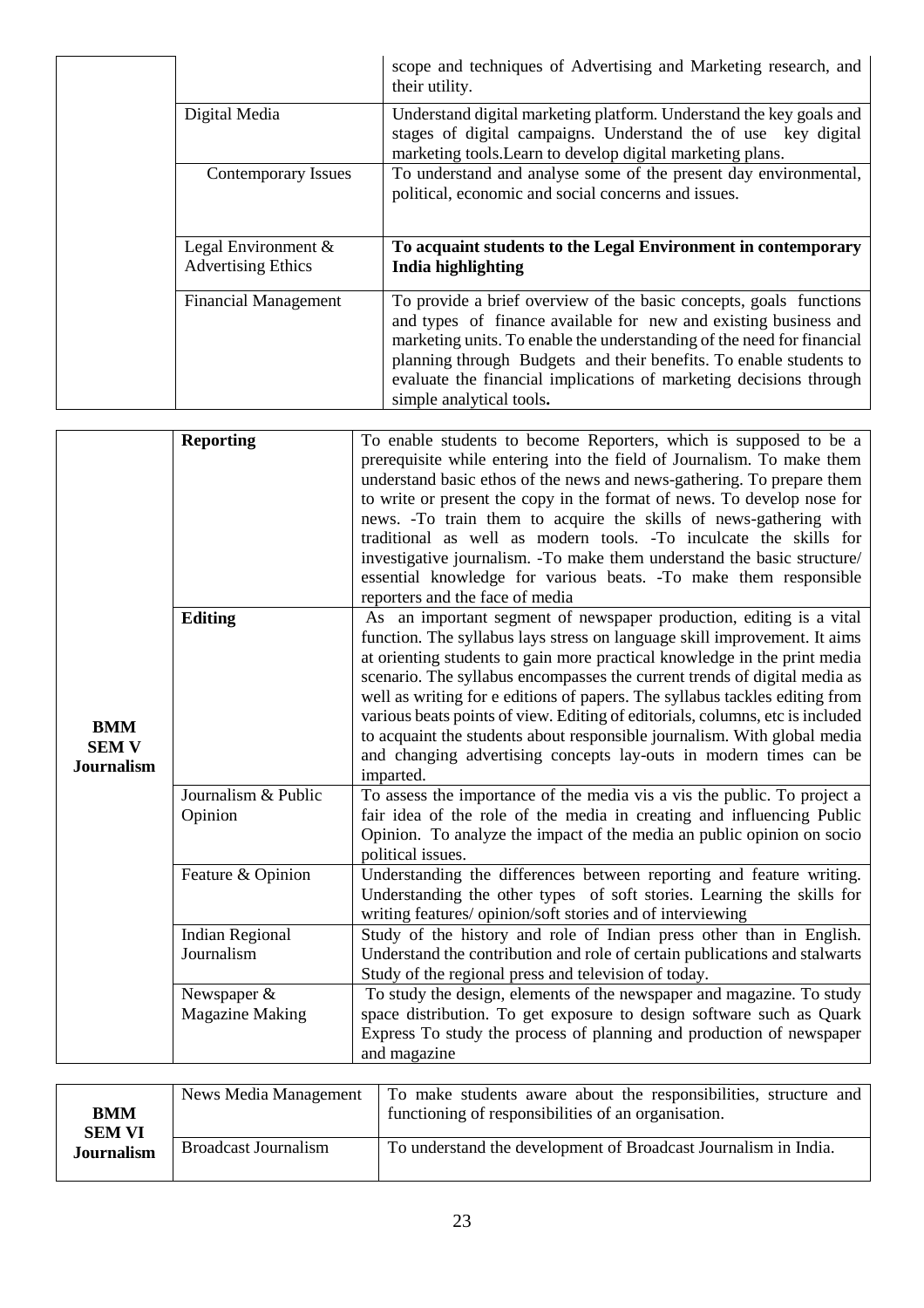| Business & Magazine<br>Journalism | To understand the tools of indian economy.                                                                                                                                                                                     |
|-----------------------------------|--------------------------------------------------------------------------------------------------------------------------------------------------------------------------------------------------------------------------------|
| Issues in Global Media            | To Study the role of media in the $21st$ Century and the challenges<br>facing traditional media. Familiarise students about regional versus<br>global media Highlight social media's relevance in information<br>dissemination |
| Digital Media                     | Understand digital marketing platform Understand the key goals and<br>stages of digital Understand the of use key digital marketing tools<br>campaigns Learn to develop digital marketing plans.                               |
| Contemporary Issues               | To understand and analyse some of the present day environmental,<br>political, economic and social concerns and issues.                                                                                                        |
| Press Laws & Ethics               | To study media laws                                                                                                                                                                                                            |

**BSc. Computer Science**  1. The student gets familiar to various core technologies in IT industry such as programming, testing, operating system administration, networking, website designing, databases etc 2. The syllabus also covers subjects to develop soft skills of students which enables them to prepare better resume, interviews, leadership skills, etc. 3. This enables the student to get absorbed in the campus placement. 4. The syllabus prepares the students to prepare for certification courses

| CS<br><b>SEMI</b> | Computer Organization and<br>Design                       | Objectives: To understand the structure and operation of modern<br>processors and their instruction sets                                                                                                                                                                                                                                                                                                 |
|-------------------|-----------------------------------------------------------|----------------------------------------------------------------------------------------------------------------------------------------------------------------------------------------------------------------------------------------------------------------------------------------------------------------------------------------------------------------------------------------------------------|
|                   | Programming with Python-I                                 | The objective of this paper is to introduce various concepts of<br>programming to the students using Python                                                                                                                                                                                                                                                                                              |
|                   | Free and Open - source<br>Software                        | Open Source has acquired a prominent place in software industry.<br>Having knowledge of Open Source and its related technologies is an<br>essential for Computer Science student. This course introduces Open<br>Source methodologies and ecosystem to students.                                                                                                                                         |
|                   | Database Systems                                          | The objective of this course is to introduce the concept of the DBMS<br>with respect to the relational model, to specify the functional and data<br>requirements for a typical database application and to understand<br>creation, manipulation and querying of data in databases                                                                                                                        |
|                   | <b>Discrete Mathematics</b>                               | The purpose of the course is to familiarize the prospective learners with<br>mathematical structures that are familiarize the prospective learners<br>with mathematical structures that are fundamentally discrete. This<br>course introduces sets and functions, forming and solving recurrence<br>relations and r describe objects or problems in computer algorithms and<br>programming languages     |
|                   | Descriptive Statistics and<br>Introduction to Probability | The purpose of this course is to familiarize students with basics of<br>Statistics. This will be essential for prospective researchers and<br>professionals to know these basics.                                                                                                                                                                                                                        |
|                   | Soft Skills Development                                   | To help learners develop their soft skills and develop their personality<br>together with their technical skills. Developing professional, social and<br>academic skills to harness hidden strengths, capabilities and knowledge<br>equip them to excel in real work environment and corporate life.<br>Understand various issues in personal and profession communication<br>and learn to overcome them |

|               | Programming with C          | The objective of this course is to provide a comprehensive study of the |
|---------------|-----------------------------|-------------------------------------------------------------------------|
|               |                             | C programming language, stressing upon the strengths of C, which        |
| <b>CS</b>     |                             | provide the students with the means of writing modular, efficient,      |
| <b>SEM II</b> |                             | maintainable, and portable code                                         |
|               | Programming with Python -II | The objective of this paper is to explore the style of structured       |
|               |                             | programming to give the idea to the students how programming can be     |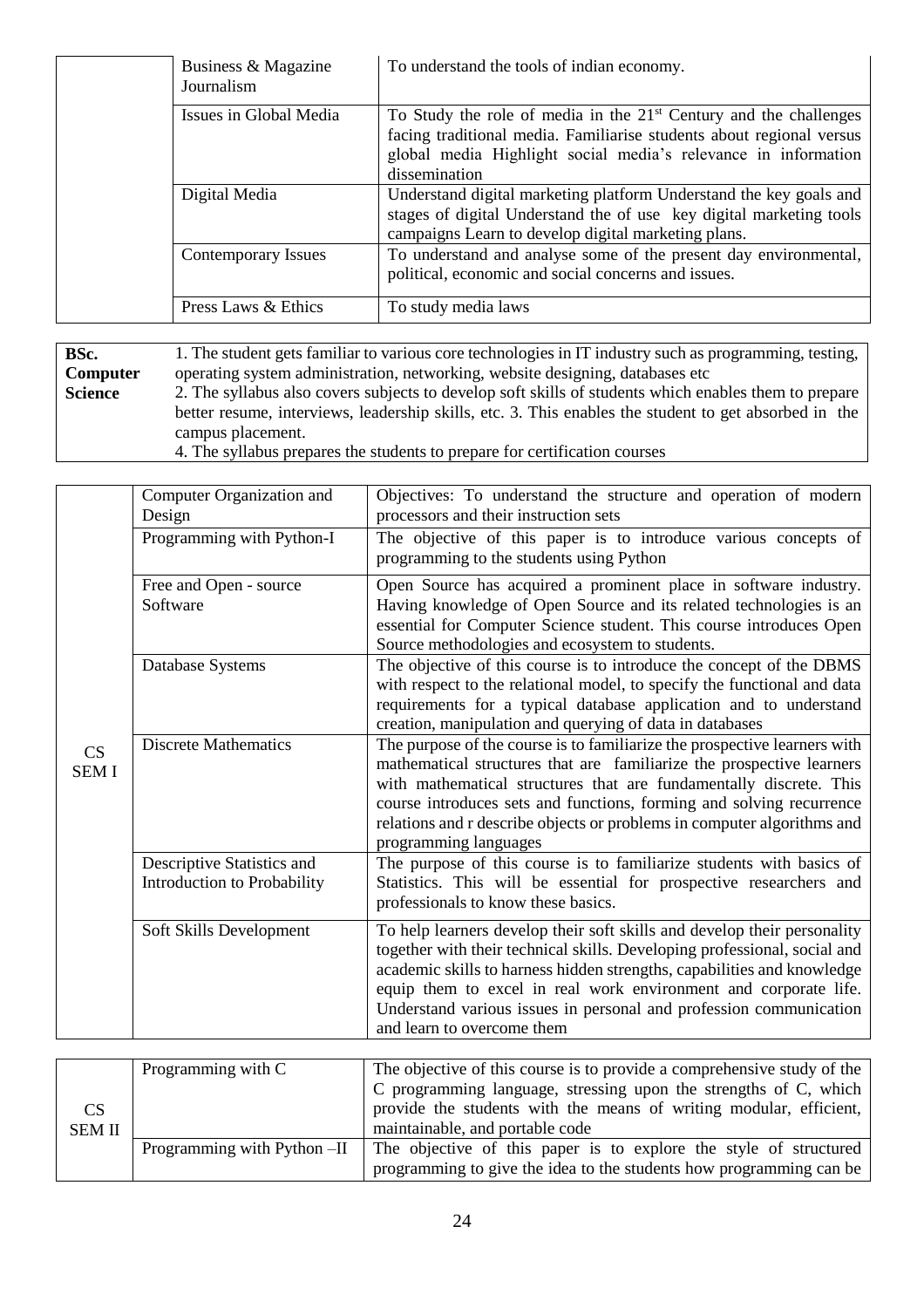|                                | used for designing real life applications by reading/writing to files, GUI<br>programming, interfacing database/networks and various other features. |
|--------------------------------|------------------------------------------------------------------------------------------------------------------------------------------------------|
| Linux                          | This course introduces various tools and techniques commonly used by                                                                                 |
|                                | Linux programmers, system administrators and end user s to achieve                                                                                   |
|                                | their day to day work in Linux environment. It is designed for computer                                                                              |
|                                | students who have limited or no previous exposure to Linux.                                                                                          |
| Data Structures                | To explore and understand the concepts of Data Structures and its                                                                                    |
|                                | significance in programming. Provide and holistic approach to design,                                                                                |
|                                | use and implement abstract data types. Understand the commonly used                                                                                  |
|                                | data structures and various forms of its implementation for different                                                                                |
|                                | applications using Python                                                                                                                            |
| Calculus                       | The course is designed to have a grasp of important concepts of Calculus                                                                             |
|                                | in a scientific way. It covers topics from as basic as definition of                                                                                 |
|                                | functions to partial derivatives of functions in a gradual and logical way.                                                                          |
|                                | The learner is expected to solve as many examples as possible to a get                                                                               |
|                                | complete clarity and understanding of the topics covered.                                                                                            |
| <b>Statistical Methods and</b> | The purpose of this course is to familiarize students with basics of                                                                                 |
| Testing of Hypothesis          | Statistics. This will be essential for prospective researchers and                                                                                   |
|                                | professionals to know these basics.                                                                                                                  |
| Green Technologies             | To familiarize with the concept of Green Computing and Green IT                                                                                      |
|                                | infrastructure for making computing and information system                                                                                           |
|                                | environment sustainable. Encouraging optimized software and hardware                                                                                 |
|                                | designs for development of Green IT Storage, Communication and                                                                                       |
|                                | Services. To highlight useful approaches to embrace green IT initiatives.                                                                            |

| CS<br>SEM III | Theory of Computation                     | To provide the comprehensive insight into theory of computation by<br>understanding grammar, languages and other elements of modern<br>language design. Also to develop capabilities to design and develop<br>formulations for computing models and identify its applications in<br>diverse areas |
|---------------|-------------------------------------------|---------------------------------------------------------------------------------------------------------------------------------------------------------------------------------------------------------------------------------------------------------------------------------------------------|
|               | Core Java                                 | The objective of this course is to teach the learner how to use Object<br>Oriented paradigm to develop code and understand the concepts of Core<br>Java and to cover- up with the pre-requisites of Core java                                                                                     |
|               | <b>Operating System</b>                   | Learners must understand proper working of operating system. To<br>provide a sound understanding of Computer operating system, its<br>structures, functioning and algorithms                                                                                                                      |
|               | Database Management<br><b>Systems</b>     | To develop understanding of concepts and techniques for data<br>management and learn about widely used systems for implementation<br>and usage.                                                                                                                                                   |
|               | Combinatorics and Graph<br>Theory         | To give the learner a broad exposure of combinatorial Mathematics<br>through applications especially the Computer Science applications.                                                                                                                                                           |
|               | Physical Computing and IoT<br>Programming | To learn about SoC architectures; Learn how Raspberry Pi. Learn to<br>program Raspberry Pi. Implementation of internet of Things and<br>Protocols.                                                                                                                                                |
|               | Web Programming                           | To provide insight into emerging technologies to design and develop<br>state of - the art web applications using client - side scripting, server -<br>side scripting, and database connectivity.                                                                                                  |

| $\mathbf{CS}$<br><b>SEM IV</b> | Fundamentals of<br>Algorithms | 1 To understand basic principles of algorithm design and why algorithm<br>analysis is important 2 To understand how to implement algorithms in Python<br>3 To understand how to transform new problems into algorithmic problems<br>with efficient solutions 4 To understand algorithm design techniques for<br>solving different problems |
|--------------------------------|-------------------------------|--------------------------------------------------------------------------------------------------------------------------------------------------------------------------------------------------------------------------------------------------------------------------------------------------------------------------------------------|
|                                | Advanced Java                 | Explore advanced topic of Java programming for solving problems.                                                                                                                                                                                                                                                                           |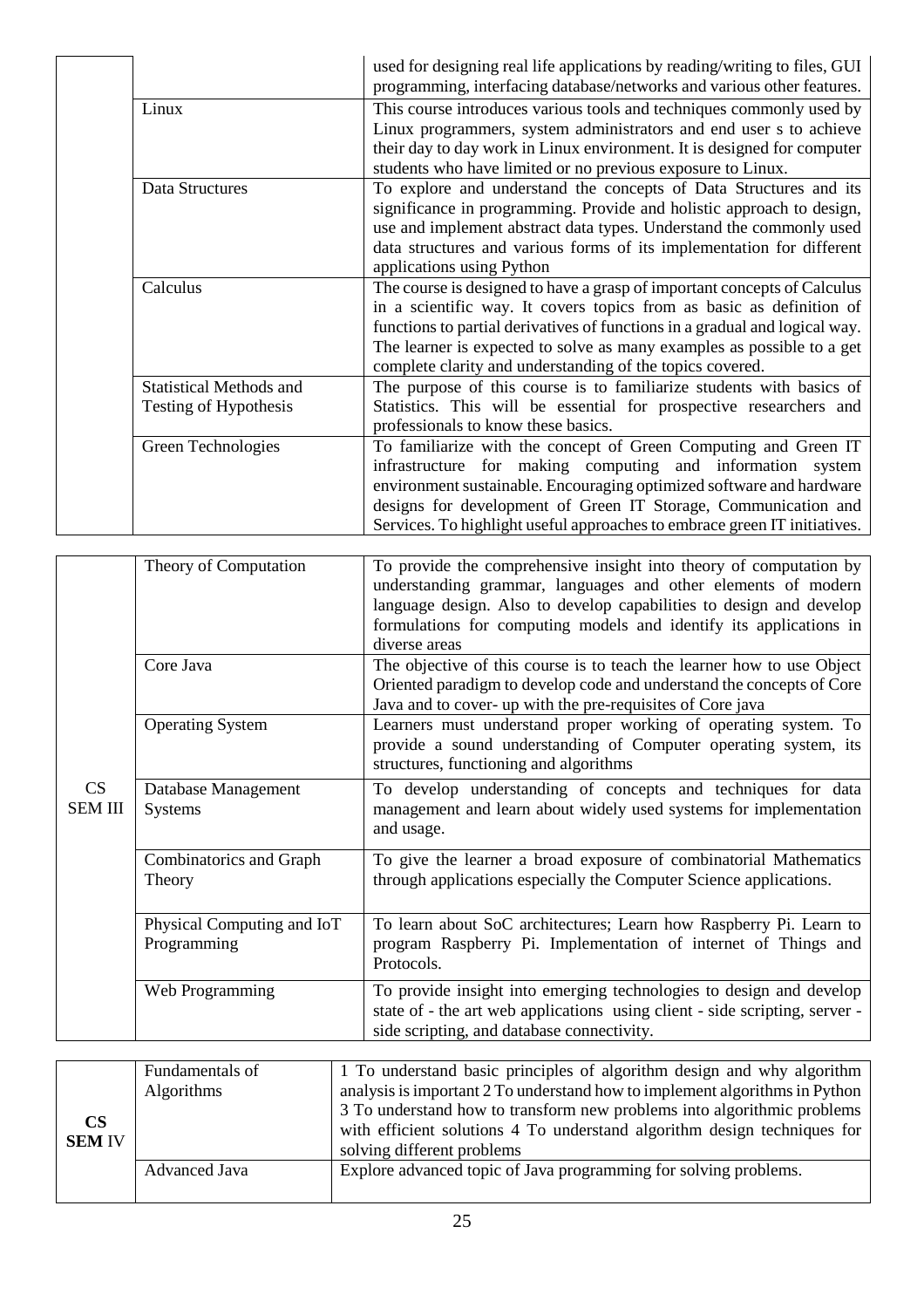| <b>Computer Networks</b>          | In this era of Information, its computation and its exchange techniques,<br>Learner should be able to conceptualize and understand the framework and<br>working of communication networks. And on completion, will be able to<br>have a firm grip over this very important segment of Internet. |
|-----------------------------------|-------------------------------------------------------------------------------------------------------------------------------------------------------------------------------------------------------------------------------------------------------------------------------------------------|
| Software Engineering              | To understand the concept of designing a software.                                                                                                                                                                                                                                              |
| Linear Algebra using<br>Python    | To offer the learner the relevant linear algebra concepts through computer<br>science applications.                                                                                                                                                                                             |
| Net Technologies                  | To explore .NET technologies for designing and developing dynamic,<br>interactive and responsive web applications                                                                                                                                                                               |
| Android Developer<br>Fundamentals | To provide the comprehensive insight into developing applications running<br>on smart mobile devices and demonstrate programming skills for managing<br>task on mobile. To provide systematic approach for studying definition,<br>methods and its applications for Mobile-App development.     |

| $\mathbf{CS}$<br><b>SEM V</b> | Artificial Intelligence                          | After completion of this course, learner should get a clear understanding of<br>AI and different search algorithms used for solving problems. The learner<br>should also get acquainted with different learning algorithms and models<br>used in machine learning.                                                                   |
|-------------------------------|--------------------------------------------------|--------------------------------------------------------------------------------------------------------------------------------------------------------------------------------------------------------------------------------------------------------------------------------------------------------------------------------------|
|                               | Software Testing and<br><b>Quality Assurance</b> | Understand various software testing methods and strategies. Understand a<br>variety of software metrics, and identify defects and managing those defects<br>for improvement in quality for given software. Design SQA activities, SQA<br>strategy, formal technical review report for software quality control and<br>assurance.     |
|                               | <b>Information and Network</b><br>Security       | Understand the principles and practices of cryptographic techniques.<br>Understand a variety of generic security threats and vulnerabilities, and<br>identify $\&$ analyze particular security problems for a given application.<br>Understand various protocols for network security to protect against the<br>threats in a network |
|                               | <b>Web Services</b>                              | Emphasis on SOAP based web services and associated standards such as<br>WSDL. Design SOAP based / RESTful / WCF services Deal with Security<br>and QoS issues of Web Services                                                                                                                                                        |
|                               | Game Programming                                 | Learner should study Graphics and gamming concepts with present working<br>style of developers where everything remains on internet and they need to<br>review it, understand it, be a part of community and learn.                                                                                                                  |

| $\mathbf{CS}$<br><b>SEM</b><br>VI | Cloud Computing              | After successfully completion of this course, learner should be able to<br>articulate the main concepts, key technologies, strengths, and limitations of<br>cloud computing and the possible applications for state-of-the-art cloud<br>computing using open source technology. Learner should be able to identify<br>the architecture and infrastructure of cloud computing, including SaaS, PaaS,<br>IaaS, public cloud, private cloud, hybrid cloud, etc. They should explain the<br>core issues of cloud computing such as security, privacy, and interoperability. |
|-----------------------------------|------------------------------|-------------------------------------------------------------------------------------------------------------------------------------------------------------------------------------------------------------------------------------------------------------------------------------------------------------------------------------------------------------------------------------------------------------------------------------------------------------------------------------------------------------------------------------------------------------------------|
|                                   | <b>Cyber Forensics</b>       | The student will be able to plan and prepare for all stages of an investigation -<br>detection, initial response and management interaction, investigate various<br>media to collect evidence, report them in a way that would be acceptable in the<br>court of law.                                                                                                                                                                                                                                                                                                    |
|                                   | <b>Information Retrieval</b> | After completion of this course, learner should get an understanding of the<br>field of information retrieval and its relationship to search engines. It will give<br>the learner an understanding to apply information retrieval models.                                                                                                                                                                                                                                                                                                                               |
|                                   | Data Science                 | After completion of this course, the students should be able to understand $\&$<br>comprehend the problem; and should be able to define suitable statistical<br>method to be adopted.                                                                                                                                                                                                                                                                                                                                                                                   |
|                                   | <b>Ethical Hacking</b>       | Learner will know to identify security vulnerabilities and weaknesses in the<br>target applications. They will also know to test and exploit systems using<br>various tools and understand the impact of hacking in real time machines                                                                                                                                                                                                                                                                                                                                  |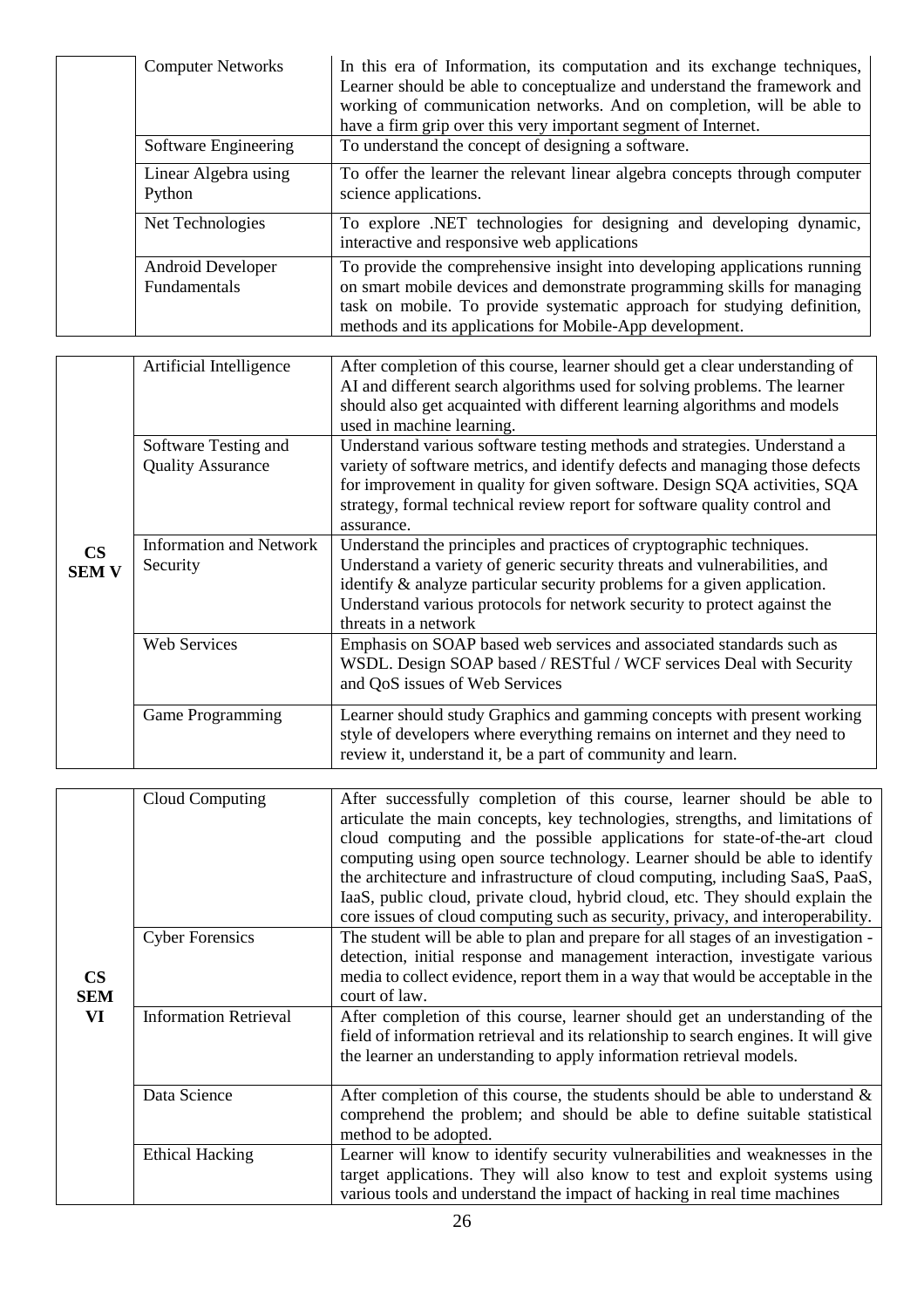| <b>Information</b>                                                                         | 1. The student gets familiar with various core technologies in IT Industry such as Coding, Testing, |  |  |
|--------------------------------------------------------------------------------------------|-----------------------------------------------------------------------------------------------------|--|--|
| <b>Technology</b>                                                                          | Embedded System, Administration of Operating System, Networking, Website Designing,                 |  |  |
|                                                                                            | Databases etc.                                                                                      |  |  |
|                                                                                            | 2. The course not only includes subject that develop technical skills but also includes subjects to |  |  |
|                                                                                            | develop soft skills of students which enables them to prepare better resume, interviews, leadership |  |  |
|                                                                                            | skills and Employability skills                                                                     |  |  |
|                                                                                            | 3. The course addresses the need of hardware devices and circuits that are importance in the real   |  |  |
|                                                                                            | time scenario.                                                                                      |  |  |
| 4. The course prepares the students to the Industry standard material by making them to do |                                                                                                     |  |  |
|                                                                                            | certification courses                                                                               |  |  |

| IT<br><b>SEMI</b>  | <b>Imperative Programming</b>                                    | The objective of this paper is to introduce various concepts of programming<br>to the students using 'C'.                                                                                                                                                                                                                                            |
|--------------------|------------------------------------------------------------------|------------------------------------------------------------------------------------------------------------------------------------------------------------------------------------------------------------------------------------------------------------------------------------------------------------------------------------------------------|
|                    | <b>Digital Electronics</b>                                       | The objective of this paper is to understand the number formatting system of<br>the Universe and System. Concept of buffer and frames also introduce to the<br>learners so as to visualize the storage locations of the data better.                                                                                                                 |
|                    | <b>Operating System</b>                                          | Learners must understand proper working of operating system. To provide a<br>sound understanding of Computer operating system, its architectures,<br>functioning, processing and algorithms.                                                                                                                                                         |
|                    | <b>Discrete Mathematics</b>                                      | The purpose of the course is to familiarize the prospective learners with<br>mathematical structures that are fundamentally discrete. This course<br>introduces sets and functions, forming and solving recurrence relations and<br>different counting principles.                                                                                   |
|                    | <b>Communication Skills</b>                                      | To help learners in developing their soft skills and develop their personality<br>together with their technical skills. Developing professional, social and<br>academic skills to harness hidden strengths, capabilities and knowledge equip<br>them to excel in real work environment and corporate life.                                           |
|                    | <b>Object Oriented</b><br>Programming using CPP                  | The objective of this course is to provide a comprehensive study of the CPP<br>programming language, stressing upon the strengths of Object Oriented<br>Programming Concepts, which provide the students with the means of writing<br>object oriented, efficient, maintainable, cost-effective and portable code.                                    |
|                    | Microprocessor<br>Architecture                                   | The objective of this paper is to understand the structure and operation of<br>modern processors and their instruction sets.                                                                                                                                                                                                                         |
| IT<br><b>SEMII</b> | Web Technologies                                                 | To provide insight into emerging technologies to design and develop state of<br>- the art web applications using client - side scripting, server - side scripting,<br>and database connectivity.                                                                                                                                                     |
|                    | <b>Computer Oriented</b><br>Numerical and Statistical<br>Methods | To enlighten them with numerical analysis of engineering problems which<br>cannot be done analytically.                                                                                                                                                                                                                                              |
|                    | <b>Green Computing</b>                                           | To familiarize with the concept of Green Computing and Green IT<br>infrastructure for making computing and information system environment<br>sustainable. Encouraging optimized software and hardware designs for<br>development of Green IT Storage, Communication and Services. To highlight<br>useful approaches to embrace green IT initiatives. |

|         | <b>Python Programming</b> | The objective of this paper is learn the new programming style To give the idea |
|---------|---------------------------|---------------------------------------------------------------------------------|
|         |                           | to the students how programming can be used for designing real-life             |
| SEM III |                           | applications by reading/writing to files, GUI programming, interfacing with     |
|         |                           | database.                                                                       |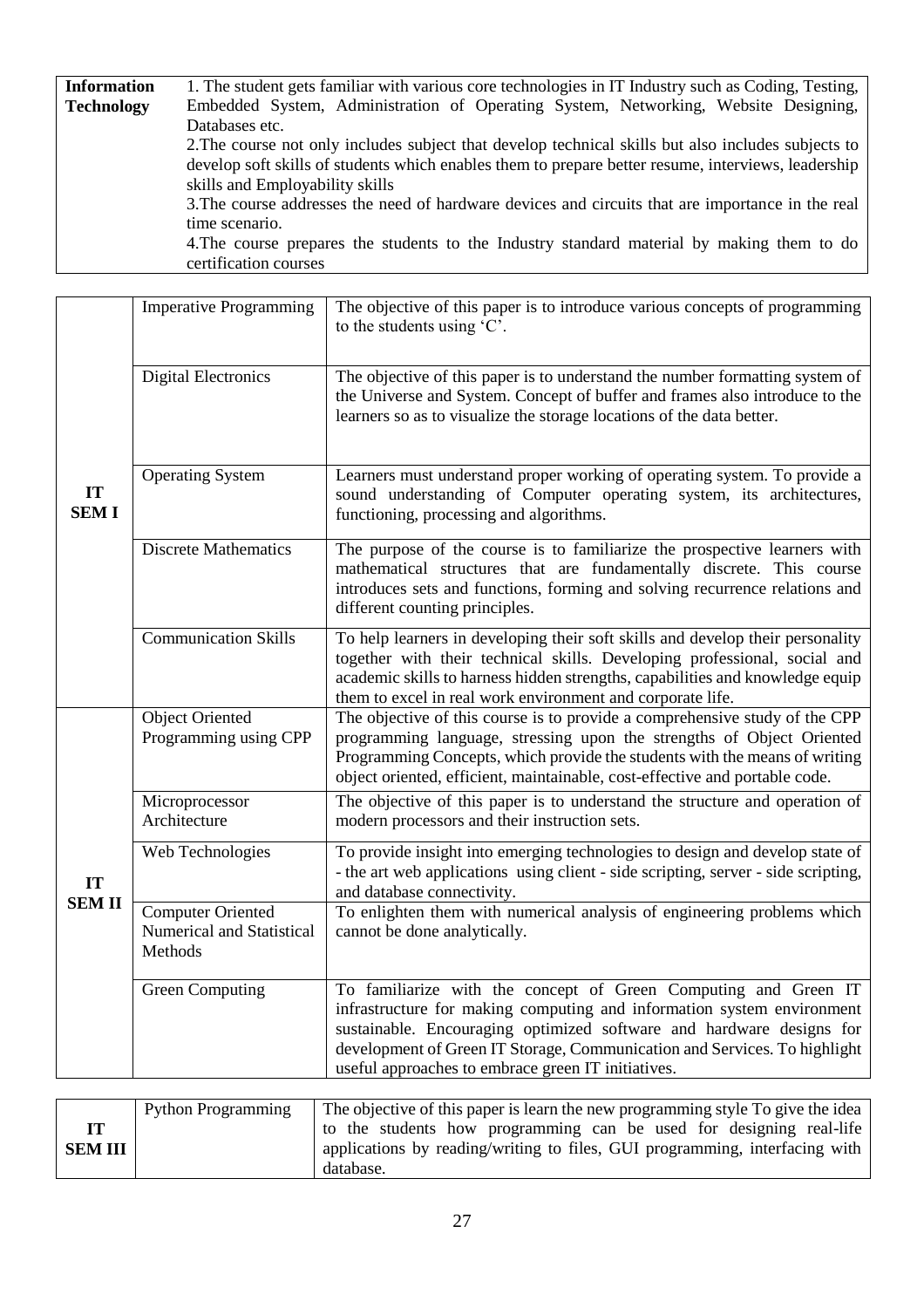|                    | Data Structure and<br>Algorithms                          | To understand the concepts of Data Structures and its significance in<br>programming. Provide an holistic approach to design, use and implement<br>abstract data types. Understand the commonly used data structures and various<br>forms of its implementation. |
|--------------------|-----------------------------------------------------------|------------------------------------------------------------------------------------------------------------------------------------------------------------------------------------------------------------------------------------------------------------------|
|                    | <b>Applied Mathematics</b>                                | The course teaches you to use the mathematical concepts in 3D graphics, Data<br>Science and Application in physics astronomy.                                                                                                                                    |
|                    | Database Management<br><b>Systems</b>                     | The objective of this course is to introduce the concept of the DBMS with<br>respect to the relational model, to understand creation, manipulation and<br>querying of data in databases and to explore the idea behind PL/SQL                                    |
|                    | <b>Computer Graphics</b>                                  | To understand the hardware structure and pictures representation in memory so<br>that designing graphics objects become easy. To explore the ways of animation<br>to add the same onto the created object.                                                       |
|                    | Core Java                                                 | The objective of this course is to teach the learner how to use Object Oriented<br>concepts to develop code and the creation of User Interface using AWT.                                                                                                        |
| IT<br><b>SEMIV</b> | <b>Embedded System</b>                                    | To understand the concept and facts behind designing the embedded system<br>using simulation.                                                                                                                                                                    |
|                    | <b>Computer Oriented</b><br><b>Statistical Techniques</b> | The purpose of this course is to familiarize students with basics of Statistics and<br>to teach the usage of 'R' tool to potential researchers.                                                                                                                  |
|                    | Software Engineering                                      | To understand the concept of designing a software, to understand the Software<br>Development Life Cycle Phases and to have awareness about the software<br>metrics and testing                                                                                   |
|                    | <b>Computer Networks</b>                                  | To make the learner to conceptualize and understand the framework and<br>working of communication networks and to have a firm grip over this very<br>important segment of Internet.                                                                              |

|                           | Internet Of Things                   | To learn about prototyping devices and designs, learn about raspberry pi<br>programming and the chinques used.                                                                                          |  |
|---------------------------|--------------------------------------|---------------------------------------------------------------------------------------------------------------------------------------------------------------------------------------------------------|--|
| <b>IT</b><br><b>SEM V</b> | Software Project<br>Management       | The objective is to understand the pattern behind project dissertation and to<br>know the nuances of managing the software projects.                                                                    |  |
|                           | Advanced Web<br>Programming          | To provide insight into .NET technologies for web programming and enable<br>them design and develop interactive and responsive web applications and to<br>understand the coding of remoting Interfaces. |  |
|                           | Enterprise Java                      | To explore different type of advanced Java technologies, to develop enterprise<br>applications and to work on the java framework such as hibernate and struts.                                          |  |
|                           | Artificial Intellegence              | this course provides the learner with a clear understanding of AI and different<br>search algorithms and logics used for solving problems.                                                              |  |
| IT<br><b>SEM</b><br>VI    | <b>IT Service</b><br>Management      | Service management design, principles and operations                                                                                                                                                    |  |
|                           | <b>Software Quality</b><br>Assurance | To understand the importance of software Testing and the overall process and<br>to implement the quality processes using tools.                                                                         |  |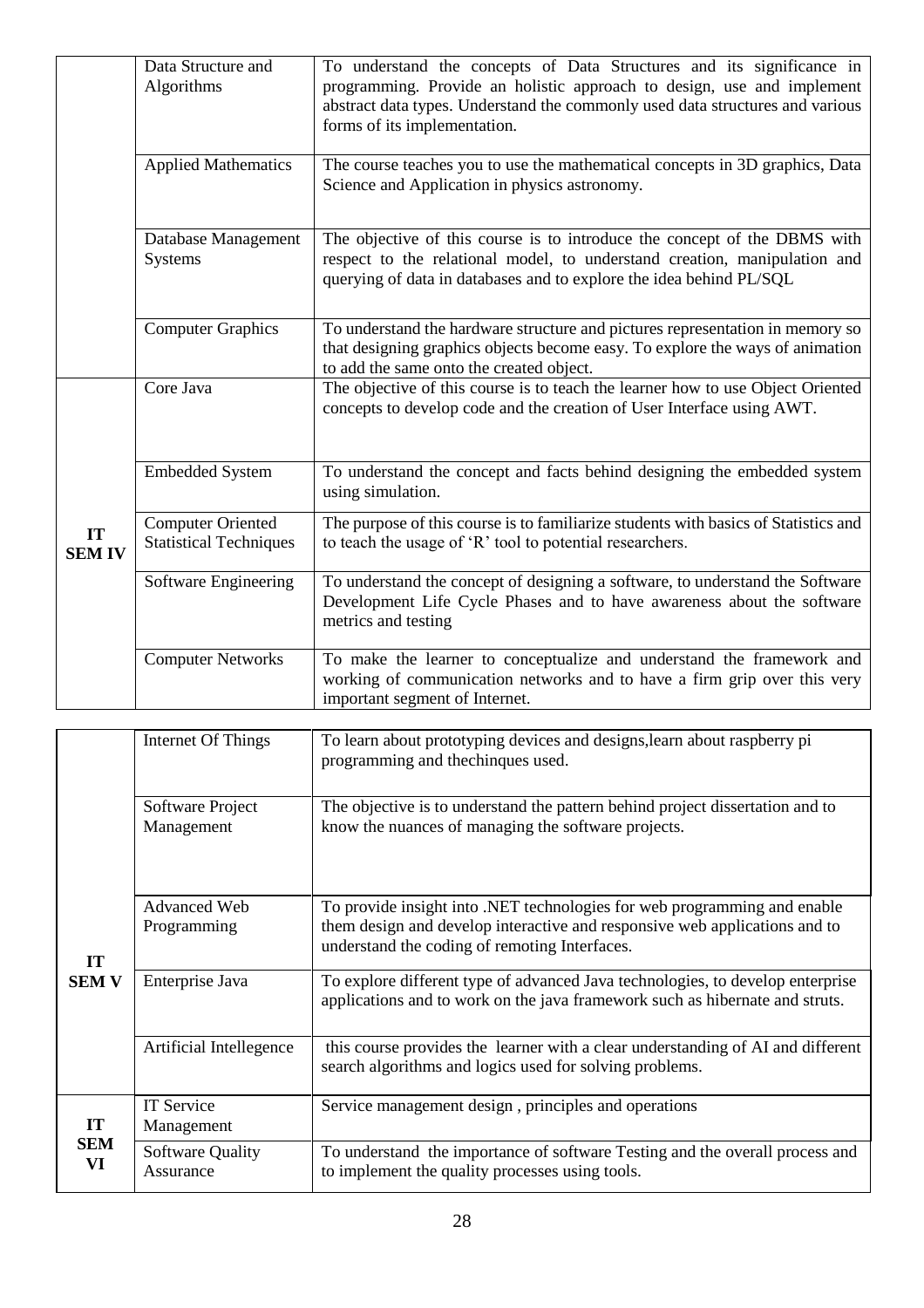| Security in computing                     | To understand and to implement the basics of computer security and security<br>protocols and algorithms used. |
|-------------------------------------------|---------------------------------------------------------------------------------------------------------------|
| Business Intelligence                     | To understand decision support systems and managing, analysing and using<br>that data                         |
| Geographical<br><b>Information System</b> | This course introduces the GIS tools to make maps and analyse those<br>information                            |

| <b>BCom</b>              |
|--------------------------|
| <b>Financial Markets</b> |
| PSO:                     |

| FYFM(1.1.1)    | <b>Financial Accounting I</b>     | Students get an detailed knowledge about the accounting of a<br>company and its balance sheet                                                                                                               |  |
|----------------|-----------------------------------|-------------------------------------------------------------------------------------------------------------------------------------------------------------------------------------------------------------|--|
| FYFM(1.1.2)    | Economics I                       | The idea of microeconomics theory and its use in the real world<br>is the objective of this paper                                                                                                           |  |
| FYFM(1.1.3)    | <b>Business Communication I</b>   | The students develop the skill of writing and communicating in<br>the business environment with a focus of understanding the<br>theory of business communication                                            |  |
| FYFM (1.1.4)   | <b>Business Mathematics</b>       | The students learn the basic mathematics of computation<br>required in everyday life and its applications                                                                                                   |  |
| FYFM(1.1.5)    | <b>Foundation Course I</b>        | The students learn the aspects included in Indian constitution<br>and are also sensitized about the social and political issues of<br>the country                                                           |  |
| FYFM $(1.1.6)$ | <b>Business Environment</b>       | The students understand and learn the business environment of<br>the economy with an overview the role and function of different<br>regulatory framework and other financial institutions of the<br>economy |  |
| FYFM(1.1.7)    | Introduction to financial systems | The students get an overview of the Financial system of the<br>economy and its role and functions carried out in the system.                                                                                |  |
| FYFM (1.2.1)   | <b>Financial Accounting II</b>    | The students learn the concepts of corporate accounting and use<br>it with respect to Indian Accounting Standards                                                                                           |  |
| FYFM (1.2.2)   | Principles of Management          | The students understand the concepts of planning and decision<br>making and get an idea of management control                                                                                               |  |
| FYFM(1.2.3)    | <b>Business Statistics</b>        | The understanding of basic statistical methods and its use in<br>data analysis is the focus of this course                                                                                                  |  |
| FYFM(1.2.4)    | <b>Business Communication II</b>  | The art of presentation and business correspondence with<br>development of writing skill is the basic objective of this course                                                                              |  |
| FYFM(1.2.5)    | <b>Foundation Course II</b>       | The students are given an idea of globalization and Indian<br>society. They are also made aware of human rights, ecology and<br>contemporary society.                                                       |  |
| FYFM(1.2.6)    | <b>Environmental Science</b>      | An introduction to the economic and environmental activities<br>are conveyed through this course with an idea of environment<br>management                                                                  |  |
| FYFM(1.2.7)    | Computer Skills I                 | The students learn about computer hardware and develops an<br>understanding about the different tools used to work on<br>WINDOWS, WORD and EXCEL                                                            |  |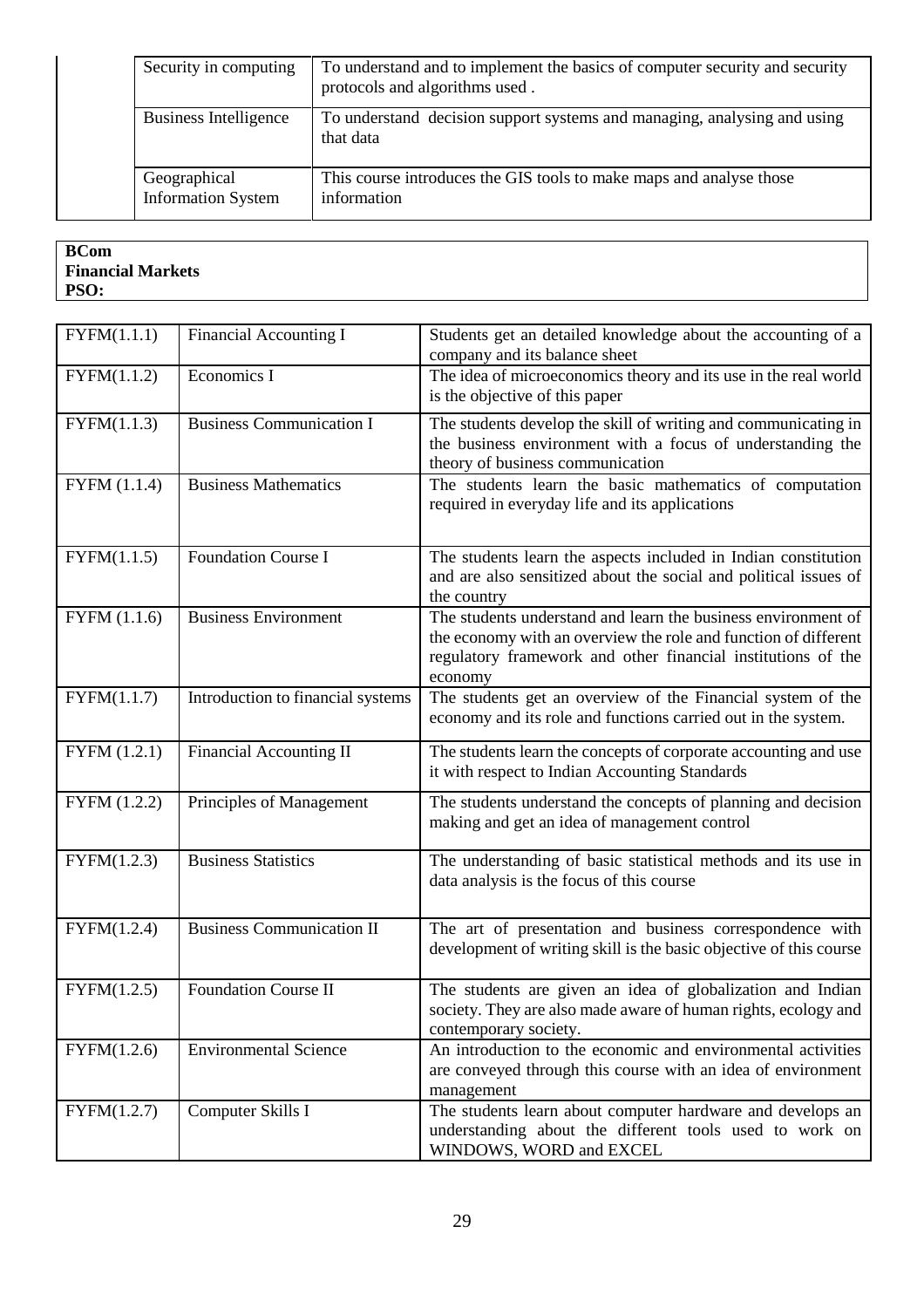| SYFM(2.1.1)  | <b>Equity Market I</b>                                      | The students understand the concept of equity markets in details<br>and its importance in the Indian Economy                                                                                                  |  |
|--------------|-------------------------------------------------------------|---------------------------------------------------------------------------------------------------------------------------------------------------------------------------------------------------------------|--|
| SYFM (2.1.2) | <b>Commodities Market</b>                                   | The students are introduced to the concept of commodities<br>market and commodity exchange                                                                                                                    |  |
| SYFM (2.1.3) | Portfolio Management                                        | The students develops an understanding of handling a Financial<br>portfolio and learn the concept of diversification of portfolio<br>and risk management.                                                     |  |
| SYFM(2.1.4)  | <b>Management Accounting</b>                                | The students acquire knowledge about cash flow statement and<br>working capital concept. They also get an idea of interpretation<br>and interpretation of accounts                                            |  |
| SYFM(2.1.5)  | Computer Skills 2                                           | The students acquire knowledge of Data Based Management<br>System. They are also given an overview of emerging<br>technologies.                                                                               |  |
| SYFM(2.1.6)  | <b>Business Law I</b>                                       | They are introduced to Indian Contract Act, Special Contracts<br>and develop an understanding of negotiable instruments.                                                                                      |  |
| SYFM(2.1.7)  | Foundation<br>Course:<br>Money<br>Market                    | The students earn knowledge about structure of money market,<br>its instruments, policy framework and regulatory framework.                                                                                   |  |
| SYFM (2.2.1) | <b>Equity Market II</b>                                     | The students get a knowledge of the statistical analysis of share<br>price movement and valuation of equities.                                                                                                |  |
| SYFM(2.2.2)  | <b>Commodities Derivatives</b>                              | The basics concept of derivatives and its pricing is the main<br>focus of this course with an additional knowledge of regulatory<br>framework.                                                                |  |
| SYFM(2.2.3)  | <b>Merchant Banking</b>                                     | The students develop the concept of IPO, issuing of DRs,<br>ADRs, bonds and debentures.                                                                                                                       |  |
| SYFM(2.2.4)  | <b>Business Law II</b>                                      | They are introduced to Indian Company Act, Special Contracts<br>and develop an understanding of negotiable instruments.                                                                                       |  |
| SYFM(2.2.5)  | Corporate Finance                                           | The students get an overview of corporate financial accounting,<br>capital structure and sources of raising corporate finance                                                                                 |  |
| SYFM(2.2.6)  | <b>Business Economics</b>                                   | introduced<br>students<br>with<br>The<br>the<br>are<br>concept<br>of<br>macroeconomics theory and develops an understanding of<br>policy implementation according to the economic condition of<br>an economy. |  |
| SYFM(2.2.7)  | Foundation<br>Course:<br>Foreign<br><b>Exchange Markets</b> | The students develops an understanding of Indian foreign<br>exchange market and its operational aspects. They are also<br>introduced to foreign exchange<br>arithmetic<br>and<br>risk<br>management.          |  |
| TYFM(3.1.1)  | <b>Technical Analysis</b>                                   | The course focuses on the understanding of technical analysis<br>as it is used in stock market and the major indicators that<br>influences it.                                                                |  |
| <b>TYFM</b>  | <b>Financial Derivatives</b>                                | The students acquire knowledge of financial derivatives, its use,<br>pricing and settlement of futures and options.                                                                                           |  |
| <b>TYFM</b>  | Marketing of Financial Services                             | The students get knowledge about service marketing, market<br>segmentation and customer satisfaction                                                                                                          |  |
| <b>TYFM</b>  | <b>Corporate Accounting</b>                                 | The student get a knowledge of redemption of preference shares<br>and debentures, amalgamation of companies, capital reduction<br>and internal reconstruction.                                                |  |
| <b>TYFM</b>  | Organizational Behavior                                     | The students get an understanding of interpersonal relationship<br>and also develop a concept of corporate interpersonal<br>relationships. They also get an idea of stress management.                        |  |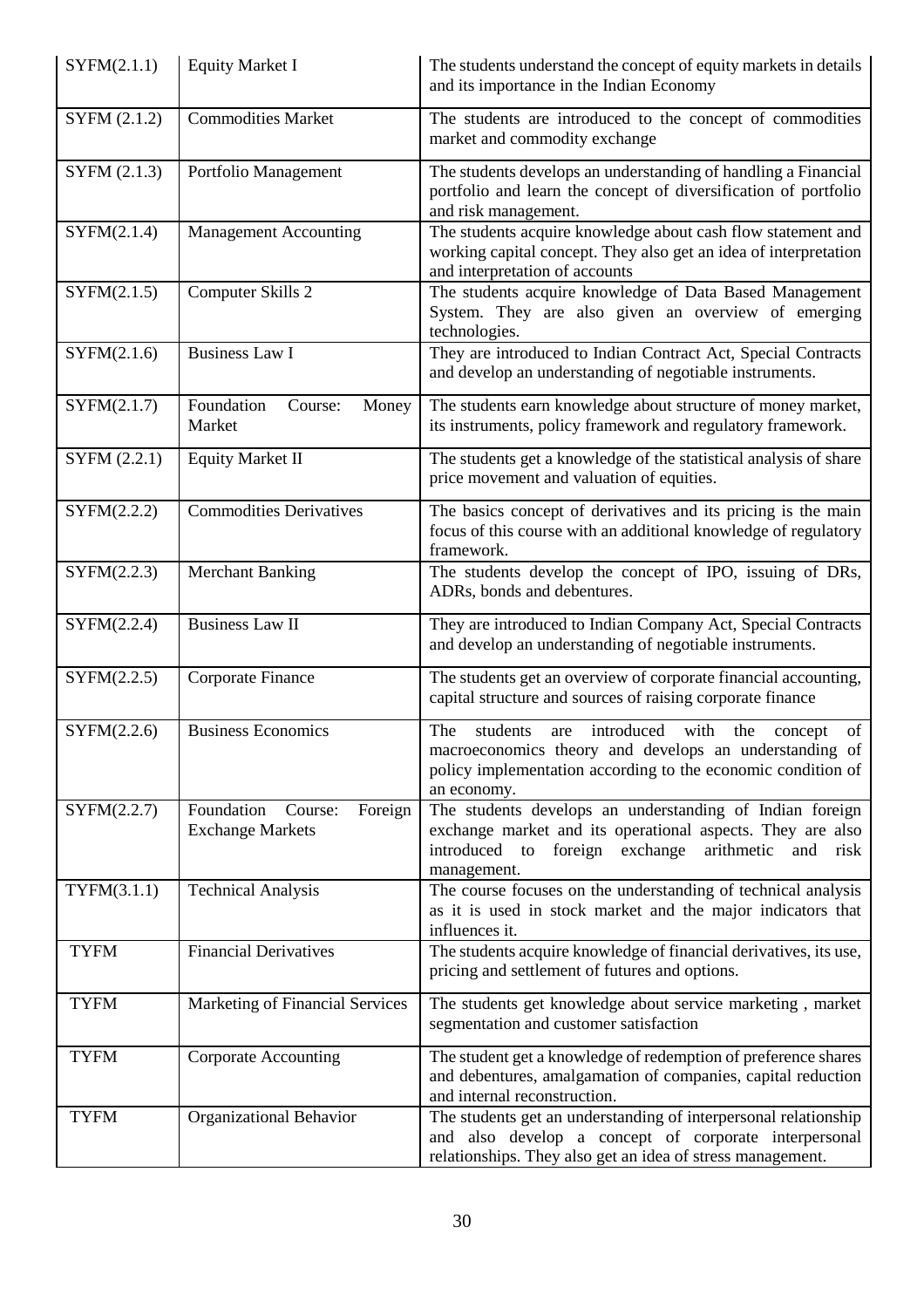| <b>TYFM</b> | Project Work I                              | The students are initiated to understand the basic concept and<br>methodology of research through collection of primary and<br>secondary data and prepare a data chart on the topic selected by<br>individual students. |
|-------------|---------------------------------------------|-------------------------------------------------------------------------------------------------------------------------------------------------------------------------------------------------------------------------|
| <b>TYFM</b> | Capital<br>and Private<br>Venture<br>Equity | The students get a conceptual understanding of venture capital<br>and private equity, strategies used in private equity exit and<br>structure and valuation approaches.                                                 |
| <b>TYFM</b> | <b>Mutual Fund Management</b>               | The course focuses on structure of mutual fund organization,<br>accounting and taxation of mutual funds and also the<br>performance measurement of mutual funds                                                         |
| <b>TYFM</b> | <b>Risk Management</b>                      | The evaluation of risk and its management in foreign exchange<br>market is the basic objective of this course.                                                                                                          |
| <b>TYFM</b> | <b>Strategic Corporate Finance</b>          | The course contains conceptual learning of fund raising,<br>company valuation and credit risk management                                                                                                                |
| <b>TYFM</b> | Corporate Restructuring                     | The understanding of merger, amalgamation, reverse merger<br>and post-merger reorganization is developed through this<br>course                                                                                         |
| <b>TYFM</b> | Project Work II                             | The students are expected to analyze the data collected in<br>Semester V and frame a conclusion or recommendation on that<br>topic.                                                                                     |

**BAF PSO:** To be able 1. To do Advanced Accounting of companies, banks, insurance cos, NBFCs etc 2. To be able to take financial decisions 3. To prepare budgets and determine costs and make decisions.

4.To understand internal control mechanisms and apply it in a corporate environment

- 5. Abreast of present laws understand macro and micro economics
- 6. To communicate with confidence and in a correct manner.

|                            | will learn the basics of financial accounting including the accounting |                                                                                                                                                          |
|----------------------------|------------------------------------------------------------------------|----------------------------------------------------------------------------------------------------------------------------------------------------------|
|                            | Financial Accounting-I:                                                | standards.                                                                                                                                               |
|                            | Cost Accounting -I:                                                    | will learn the basics of costing including preparation of cost sheets                                                                                    |
|                            | Financial Management -<br>I:                                           | will learn basics of financial management                                                                                                                |
| <b>BAF</b><br><b>SEMI</b>  | <b>Business</b><br>Communication-I:                                    | will be able to understand the concepts of communication and cultivate<br>listening capacity and develop both verbal and<br>non-verbal<br>communication. |
|                            | <b>Foundation Course-I:</b>                                            | will be able to understand the multi-cultural diversity of Indian society<br>and the concept of disparity.                                               |
|                            | (Business)<br>Commerce<br>Environment-I):                              | will be able to understand dynamics of the business environment and<br>contemporary issues like CSR.                                                     |
|                            | <b>Business Economics-I:</b>                                           | will be able to grasp the micro-economic concepts.                                                                                                       |
|                            | Financial<br>Accounting<br>Accounting<br>(Special)<br>Areas $)-$ II:   | will learn special areas of accounting like consignment accounts, branch<br>accounts and fire insurance claims.                                          |
| <b>BAF</b><br><b>SEMII</b> | <b>Auditing</b><br>(Introduction)<br>and Planning-I):                  | to understand the meaning of auditing, techniques of auditing, planning,<br>procedure and documentation, internal controls and internal audit.           |
|                            | Taxation (Indirect taxes-<br>$I$ :                                     | With the introduction of GST, this course has been replaced.                                                                                             |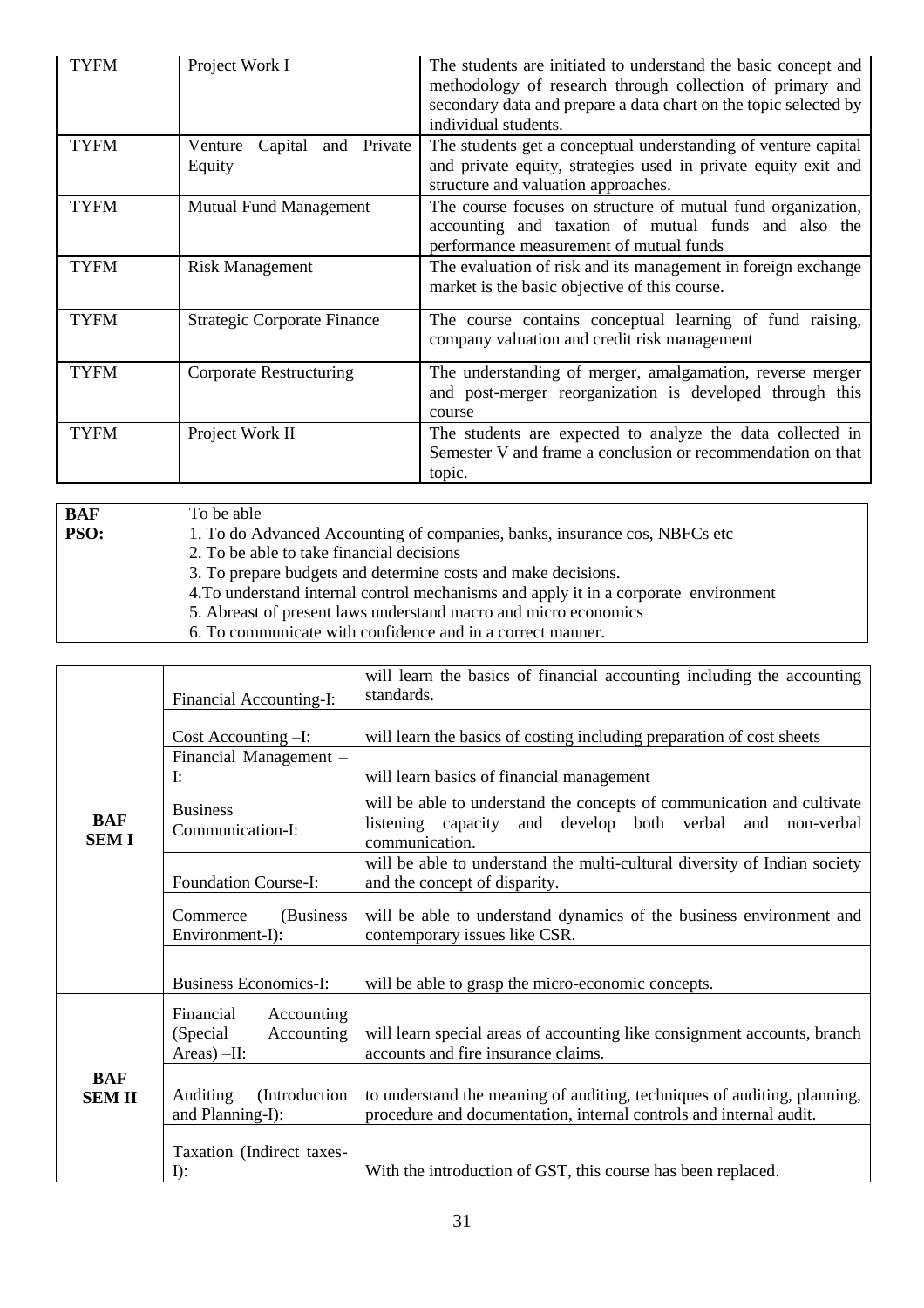| <b>Business</b><br>Communication-II: | learn how to make effective presentations, conduct of meetings and GDs,<br>business correspondence and writing skills. |
|--------------------------------------|------------------------------------------------------------------------------------------------------------------------|
|                                      | to understand privatisation and globalisation, concept of human rights                                                 |
| <b>Foundation Course-II:</b>         | and impact of ecology on human life.                                                                                   |
| Business Law (Business               |                                                                                                                        |
| Framework-<br>Regulatory             | to learn various acts relating to law of contract, sale of goods, negotiable                                           |
| $\Gamma$ :                           | instruments.                                                                                                           |
|                                      |                                                                                                                        |
|                                      |                                                                                                                        |
| <b>Business Mathematics:</b>         | to learn mathematics to be applied in finance                                                                          |

|                              | Financial Accounting (Special<br>Accounting Areas)-III:                                                                                                                                                                                                                                                                                               | will learn special areas of accounting like partnership firms,<br>amalgamation of firms, foreign currency translations.                                                                                                                                                                                                                                                                                                                                                                                                                                                                                                                             |
|------------------------------|-------------------------------------------------------------------------------------------------------------------------------------------------------------------------------------------------------------------------------------------------------------------------------------------------------------------------------------------------------|-----------------------------------------------------------------------------------------------------------------------------------------------------------------------------------------------------------------------------------------------------------------------------------------------------------------------------------------------------------------------------------------------------------------------------------------------------------------------------------------------------------------------------------------------------------------------------------------------------------------------------------------------------|
| <b>BAF</b><br><b>SEM III</b> | Cost Accounting (Methods of<br>$Costing) - II:$<br>Auditing<br>of<br>(Techniques<br>Auditing<br>Audit<br>and<br>Procedures)-II:<br>Taxation - II (Direct Taxes<br>Paper-I):<br>Information Technology<br>in<br>Accountancy-I:<br>Foundation<br>Course<br>in<br>Commerce (Financial Market<br>Operations) -III:<br><b>Business</b><br>(Business<br>Law | to learn classification of costs, reconciliation of costs & financial<br>accounts, understand preparation of contract and process costing.<br>to learn vouching of income and expenditure, verification of assets and<br>liabilities, scope of auditing standards, and audit of companies.<br>to know the basis of charge of income tax, computation of income under<br>various heads of income.<br>to understand the parts of the computer, office productivity tools,<br>creating email id, using the internet and e-commerce.<br>to help in understanding the Indian financial system, financial markets,<br>financial instruments and services. |
|                              | Regulatory Framework) -II:<br><b>Business Economics-II:</b>                                                                                                                                                                                                                                                                                           | to get the insight on Indian Partnership Act, Factories Act.<br>to learn macro-economics                                                                                                                                                                                                                                                                                                                                                                                                                                                                                                                                                            |
|                              | Financial Accounting (Special<br>Accounting Areas)-IV:                                                                                                                                                                                                                                                                                                | to learn preparation of final accounts of companies and redemption of<br>preference shares and debentures.                                                                                                                                                                                                                                                                                                                                                                                                                                                                                                                                          |
| BAF<br><b>SEM IV</b>         | Management<br>Accounting<br>(Introduction to Management<br>Accounting):                                                                                                                                                                                                                                                                               | to learn to analyse and interpret financial statements                                                                                                                                                                                                                                                                                                                                                                                                                                                                                                                                                                                              |
|                              | Auditing-III:                                                                                                                                                                                                                                                                                                                                         | to learn reporting requirements, investigation and due diligence, code of<br>ethics and audit under CISE                                                                                                                                                                                                                                                                                                                                                                                                                                                                                                                                            |
|                              | Taxation III (Direct Taxes -II):                                                                                                                                                                                                                                                                                                                      | to learn and understand income clubbing provisions, TDS, set-offs,<br>computation of income of individual and HUF.                                                                                                                                                                                                                                                                                                                                                                                                                                                                                                                                  |
|                              | Information Technology<br>in<br>Accountancy-II:                                                                                                                                                                                                                                                                                                       | to understand IT-related business processes, computerised accounting<br>system and IT audit.                                                                                                                                                                                                                                                                                                                                                                                                                                                                                                                                                        |
|                              | Foundation<br>Course<br>in<br>Management (Introduction to<br>Management) -IV:                                                                                                                                                                                                                                                                         | to learn basic management concepts and principles of management.                                                                                                                                                                                                                                                                                                                                                                                                                                                                                                                                                                                    |
|                              | Business Law (Company Law)<br>$-III$ :                                                                                                                                                                                                                                                                                                                | to understand provisions related to incorporation of companies, public<br>offer and private placements.                                                                                                                                                                                                                                                                                                                                                                                                                                                                                                                                             |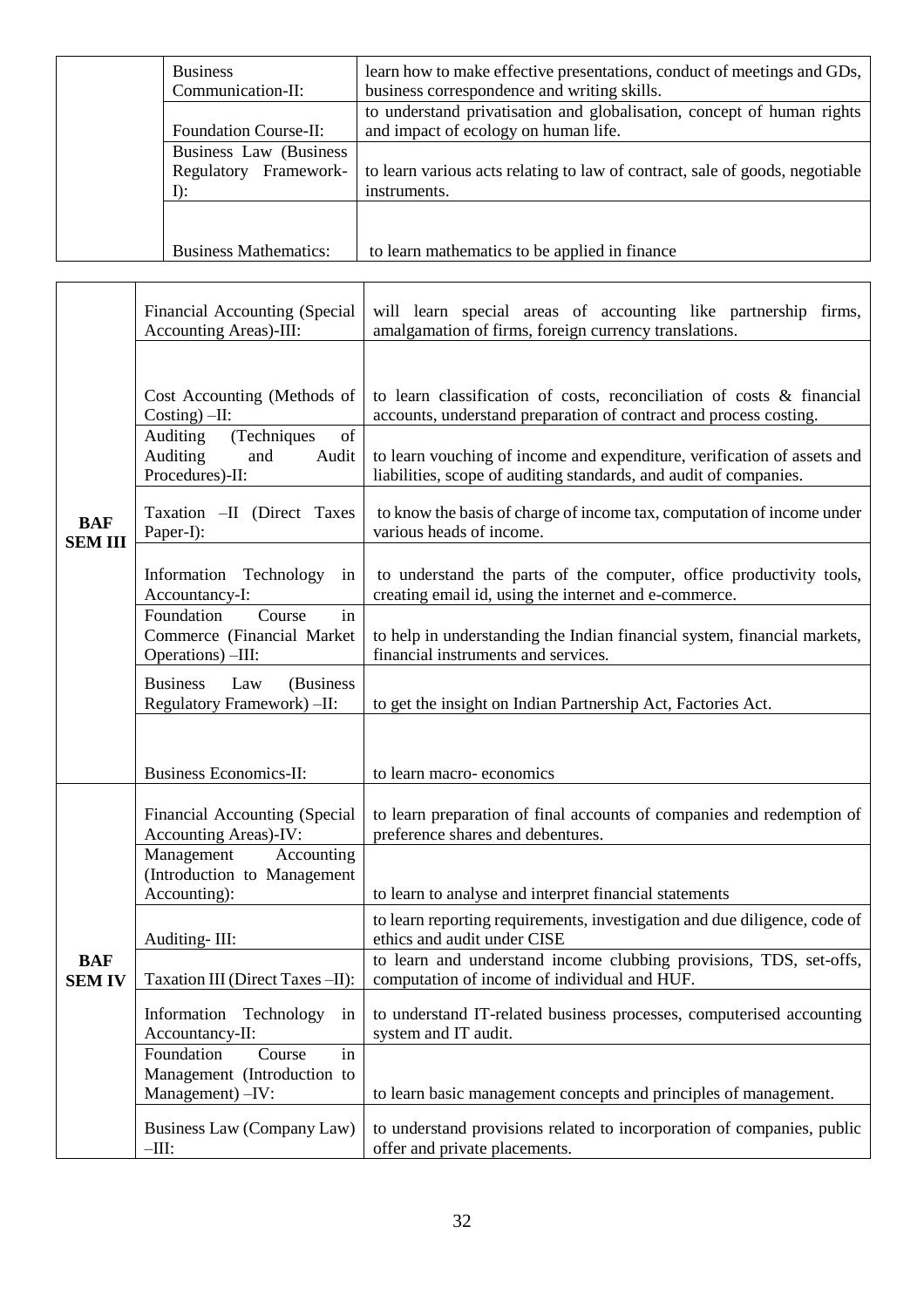| Accounting and Finance: |  | Research Methodology in to learn research design, data collection, interpretation and report<br>writing |  |
|-------------------------|--|---------------------------------------------------------------------------------------------------------|--|
|-------------------------|--|---------------------------------------------------------------------------------------------------------|--|

|                            | $Cost$ Accounting $-$ III:                           | to learn uniform costing, integrated and non-integrated system of<br>accounts, operating and process costing.                                                                                                          |
|----------------------------|------------------------------------------------------|------------------------------------------------------------------------------------------------------------------------------------------------------------------------------------------------------------------------|
|                            | Financial Management -II:                            | to learn the interface of financial policies and strategic management,<br>techniques of capital budgeting, capital structure theories, mutual fund<br>valuation and credit management.                                 |
|                            | Taxation IV (Indirect Taxes -<br>$II)$ :             | to learn the genesis of GST in India, conceptual framework, levy and<br>collection of GST, concept of supply, documentation and registration,<br>ITC & computation of GST.                                             |
| <b>BAF</b><br><b>SEM V</b> | <b>International Finance:</b>                        | to learn derivatives. Foreign exchange markets and dealings, foreign<br>exchange exposure and risk management.                                                                                                         |
|                            | Management - II (Management<br>Applications):        | to understand 4 Ps of marketing, distribution channels, production<br>management, human resource management and financial management.                                                                                  |
|                            | Financial Accounting V:                              | to learn to solve the problems of underwriting of shares and<br>debentures, buy-back of shares, amalgamation, internal reconstruction<br>and liquidation of companies.                                                 |
|                            | Financial Accounting VI:                             | to learn to prepare final accounts of banking, insurance and non-<br>banking financial companies, valuation of goodwill                                                                                                |
|                            | Cost Accounting:                                     | to learn how to prepare a budget, understand cost-volume-profit<br>analysis, managerial decision making and variance analysis.                                                                                         |
|                            | Financial Management III:                            | to learn conceptual framework of business valuation, mergers and<br>acquisitions, take-overs, lease and HP financing, working-capital<br>financing.                                                                    |
| <b>BAF</b>                 | Taxation V (Indirect Taxes-<br>$III$ :               | to get an insight on payment of indirect tax and refunds, filing of<br>returns, documentation, audit and Customs Act.                                                                                                  |
| <b>SEM</b><br>VI           | Security Analysis and Portfolio<br>Management:       | to understand portfolio management in India, its valuation,<br>fundamental and technical analysis and CAPM                                                                                                             |
|                            | Economics<br>$-\mathrm{III}$<br>(Indian<br>Economy): | to understand the agriculture sector in India, industrial policy, service<br>sector and money and banking.                                                                                                             |
|                            | Financial Accounting VII:                            | to learn preparation of final accounts for electricity company,<br>cooperative society, investment accounting, mutual fund and IFRS.                                                                                   |
|                            | Project work:                                        | The topics will relate to areas of accounting and finance. The project<br>helps in understanding theoretical concepts and apply it practically by<br>collecting primary data, interpreting it and drawing conclusions. |

| <b>BSc</b>        | The basics of all subjects are taught in theory and practical applications are |
|-------------------|--------------------------------------------------------------------------------|
| <b>Biotechnol</b> | explained in practical sessions. Basic skills and concepts of all subjects are |
| ogy               | imparted to the students.                                                      |
| PSO:              |                                                                                |
|                   | $\sim$ $\sim$                                                                  |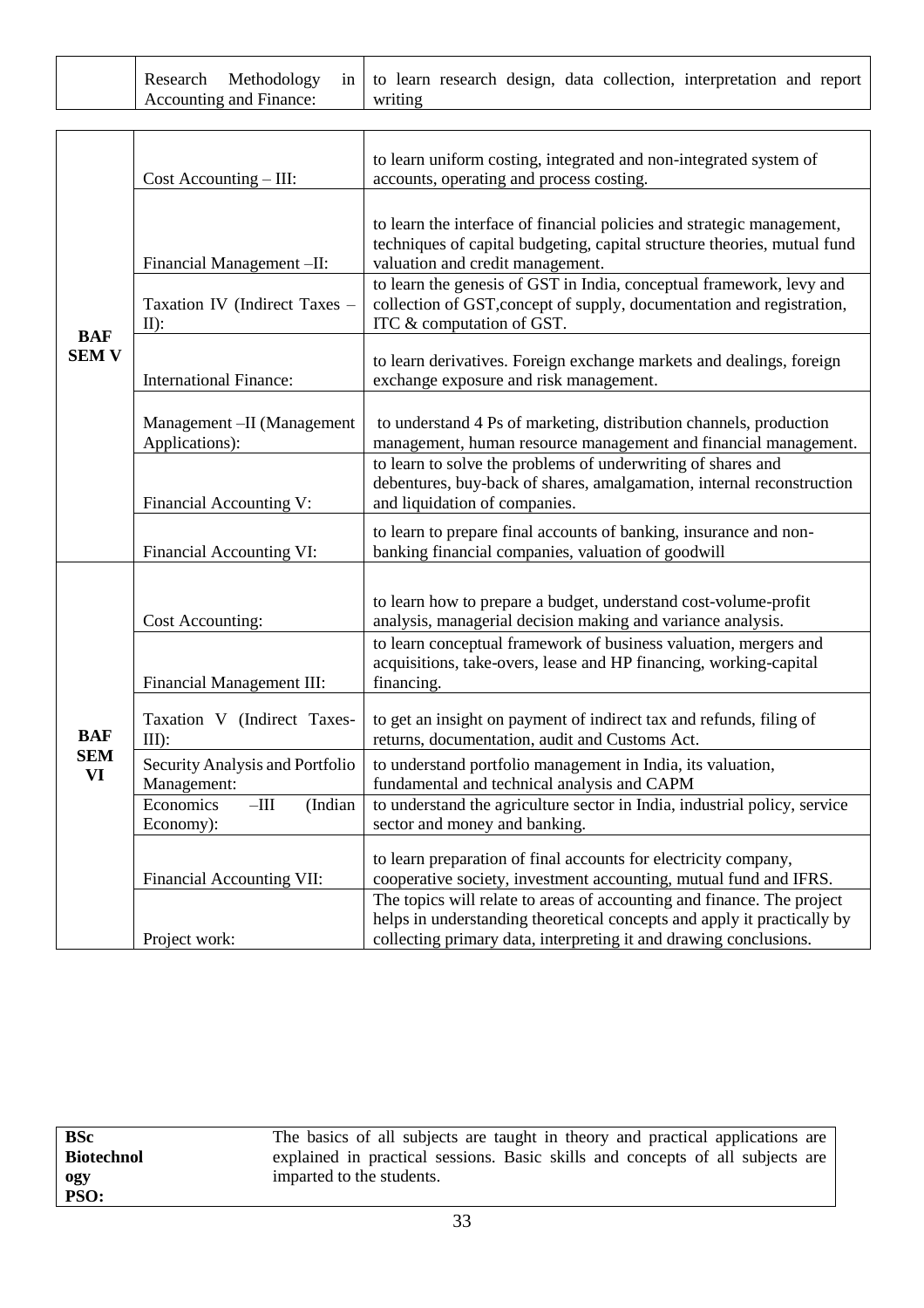| FYBSc SEM I & SEM II:<br>All papers are aimed at developing the basics<br>Paper 1: Basic Chemistry I<br>of core subjects of Biotechnology.<br>The foundation course is aimed at making<br>the student sensitive towards the issues in the<br>Paper 2: Basic Chemistry II<br>Paper 3: Basic Life ScienceI<br>society.<br>Paper 4: Basic Life Science II<br>Paper 5: Basic Biotechnology I<br>Paper 6 : Basic Biotechnology II<br>Paper 7: Societal awareness<br><b>SEM</b><br>III:<br>1:<br>To make the student aware of the basic<br>Paper<br>principles of techniques like electrophoresis<br><b>Biophysics</b><br>critical to the subject<br>To impart the concept of green chemistry and<br>Paper II: Applied chemistry<br>its environmental benefits<br>Paper III: Immunology<br>To learn the basics of Immunology<br>Paper IV: Cell Biology and<br>understand<br>To<br>the<br>of<br>cell<br>concept<br>Structure<br>Cytogenetics<br>functioning<br>and<br>also<br>and<br>understand disorders related to chromosomal<br>aberrations<br>To understand the basics of Molecular<br>Paper V: Molecular Biology<br>biology<br>To understand the basics of Fermentation<br>VI:<br>Paper<br><b>Bioprocess</b><br>Technology<br>VII:<br>Paper<br>Research<br>be able to write scientifically and<br>To<br>Methodology<br>understand the various types of scientific<br>material available in the domain<br>To be able to correlate the metabolism of the<br><b>SEM</b><br>IV:<br>$\mathbf{I}$ :<br>Paper<br>Biochemistry<br>cell to key biochemical reactions<br>Paper II: Applied Chemistry<br>To understand the basics of Nanotechnology<br>$\mathbf{I}$<br>III:<br>Medical<br>To study the characteristics of medically<br>Paper<br>Microbiology<br>important Microorganisms<br>IV:<br>To make the student aware of techniques of<br>Paper<br>Environment<br><b>Bioremediation</b><br>Biotechnology<br>Paper V: Biostatistics and<br>be able to work with tools of<br>To<br><b>Bioinformatics</b><br><b>Bioinformatics</b><br>available<br>and<br>apply<br>Biostatistics to scientific data<br>VI:<br>Molecular<br>gain Knowledge<br>Paper<br>about<br>the<br>latest<br>To<br>Diagnostic<br>techniques of diagnosis<br>Paper VII: Entrepreneurship<br>To understand how entrepreneurship applies<br>Development<br>to biotechnology<br>SEM V Paper I: Cell Biology<br>To<br>understand<br>the<br>of<br>concepts<br>developmental biology and its relationship to<br>cancer<br>Medical<br>understand<br>II:<br>To<br>the<br>of<br>Paper<br>concepts<br>Chemotherapy in medicine and learn about<br>Microbiology<br>and<br>Instrumentation<br>latest techniques of analysis | industry. | Students are prepared towards working in any research laboratory or in any<br>biotechnology industry. They also gain basic data management<br>and<br>entrepreneurship skills to start their own work or join a database management |
|---------------------------------------------------------------------------------------------------------------------------------------------------------------------------------------------------------------------------------------------------------------------------------------------------------------------------------------------------------------------------------------------------------------------------------------------------------------------------------------------------------------------------------------------------------------------------------------------------------------------------------------------------------------------------------------------------------------------------------------------------------------------------------------------------------------------------------------------------------------------------------------------------------------------------------------------------------------------------------------------------------------------------------------------------------------------------------------------------------------------------------------------------------------------------------------------------------------------------------------------------------------------------------------------------------------------------------------------------------------------------------------------------------------------------------------------------------------------------------------------------------------------------------------------------------------------------------------------------------------------------------------------------------------------------------------------------------------------------------------------------------------------------------------------------------------------------------------------------------------------------------------------------------------------------------------------------------------------------------------------------------------------------------------------------------------------------------------------------------------------------------------------------------------------------------------------------------------------------------------------------------------------------------------------------------------------------------------------------------------------------------------------------------------------------------------------------------------------------------------------------------------------------------------------------------------------------------------------------------------------------------------------------------------------------|-----------|------------------------------------------------------------------------------------------------------------------------------------------------------------------------------------------------------------------------------------|
|                                                                                                                                                                                                                                                                                                                                                                                                                                                                                                                                                                                                                                                                                                                                                                                                                                                                                                                                                                                                                                                                                                                                                                                                                                                                                                                                                                                                                                                                                                                                                                                                                                                                                                                                                                                                                                                                                                                                                                                                                                                                                                                                                                                                                                                                                                                                                                                                                                                                                                                                                                                                                                                                           |           |                                                                                                                                                                                                                                    |
|                                                                                                                                                                                                                                                                                                                                                                                                                                                                                                                                                                                                                                                                                                                                                                                                                                                                                                                                                                                                                                                                                                                                                                                                                                                                                                                                                                                                                                                                                                                                                                                                                                                                                                                                                                                                                                                                                                                                                                                                                                                                                                                                                                                                                                                                                                                                                                                                                                                                                                                                                                                                                                                                           |           |                                                                                                                                                                                                                                    |
|                                                                                                                                                                                                                                                                                                                                                                                                                                                                                                                                                                                                                                                                                                                                                                                                                                                                                                                                                                                                                                                                                                                                                                                                                                                                                                                                                                                                                                                                                                                                                                                                                                                                                                                                                                                                                                                                                                                                                                                                                                                                                                                                                                                                                                                                                                                                                                                                                                                                                                                                                                                                                                                                           |           |                                                                                                                                                                                                                                    |
|                                                                                                                                                                                                                                                                                                                                                                                                                                                                                                                                                                                                                                                                                                                                                                                                                                                                                                                                                                                                                                                                                                                                                                                                                                                                                                                                                                                                                                                                                                                                                                                                                                                                                                                                                                                                                                                                                                                                                                                                                                                                                                                                                                                                                                                                                                                                                                                                                                                                                                                                                                                                                                                                           |           |                                                                                                                                                                                                                                    |
|                                                                                                                                                                                                                                                                                                                                                                                                                                                                                                                                                                                                                                                                                                                                                                                                                                                                                                                                                                                                                                                                                                                                                                                                                                                                                                                                                                                                                                                                                                                                                                                                                                                                                                                                                                                                                                                                                                                                                                                                                                                                                                                                                                                                                                                                                                                                                                                                                                                                                                                                                                                                                                                                           |           |                                                                                                                                                                                                                                    |
|                                                                                                                                                                                                                                                                                                                                                                                                                                                                                                                                                                                                                                                                                                                                                                                                                                                                                                                                                                                                                                                                                                                                                                                                                                                                                                                                                                                                                                                                                                                                                                                                                                                                                                                                                                                                                                                                                                                                                                                                                                                                                                                                                                                                                                                                                                                                                                                                                                                                                                                                                                                                                                                                           |           |                                                                                                                                                                                                                                    |
|                                                                                                                                                                                                                                                                                                                                                                                                                                                                                                                                                                                                                                                                                                                                                                                                                                                                                                                                                                                                                                                                                                                                                                                                                                                                                                                                                                                                                                                                                                                                                                                                                                                                                                                                                                                                                                                                                                                                                                                                                                                                                                                                                                                                                                                                                                                                                                                                                                                                                                                                                                                                                                                                           |           |                                                                                                                                                                                                                                    |
|                                                                                                                                                                                                                                                                                                                                                                                                                                                                                                                                                                                                                                                                                                                                                                                                                                                                                                                                                                                                                                                                                                                                                                                                                                                                                                                                                                                                                                                                                                                                                                                                                                                                                                                                                                                                                                                                                                                                                                                                                                                                                                                                                                                                                                                                                                                                                                                                                                                                                                                                                                                                                                                                           |           |                                                                                                                                                                                                                                    |
|                                                                                                                                                                                                                                                                                                                                                                                                                                                                                                                                                                                                                                                                                                                                                                                                                                                                                                                                                                                                                                                                                                                                                                                                                                                                                                                                                                                                                                                                                                                                                                                                                                                                                                                                                                                                                                                                                                                                                                                                                                                                                                                                                                                                                                                                                                                                                                                                                                                                                                                                                                                                                                                                           |           |                                                                                                                                                                                                                                    |
|                                                                                                                                                                                                                                                                                                                                                                                                                                                                                                                                                                                                                                                                                                                                                                                                                                                                                                                                                                                                                                                                                                                                                                                                                                                                                                                                                                                                                                                                                                                                                                                                                                                                                                                                                                                                                                                                                                                                                                                                                                                                                                                                                                                                                                                                                                                                                                                                                                                                                                                                                                                                                                                                           |           |                                                                                                                                                                                                                                    |
|                                                                                                                                                                                                                                                                                                                                                                                                                                                                                                                                                                                                                                                                                                                                                                                                                                                                                                                                                                                                                                                                                                                                                                                                                                                                                                                                                                                                                                                                                                                                                                                                                                                                                                                                                                                                                                                                                                                                                                                                                                                                                                                                                                                                                                                                                                                                                                                                                                                                                                                                                                                                                                                                           |           |                                                                                                                                                                                                                                    |
|                                                                                                                                                                                                                                                                                                                                                                                                                                                                                                                                                                                                                                                                                                                                                                                                                                                                                                                                                                                                                                                                                                                                                                                                                                                                                                                                                                                                                                                                                                                                                                                                                                                                                                                                                                                                                                                                                                                                                                                                                                                                                                                                                                                                                                                                                                                                                                                                                                                                                                                                                                                                                                                                           |           |                                                                                                                                                                                                                                    |
|                                                                                                                                                                                                                                                                                                                                                                                                                                                                                                                                                                                                                                                                                                                                                                                                                                                                                                                                                                                                                                                                                                                                                                                                                                                                                                                                                                                                                                                                                                                                                                                                                                                                                                                                                                                                                                                                                                                                                                                                                                                                                                                                                                                                                                                                                                                                                                                                                                                                                                                                                                                                                                                                           |           |                                                                                                                                                                                                                                    |
|                                                                                                                                                                                                                                                                                                                                                                                                                                                                                                                                                                                                                                                                                                                                                                                                                                                                                                                                                                                                                                                                                                                                                                                                                                                                                                                                                                                                                                                                                                                                                                                                                                                                                                                                                                                                                                                                                                                                                                                                                                                                                                                                                                                                                                                                                                                                                                                                                                                                                                                                                                                                                                                                           |           |                                                                                                                                                                                                                                    |
|                                                                                                                                                                                                                                                                                                                                                                                                                                                                                                                                                                                                                                                                                                                                                                                                                                                                                                                                                                                                                                                                                                                                                                                                                                                                                                                                                                                                                                                                                                                                                                                                                                                                                                                                                                                                                                                                                                                                                                                                                                                                                                                                                                                                                                                                                                                                                                                                                                                                                                                                                                                                                                                                           |           |                                                                                                                                                                                                                                    |
|                                                                                                                                                                                                                                                                                                                                                                                                                                                                                                                                                                                                                                                                                                                                                                                                                                                                                                                                                                                                                                                                                                                                                                                                                                                                                                                                                                                                                                                                                                                                                                                                                                                                                                                                                                                                                                                                                                                                                                                                                                                                                                                                                                                                                                                                                                                                                                                                                                                                                                                                                                                                                                                                           |           |                                                                                                                                                                                                                                    |
|                                                                                                                                                                                                                                                                                                                                                                                                                                                                                                                                                                                                                                                                                                                                                                                                                                                                                                                                                                                                                                                                                                                                                                                                                                                                                                                                                                                                                                                                                                                                                                                                                                                                                                                                                                                                                                                                                                                                                                                                                                                                                                                                                                                                                                                                                                                                                                                                                                                                                                                                                                                                                                                                           |           |                                                                                                                                                                                                                                    |
|                                                                                                                                                                                                                                                                                                                                                                                                                                                                                                                                                                                                                                                                                                                                                                                                                                                                                                                                                                                                                                                                                                                                                                                                                                                                                                                                                                                                                                                                                                                                                                                                                                                                                                                                                                                                                                                                                                                                                                                                                                                                                                                                                                                                                                                                                                                                                                                                                                                                                                                                                                                                                                                                           |           |                                                                                                                                                                                                                                    |
|                                                                                                                                                                                                                                                                                                                                                                                                                                                                                                                                                                                                                                                                                                                                                                                                                                                                                                                                                                                                                                                                                                                                                                                                                                                                                                                                                                                                                                                                                                                                                                                                                                                                                                                                                                                                                                                                                                                                                                                                                                                                                                                                                                                                                                                                                                                                                                                                                                                                                                                                                                                                                                                                           |           |                                                                                                                                                                                                                                    |
|                                                                                                                                                                                                                                                                                                                                                                                                                                                                                                                                                                                                                                                                                                                                                                                                                                                                                                                                                                                                                                                                                                                                                                                                                                                                                                                                                                                                                                                                                                                                                                                                                                                                                                                                                                                                                                                                                                                                                                                                                                                                                                                                                                                                                                                                                                                                                                                                                                                                                                                                                                                                                                                                           |           |                                                                                                                                                                                                                                    |
|                                                                                                                                                                                                                                                                                                                                                                                                                                                                                                                                                                                                                                                                                                                                                                                                                                                                                                                                                                                                                                                                                                                                                                                                                                                                                                                                                                                                                                                                                                                                                                                                                                                                                                                                                                                                                                                                                                                                                                                                                                                                                                                                                                                                                                                                                                                                                                                                                                                                                                                                                                                                                                                                           |           |                                                                                                                                                                                                                                    |
|                                                                                                                                                                                                                                                                                                                                                                                                                                                                                                                                                                                                                                                                                                                                                                                                                                                                                                                                                                                                                                                                                                                                                                                                                                                                                                                                                                                                                                                                                                                                                                                                                                                                                                                                                                                                                                                                                                                                                                                                                                                                                                                                                                                                                                                                                                                                                                                                                                                                                                                                                                                                                                                                           |           |                                                                                                                                                                                                                                    |
|                                                                                                                                                                                                                                                                                                                                                                                                                                                                                                                                                                                                                                                                                                                                                                                                                                                                                                                                                                                                                                                                                                                                                                                                                                                                                                                                                                                                                                                                                                                                                                                                                                                                                                                                                                                                                                                                                                                                                                                                                                                                                                                                                                                                                                                                                                                                                                                                                                                                                                                                                                                                                                                                           |           |                                                                                                                                                                                                                                    |
|                                                                                                                                                                                                                                                                                                                                                                                                                                                                                                                                                                                                                                                                                                                                                                                                                                                                                                                                                                                                                                                                                                                                                                                                                                                                                                                                                                                                                                                                                                                                                                                                                                                                                                                                                                                                                                                                                                                                                                                                                                                                                                                                                                                                                                                                                                                                                                                                                                                                                                                                                                                                                                                                           |           |                                                                                                                                                                                                                                    |
|                                                                                                                                                                                                                                                                                                                                                                                                                                                                                                                                                                                                                                                                                                                                                                                                                                                                                                                                                                                                                                                                                                                                                                                                                                                                                                                                                                                                                                                                                                                                                                                                                                                                                                                                                                                                                                                                                                                                                                                                                                                                                                                                                                                                                                                                                                                                                                                                                                                                                                                                                                                                                                                                           |           |                                                                                                                                                                                                                                    |
|                                                                                                                                                                                                                                                                                                                                                                                                                                                                                                                                                                                                                                                                                                                                                                                                                                                                                                                                                                                                                                                                                                                                                                                                                                                                                                                                                                                                                                                                                                                                                                                                                                                                                                                                                                                                                                                                                                                                                                                                                                                                                                                                                                                                                                                                                                                                                                                                                                                                                                                                                                                                                                                                           |           |                                                                                                                                                                                                                                    |
|                                                                                                                                                                                                                                                                                                                                                                                                                                                                                                                                                                                                                                                                                                                                                                                                                                                                                                                                                                                                                                                                                                                                                                                                                                                                                                                                                                                                                                                                                                                                                                                                                                                                                                                                                                                                                                                                                                                                                                                                                                                                                                                                                                                                                                                                                                                                                                                                                                                                                                                                                                                                                                                                           |           |                                                                                                                                                                                                                                    |
|                                                                                                                                                                                                                                                                                                                                                                                                                                                                                                                                                                                                                                                                                                                                                                                                                                                                                                                                                                                                                                                                                                                                                                                                                                                                                                                                                                                                                                                                                                                                                                                                                                                                                                                                                                                                                                                                                                                                                                                                                                                                                                                                                                                                                                                                                                                                                                                                                                                                                                                                                                                                                                                                           |           |                                                                                                                                                                                                                                    |
|                                                                                                                                                                                                                                                                                                                                                                                                                                                                                                                                                                                                                                                                                                                                                                                                                                                                                                                                                                                                                                                                                                                                                                                                                                                                                                                                                                                                                                                                                                                                                                                                                                                                                                                                                                                                                                                                                                                                                                                                                                                                                                                                                                                                                                                                                                                                                                                                                                                                                                                                                                                                                                                                           |           |                                                                                                                                                                                                                                    |
|                                                                                                                                                                                                                                                                                                                                                                                                                                                                                                                                                                                                                                                                                                                                                                                                                                                                                                                                                                                                                                                                                                                                                                                                                                                                                                                                                                                                                                                                                                                                                                                                                                                                                                                                                                                                                                                                                                                                                                                                                                                                                                                                                                                                                                                                                                                                                                                                                                                                                                                                                                                                                                                                           |           |                                                                                                                                                                                                                                    |
|                                                                                                                                                                                                                                                                                                                                                                                                                                                                                                                                                                                                                                                                                                                                                                                                                                                                                                                                                                                                                                                                                                                                                                                                                                                                                                                                                                                                                                                                                                                                                                                                                                                                                                                                                                                                                                                                                                                                                                                                                                                                                                                                                                                                                                                                                                                                                                                                                                                                                                                                                                                                                                                                           |           |                                                                                                                                                                                                                                    |
|                                                                                                                                                                                                                                                                                                                                                                                                                                                                                                                                                                                                                                                                                                                                                                                                                                                                                                                                                                                                                                                                                                                                                                                                                                                                                                                                                                                                                                                                                                                                                                                                                                                                                                                                                                                                                                                                                                                                                                                                                                                                                                                                                                                                                                                                                                                                                                                                                                                                                                                                                                                                                                                                           |           |                                                                                                                                                                                                                                    |
|                                                                                                                                                                                                                                                                                                                                                                                                                                                                                                                                                                                                                                                                                                                                                                                                                                                                                                                                                                                                                                                                                                                                                                                                                                                                                                                                                                                                                                                                                                                                                                                                                                                                                                                                                                                                                                                                                                                                                                                                                                                                                                                                                                                                                                                                                                                                                                                                                                                                                                                                                                                                                                                                           |           |                                                                                                                                                                                                                                    |
|                                                                                                                                                                                                                                                                                                                                                                                                                                                                                                                                                                                                                                                                                                                                                                                                                                                                                                                                                                                                                                                                                                                                                                                                                                                                                                                                                                                                                                                                                                                                                                                                                                                                                                                                                                                                                                                                                                                                                                                                                                                                                                                                                                                                                                                                                                                                                                                                                                                                                                                                                                                                                                                                           |           |                                                                                                                                                                                                                                    |
|                                                                                                                                                                                                                                                                                                                                                                                                                                                                                                                                                                                                                                                                                                                                                                                                                                                                                                                                                                                                                                                                                                                                                                                                                                                                                                                                                                                                                                                                                                                                                                                                                                                                                                                                                                                                                                                                                                                                                                                                                                                                                                                                                                                                                                                                                                                                                                                                                                                                                                                                                                                                                                                                           |           |                                                                                                                                                                                                                                    |
|                                                                                                                                                                                                                                                                                                                                                                                                                                                                                                                                                                                                                                                                                                                                                                                                                                                                                                                                                                                                                                                                                                                                                                                                                                                                                                                                                                                                                                                                                                                                                                                                                                                                                                                                                                                                                                                                                                                                                                                                                                                                                                                                                                                                                                                                                                                                                                                                                                                                                                                                                                                                                                                                           |           |                                                                                                                                                                                                                                    |
|                                                                                                                                                                                                                                                                                                                                                                                                                                                                                                                                                                                                                                                                                                                                                                                                                                                                                                                                                                                                                                                                                                                                                                                                                                                                                                                                                                                                                                                                                                                                                                                                                                                                                                                                                                                                                                                                                                                                                                                                                                                                                                                                                                                                                                                                                                                                                                                                                                                                                                                                                                                                                                                                           |           |                                                                                                                                                                                                                                    |
|                                                                                                                                                                                                                                                                                                                                                                                                                                                                                                                                                                                                                                                                                                                                                                                                                                                                                                                                                                                                                                                                                                                                                                                                                                                                                                                                                                                                                                                                                                                                                                                                                                                                                                                                                                                                                                                                                                                                                                                                                                                                                                                                                                                                                                                                                                                                                                                                                                                                                                                                                                                                                                                                           |           |                                                                                                                                                                                                                                    |
|                                                                                                                                                                                                                                                                                                                                                                                                                                                                                                                                                                                                                                                                                                                                                                                                                                                                                                                                                                                                                                                                                                                                                                                                                                                                                                                                                                                                                                                                                                                                                                                                                                                                                                                                                                                                                                                                                                                                                                                                                                                                                                                                                                                                                                                                                                                                                                                                                                                                                                                                                                                                                                                                           |           |                                                                                                                                                                                                                                    |
|                                                                                                                                                                                                                                                                                                                                                                                                                                                                                                                                                                                                                                                                                                                                                                                                                                                                                                                                                                                                                                                                                                                                                                                                                                                                                                                                                                                                                                                                                                                                                                                                                                                                                                                                                                                                                                                                                                                                                                                                                                                                                                                                                                                                                                                                                                                                                                                                                                                                                                                                                                                                                                                                           |           |                                                                                                                                                                                                                                    |
|                                                                                                                                                                                                                                                                                                                                                                                                                                                                                                                                                                                                                                                                                                                                                                                                                                                                                                                                                                                                                                                                                                                                                                                                                                                                                                                                                                                                                                                                                                                                                                                                                                                                                                                                                                                                                                                                                                                                                                                                                                                                                                                                                                                                                                                                                                                                                                                                                                                                                                                                                                                                                                                                           |           |                                                                                                                                                                                                                                    |
|                                                                                                                                                                                                                                                                                                                                                                                                                                                                                                                                                                                                                                                                                                                                                                                                                                                                                                                                                                                                                                                                                                                                                                                                                                                                                                                                                                                                                                                                                                                                                                                                                                                                                                                                                                                                                                                                                                                                                                                                                                                                                                                                                                                                                                                                                                                                                                                                                                                                                                                                                                                                                                                                           |           |                                                                                                                                                                                                                                    |
|                                                                                                                                                                                                                                                                                                                                                                                                                                                                                                                                                                                                                                                                                                                                                                                                                                                                                                                                                                                                                                                                                                                                                                                                                                                                                                                                                                                                                                                                                                                                                                                                                                                                                                                                                                                                                                                                                                                                                                                                                                                                                                                                                                                                                                                                                                                                                                                                                                                                                                                                                                                                                                                                           |           |                                                                                                                                                                                                                                    |
|                                                                                                                                                                                                                                                                                                                                                                                                                                                                                                                                                                                                                                                                                                                                                                                                                                                                                                                                                                                                                                                                                                                                                                                                                                                                                                                                                                                                                                                                                                                                                                                                                                                                                                                                                                                                                                                                                                                                                                                                                                                                                                                                                                                                                                                                                                                                                                                                                                                                                                                                                                                                                                                                           |           |                                                                                                                                                                                                                                    |
|                                                                                                                                                                                                                                                                                                                                                                                                                                                                                                                                                                                                                                                                                                                                                                                                                                                                                                                                                                                                                                                                                                                                                                                                                                                                                                                                                                                                                                                                                                                                                                                                                                                                                                                                                                                                                                                                                                                                                                                                                                                                                                                                                                                                                                                                                                                                                                                                                                                                                                                                                                                                                                                                           |           |                                                                                                                                                                                                                                    |
|                                                                                                                                                                                                                                                                                                                                                                                                                                                                                                                                                                                                                                                                                                                                                                                                                                                                                                                                                                                                                                                                                                                                                                                                                                                                                                                                                                                                                                                                                                                                                                                                                                                                                                                                                                                                                                                                                                                                                                                                                                                                                                                                                                                                                                                                                                                                                                                                                                                                                                                                                                                                                                                                           |           |                                                                                                                                                                                                                                    |
|                                                                                                                                                                                                                                                                                                                                                                                                                                                                                                                                                                                                                                                                                                                                                                                                                                                                                                                                                                                                                                                                                                                                                                                                                                                                                                                                                                                                                                                                                                                                                                                                                                                                                                                                                                                                                                                                                                                                                                                                                                                                                                                                                                                                                                                                                                                                                                                                                                                                                                                                                                                                                                                                           |           |                                                                                                                                                                                                                                    |
|                                                                                                                                                                                                                                                                                                                                                                                                                                                                                                                                                                                                                                                                                                                                                                                                                                                                                                                                                                                                                                                                                                                                                                                                                                                                                                                                                                                                                                                                                                                                                                                                                                                                                                                                                                                                                                                                                                                                                                                                                                                                                                                                                                                                                                                                                                                                                                                                                                                                                                                                                                                                                                                                           |           |                                                                                                                                                                                                                                    |
|                                                                                                                                                                                                                                                                                                                                                                                                                                                                                                                                                                                                                                                                                                                                                                                                                                                                                                                                                                                                                                                                                                                                                                                                                                                                                                                                                                                                                                                                                                                                                                                                                                                                                                                                                                                                                                                                                                                                                                                                                                                                                                                                                                                                                                                                                                                                                                                                                                                                                                                                                                                                                                                                           |           |                                                                                                                                                                                                                                    |
|                                                                                                                                                                                                                                                                                                                                                                                                                                                                                                                                                                                                                                                                                                                                                                                                                                                                                                                                                                                                                                                                                                                                                                                                                                                                                                                                                                                                                                                                                                                                                                                                                                                                                                                                                                                                                                                                                                                                                                                                                                                                                                                                                                                                                                                                                                                                                                                                                                                                                                                                                                                                                                                                           |           |                                                                                                                                                                                                                                    |
|                                                                                                                                                                                                                                                                                                                                                                                                                                                                                                                                                                                                                                                                                                                                                                                                                                                                                                                                                                                                                                                                                                                                                                                                                                                                                                                                                                                                                                                                                                                                                                                                                                                                                                                                                                                                                                                                                                                                                                                                                                                                                                                                                                                                                                                                                                                                                                                                                                                                                                                                                                                                                                                                           |           |                                                                                                                                                                                                                                    |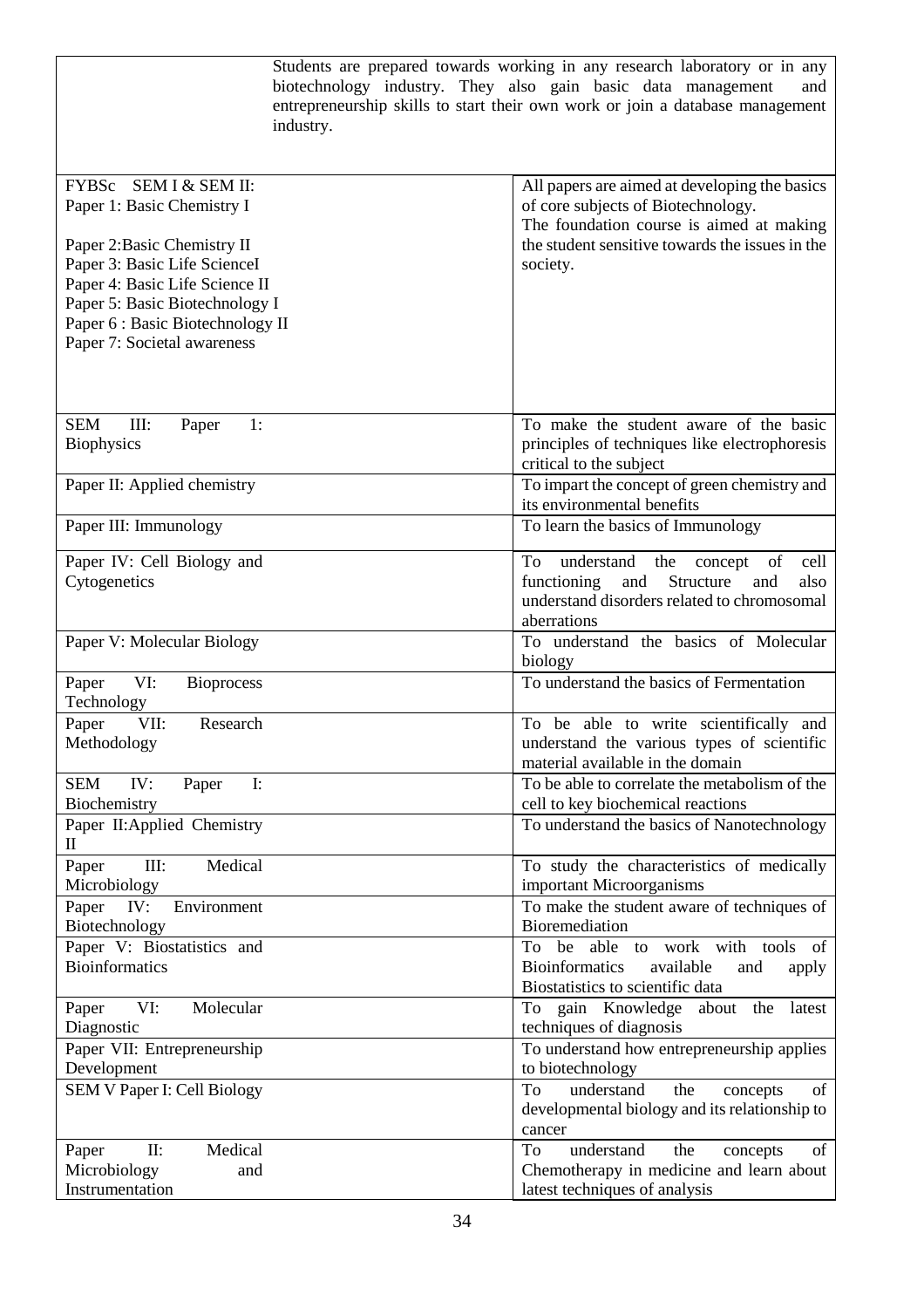| Paper III: Genomes and      | To learn about transgenic animals and Plants |
|-----------------------------|----------------------------------------------|
| Molecular biology           |                                              |
| Marine<br>Paper IV:         | To<br>understand the application of          |
| Biotechnology               | Biotechnology for development of marine      |
|                             | products                                     |
| Applied<br>component:       | To understand the importance of google       |
| <b>Biosafety</b>            | <b>Laboratory Practices</b>                  |
| SEM VI<br>Paper I :         | It is to teach the basics of synthesis of    |
| Biochemistry                | metabolites in the body. Understand the      |
|                             | importance of minerals and hormones in       |
|                             | body functioning                             |
| II:<br>Industrial<br>Paper  | To understand the basic concepts of Dairy    |
| Microbiology                | Microbiology                                 |
| Paper III: Pharmacology and | To learn about the principles of Pharmacy    |
| Neurochemistry              | and its applications. To understand the      |
|                             | functioning of brain                         |
| Paper IV: Environmental     | To look for alternatives as energy sources.  |
| Biotechnology               | To learn the waste management programs       |
|                             | available                                    |
| Applied Component: Agri     | To understand the latest developments in the |
| Biotechnology               | field<br>of Agriculture<br>for<br>sustained  |
|                             | development                                  |

# Post Graduate Programmes

| <b>MCom</b>                               |                                                 |                                                                                                                                                                                                                                                                                                                                                        |  |
|-------------------------------------------|-------------------------------------------------|--------------------------------------------------------------------------------------------------------------------------------------------------------------------------------------------------------------------------------------------------------------------------------------------------------------------------------------------------------|--|
|                                           | Strategic<br>Management                         | The course provides understanding of new forms of Strategic<br>Management concepts and their use in business,<br>Business,<br>Corporate and Global Reforms, recent developments and trends in<br>the business corporate world                                                                                                                          |  |
| Accounts:<br>and<br>Management: (Part I - | Economics of Global<br><b>Trade And Finance</b> | The course provides understanding of International Trade,<br>Commercial Policy and Global Finance as well as recent trends and<br>developments in international trade                                                                                                                                                                                  |  |
| Semester I)                               | <b>Cost and Management</b><br>Accounting        | The course provides understanding of the concept of Cost and<br>management accounting and its significance in the business,<br>understand, develop and apply the techniques of costing in the<br>decision making in the business corporates, understanding,<br>developing, preparing and presenting the financial report in the<br>business corporates |  |
|                                           | Business Ethics and<br><b>CSR</b>               | The course provides understanding of business ethics and CSR<br>regulations in India                                                                                                                                                                                                                                                                   |  |
|                                           | Research<br>Methodology                         | The course provides understanding of Research and Research<br>Process, identifying problems for research and develop research<br>strategies and techniques of data collection, analysis of data and<br>interpretation.                                                                                                                                 |  |
| Accounts:<br>and                          | Economics of Global<br><b>Trade And Finance</b> | The course provides understanding of International Trade,<br>Commercial Policy and Global Finance as well as recent trends and<br>developments in international trade                                                                                                                                                                                  |  |
| Management: (Part I -<br>Semester II)     | Corporate Finance                               | The course provides understanding of the objectives of Financial<br>Management, understand, develop and apply the techniques of<br>investment in the financial decision making in the business                                                                                                                                                         |  |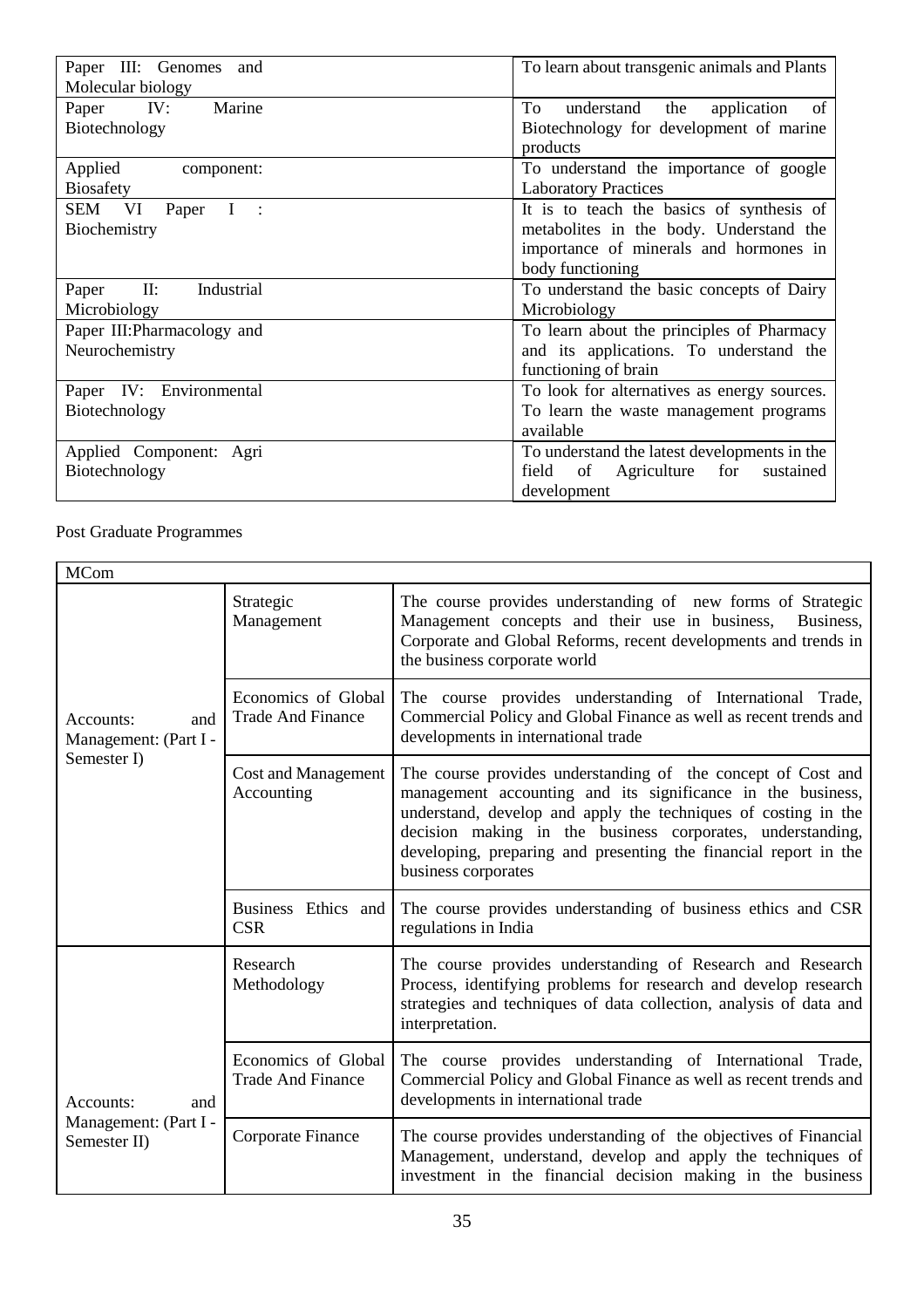|                                      |            | corporates, analyse the financial statements                                                                                                                                                                                                                                                                                                                                                                                                                                                                                                                                                                                                                                                   |
|--------------------------------------|------------|------------------------------------------------------------------------------------------------------------------------------------------------------------------------------------------------------------------------------------------------------------------------------------------------------------------------------------------------------------------------------------------------------------------------------------------------------------------------------------------------------------------------------------------------------------------------------------------------------------------------------------------------------------------------------------------------|
|                                      | E-Commerce | The course provides understanding of the emerging world of<br>ecommerce, current challenges and issues in ecommerce, Web-<br>based Commerce, Legal and Regulatory Environment and Security<br>issues of E-commerce                                                                                                                                                                                                                                                                                                                                                                                                                                                                             |
| Accounts:: (Part II - Semester III)  |            | Advanced Financial Accounting - The course provides<br>understanding of Foreign Currency Conversion, Final<br>Accounts of Banking Companies, Insurance Companies and<br><b>Cooperative Societies</b><br>Direct Tax - The course provides understanding of Heads of<br>Income, Deductions under section 80, Computation of<br>Income and Tax of Individual, Firm and Company<br>Advanced Auditing - The course provides understanding of<br>company audit, audit of different organisations, audit under<br>different laws and audit under EDP environment                                                                                                                                      |
| Management: (Part II - Semester III) |            | Human Resource Management - The course provides<br>understanding of HRM, HRD, Latest Development in<br>H.R.M. and Labour Legislation and Emerging Issues In<br>H.R.M<br>Entrepreneurial Management - The course provides<br>of<br>Entrepreneurship<br>Development<br>understanding<br>Perspective, Creating Entrepreneurial Venture, Project<br>Management, Assistance and Incentives for Promotion and<br>Development of Entrepreneurship<br>Marketing Strategies and practices - The course provides<br>understanding of Marketing Strategies, Developing<br>Marketing Strategies & Plans, Market Environmental<br>Trends & Building Customer Value and Recent Trends                        |
| Accounts:: (Part II - Semester IV)   |            | Corporate Financial Accounting - The course provides<br>understanding of Corporate Financial Reporting, (IFRS) &<br>Ind - AS, Valuation of Business for Amalgamation &<br>Merger and Consolidated Financial Statement<br>Indirect Tax-Introduction of Goods and Service Tax - The<br>course provides understanding of Overview of Goods and<br>Service Tax, Registration under GST, Collection of Tax<br>under Integrated Goods and Services Tax Act, 2017,<br>Payment of GST<br>Financial Management - The course provides understanding<br>of Types of Financing, Capital Budgeting, Management of<br>Working Capital, Financial Planning, Financial Policy and<br><b>Corporate Strategy</b> |
| Management: (Part II - Semester IV)  |            | Supply chain management and logistics - The course<br>provides understanding of Supply Chain Management,<br>Perspectives of SCM, Logistics, Design of SCM, Logistics<br>and Use of Internet<br>Advertising and sales Management - The course provides<br>$\bullet$<br>understanding of Advertising Fundamentals and Media,<br>Creativity,<br>Social<br>and Regulatory Framework<br>- of<br>Advertising, Sales Management, Sales Planning and<br>Controlling<br>Retail Management - The course provides understanding of<br>Retail Management, Retail Management Strategy, Retail<br>Location, Layout and Merchandising, Use of Technology                                                      |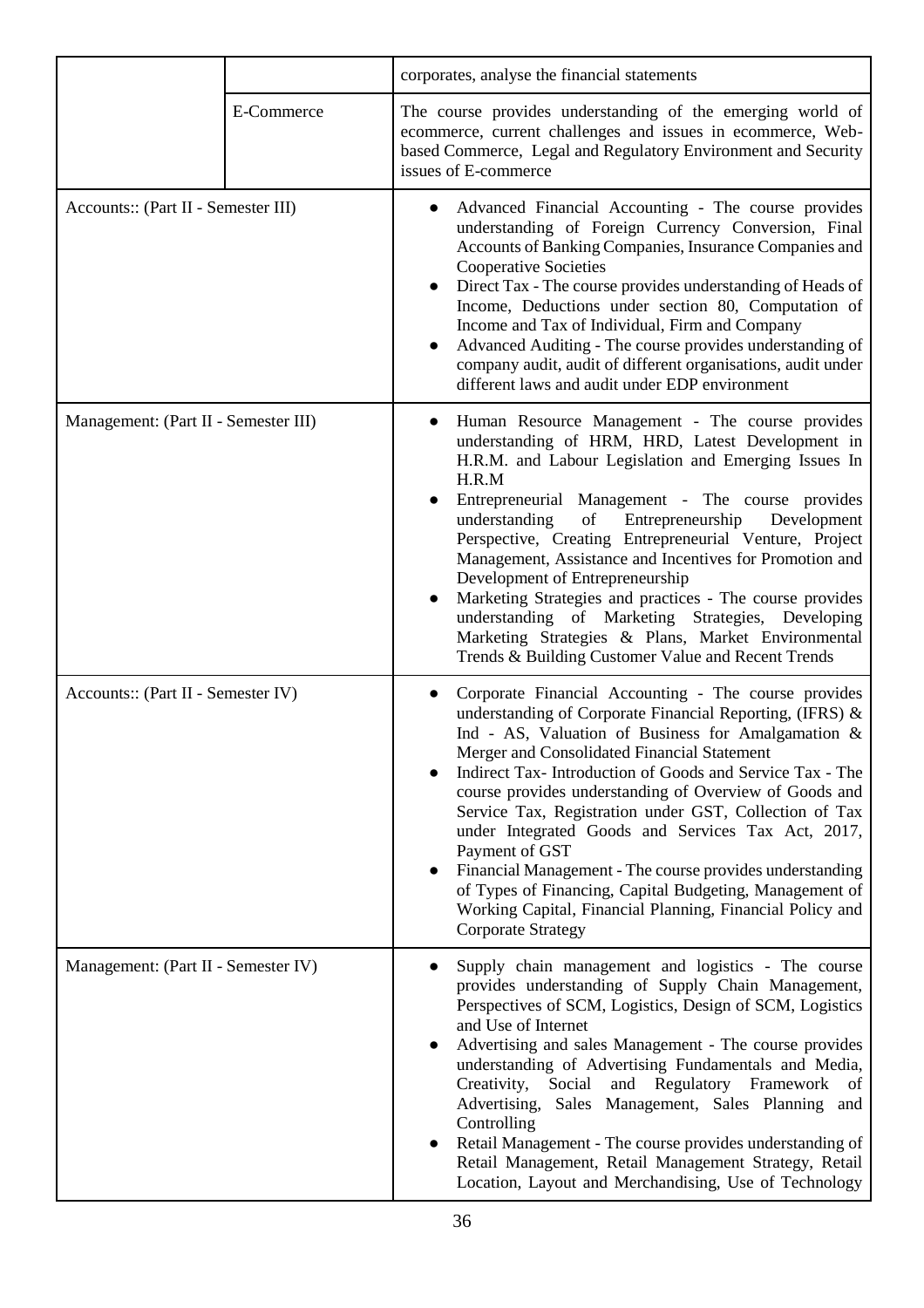| and and and<br>2n <sub>0</sub><br>$\sim$<br>'OLIONS-<br>.<br>$\cdots$ . The contract of the contract of the contract of the contract of the contract of the contract of the contract of the contract of the contract of the contract of the contract of the contract of the contract of the c<br>. . |
|------------------------------------------------------------------------------------------------------------------------------------------------------------------------------------------------------------------------------------------------------------------------------------------------------|
|                                                                                                                                                                                                                                                                                                      |

# **MSc Microbiology**

**PSO:** Students undertake to submit Research Proposals and carry out Research Dissertations in the second year of this program.

On each of the papers enlisted alongside , Students have to give presentations or Reviews of Literature related to various current trends in the subject area.

| MSc-Semester I &II<br>Paper I        | Cell Biology &<br>Virology                                                                      | Students are introduced to concepts of Eucaryotic Cell Biology and<br>also to Bacterial, Plant and Animal Virology and the impact of these<br>viruses                                                                                                                                                                                                     |
|--------------------------------------|-------------------------------------------------------------------------------------------------|-----------------------------------------------------------------------------------------------------------------------------------------------------------------------------------------------------------------------------------------------------------------------------------------------------------------------------------------------------------|
| MSc-Semester I &II<br>Paper II       | Microbial<br>Genetics                                                                           | Students learn about Gene expression and replication , mutation<br>regulation and Inheritance methods.<br>They are introduced to Molecular tools for genetics. Advanced<br>concepts like<br>Population, Developmental and Cancer Genetics,<br>Viral Gene transfer. They are also made aware of Applications and<br>Ethics of modern<br>Genetic Technology |
| MSc-Semester I &II<br>Paper III      | Microbial<br>Biochemistry                                                                       | Introduced to Aqueous Solutions and Acid -<br>Base Chemistry.<br>,Bioorganic Molecules and their transfer, Metabolism of one & two<br>carbon<br>compounds. Also exposed to<br>Analytical Biochemistry, Enzymology, Microbial degradation                                                                                                                  |
| MSc-Semester I &II<br>Paper IV       | Medical<br>Microbiology                                                                         | Students gain deep insights into Advances in Medical<br>Microbiology and Immunology, Challenges in Immune System<br>, Epidemiology, Immune System and Health. Become well versed<br>with Clinical Research and Modern<br>diagnostics                                                                                                                      |
| MSc-Semester III &<br>IV<br>Paper I  | <b>Tools</b><br>and<br>Techniques :<br>Research<br>Methodology<br>&<br>Biomolecular<br>Analysis | In the second year of MSc students take up Research dissertation<br>projects and are initially taught about Research Methodologies and<br>are taught the applications and use of various high end analytical<br>instruments                                                                                                                               |
| MSc-Semester III &<br>IV<br>Paper II | Food Microbiology<br>&<br>Pharmaceutical<br>Microbiology                                        | Students become well versed with the beneficial and harmful role of<br>microbes in foods, detection methods and Aspects of Food safety<br>$\boldsymbol{\&}$<br>Principles And Applications Of<br>GMP, Quality Management, Regulatory and Analytical Aspects In<br>Pharmaceuticals And<br>Cosmetics<br>Products and learn about                            |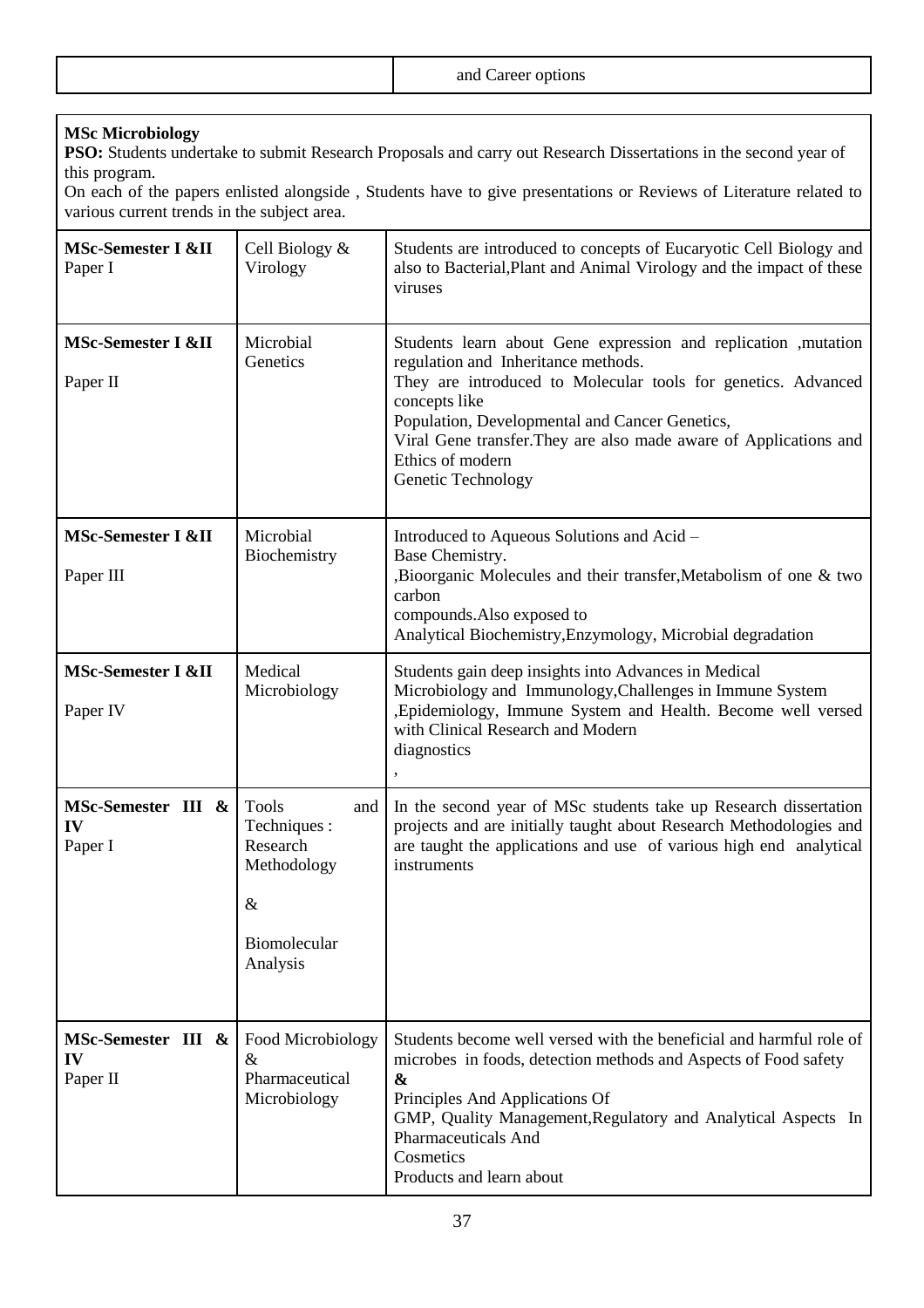| Advances In<br>Biotechnology                                                                                    | Students are exposed to advances in Plant, Animal And Agricultural<br>Biotechnology, Nano and Medical Biotecnology<br>$\&$                                                                                                                                                                                                                                                                                                                                                                                  |
|-----------------------------------------------------------------------------------------------------------------|-------------------------------------------------------------------------------------------------------------------------------------------------------------------------------------------------------------------------------------------------------------------------------------------------------------------------------------------------------------------------------------------------------------------------------------------------------------------------------------------------------------|
|                                                                                                                 | Students learn about newer areas like<br>Pharmaceutical , Marine and Molecular<br>Biotechnology , IPR and ethics in Biotechnology                                                                                                                                                                                                                                                                                                                                                                           |
| Applied and<br>Environmental<br>Microbiology<br>&<br>Applied and<br>Environmental<br>Monitoring &<br>Management | Students are taught to appreciate Microbial Diversity, to learn<br>Techniques In Microbial Ecology, Learn about the recent areas of<br>impact of microorganisms in various environments, Advances made<br>in Food & Water<br>Microbiology<br>$\&$<br>They learn to exploit microorganisms wrt to Bioremediation and<br>Control of environmental Pollution,<br>Waste and<br><b>Biofilm Management</b><br>They are also exposed to<br>Monitoring of<br>Environmental & Natural<br><b>Resources Management</b> |
|                                                                                                                 |                                                                                                                                                                                                                                                                                                                                                                                                                                                                                                             |

| <b>MSc Chemistry</b>               |                     |                                                                                                                                                                                                                                                                                                                                                                                                 |
|------------------------------------|---------------------|-------------------------------------------------------------------------------------------------------------------------------------------------------------------------------------------------------------------------------------------------------------------------------------------------------------------------------------------------------------------------------------------------|
| PSO:                               |                     |                                                                                                                                                                                                                                                                                                                                                                                                 |
| M.Sc. Sem I and Sem II<br>Paper-I  | Physical chemistry  | The learners should be able to understand principles of third law<br>of thermodynamics to phase transition systems. In addition, they<br>should be able to learn basic principles of Quantum chemistry<br>and Chemical Dynamics for composite reactions<br>and<br>polymerization reactions. The learners should be able to apply<br>theories in electrochemistry to analyze electrode kinetics. |
| M.Sc. Sem I and Sem II<br>Paper-II | Inorganic Chemistry | Identify the basic principles related to structure and bonding of<br>s & p block elements Use various<br>spectroscopic<br>principles to characterize inorganic and organometallic<br>compounds and Predict the synthesis and bonding properties of<br>s and p block elements                                                                                                                    |
|                                    |                     | A study of valence bond and molecular orbital theories. Apply<br>the concept of linear combination of atomic orbitals to<br>hybridization and directed bonding in polyatomic molecules.                                                                                                                                                                                                         |
|                                    |                     | To identify and apply the concepts involved in the syntheses,<br>structure and physical properties of crystalline inorganic solids.<br>Qualitative and quantitative estimations, synthesis, separation,<br>purification, characterization and property measurements of<br>inorganic compounds                                                                                                   |
| M.Sc.Sem I and Sem II              | Organic Chemistry   | The learners should be able to: Apply principles of separation                                                                                                                                                                                                                                                                                                                                  |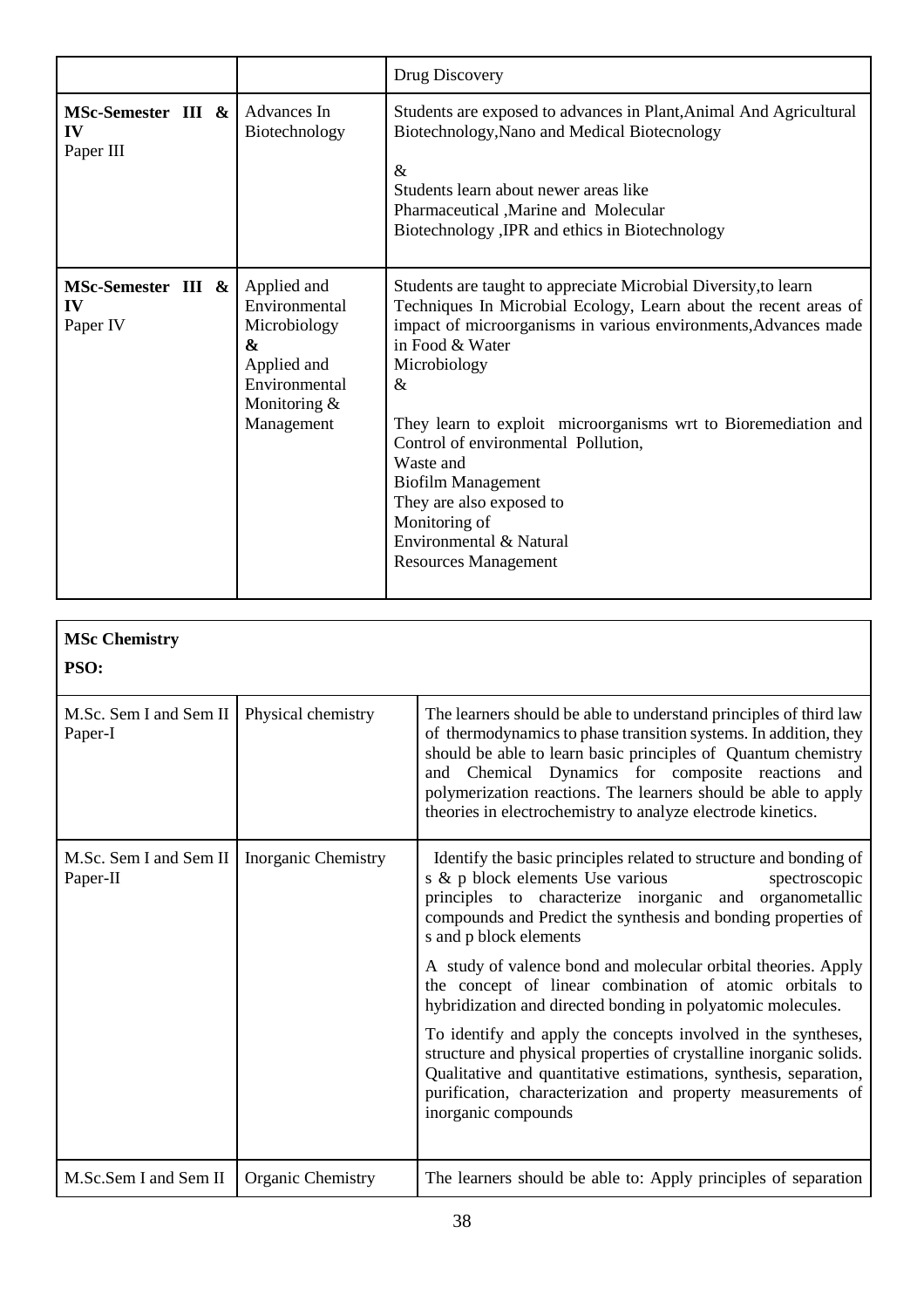| Paper-III                                |                                                                                                                                    | and isolation techniques in organic reactions. Analyze NMR, IR<br>and Mass spectra of organic compounds .To learn and apply<br>various concepts such as stereochemistry and fundamental<br>principles of stereo selectivity in organic chemistry. To learn the<br>involvement of reactive intermediates and understand their<br>structure and reactivity through various organic reactions.<br>To learn various organic reactions and reagents used in them as<br>tools applied in the art of organic synthesis.                                                                                                                            |
|------------------------------------------|------------------------------------------------------------------------------------------------------------------------------------|---------------------------------------------------------------------------------------------------------------------------------------------------------------------------------------------------------------------------------------------------------------------------------------------------------------------------------------------------------------------------------------------------------------------------------------------------------------------------------------------------------------------------------------------------------------------------------------------------------------------------------------------|
| M.Sc.Sem I and Sem II<br>Paper-IV        | <b>Analytical Chemistry</b>                                                                                                        | The learners should be able to apply the conceptual<br>understanding of the principles and implementation modes of<br>several analytical instruments optical and thermal to chemical<br>systems. Basic understanding of good laboratory practices,<br>safety in the laboratory and Quality assurance .One should be<br>handle<br>different<br>able<br>instruments<br>like<br>to<br>spectrophotometer,Turbidimetry ,Nephelometry and Flame<br>photometer.                                                                                                                                                                                    |
| M.Sc Sem III and IV<br>Organic chemistry | Paper-I<br>Theoretical<br>organic<br>chemistry                                                                                     | To learn and understand the orbital interactions (Woodward<br>Hoffmann rules), NGP by lone pair of electrons, Pi electrons<br>, aromatic rings with reference to norborynyl and bicycle[2.2.2]<br>octyl cation system.<br>Understanding of supramolecular chemistry -synthesis of crown<br>ethers, cryptands and calixarenes.<br>Learn to apply concerted and stepwise reactions in organic<br>synthesis, Comprehend the structure-reactivity pattern of<br>intermediates<br>involved<br>in<br>organic<br>reactive<br>reactions<br>Comprehend the orbital interactions and orbital symmetry<br>correlations of various pericyclic reactions |
|                                          | Paper-II<br>Synthetic<br>organic<br>chemistry                                                                                      | Learn to apply stepwise reactions in organic synthesis, the<br>learners should be able to: Write mechanism of organic reactions<br>involving reactive intermediates. Apply these reactions in<br>organic synthesis<br>the<br>fundamental<br>ideas<br>of<br>photochemical<br>Learn<br>excitation/deexcitation events, and the molecular events that can<br>intervene at different levels and their applications                                                                                                                                                                                                                              |
|                                          | Paper-III<br>Natural products and<br>spectroscopy<br>Heterocyclic chemistry                                                        | To learn basic principles of proton NMR, ,C-13 NMR and<br>advanced spectroscopic techniques to use these spectroscopic<br>methods for organic structure elucidation.<br>Detail study of Natural products including Steroids, Vitamins<br>naturally occurring insecticides.                                                                                                                                                                                                                                                                                                                                                                  |
|                                          | Paper-IV<br>Medicinal,<br><b>Biogenesis</b><br>and green chemistry<br>Bioinorganic chem .and<br>Intellectual<br>property<br>rights | To know Drug designing and development. Green Organic<br>Synthesis: Principles and Applications Course Objectives: Learn<br>the importance of minimizing waste, saving power and doing<br>organic synthesis according to the principles of green chemistry<br>Learning outcomes: At the end of the course, the learners should<br>be able to: Create awareness for reducing waste, minimizing                                                                                                                                                                                                                                               |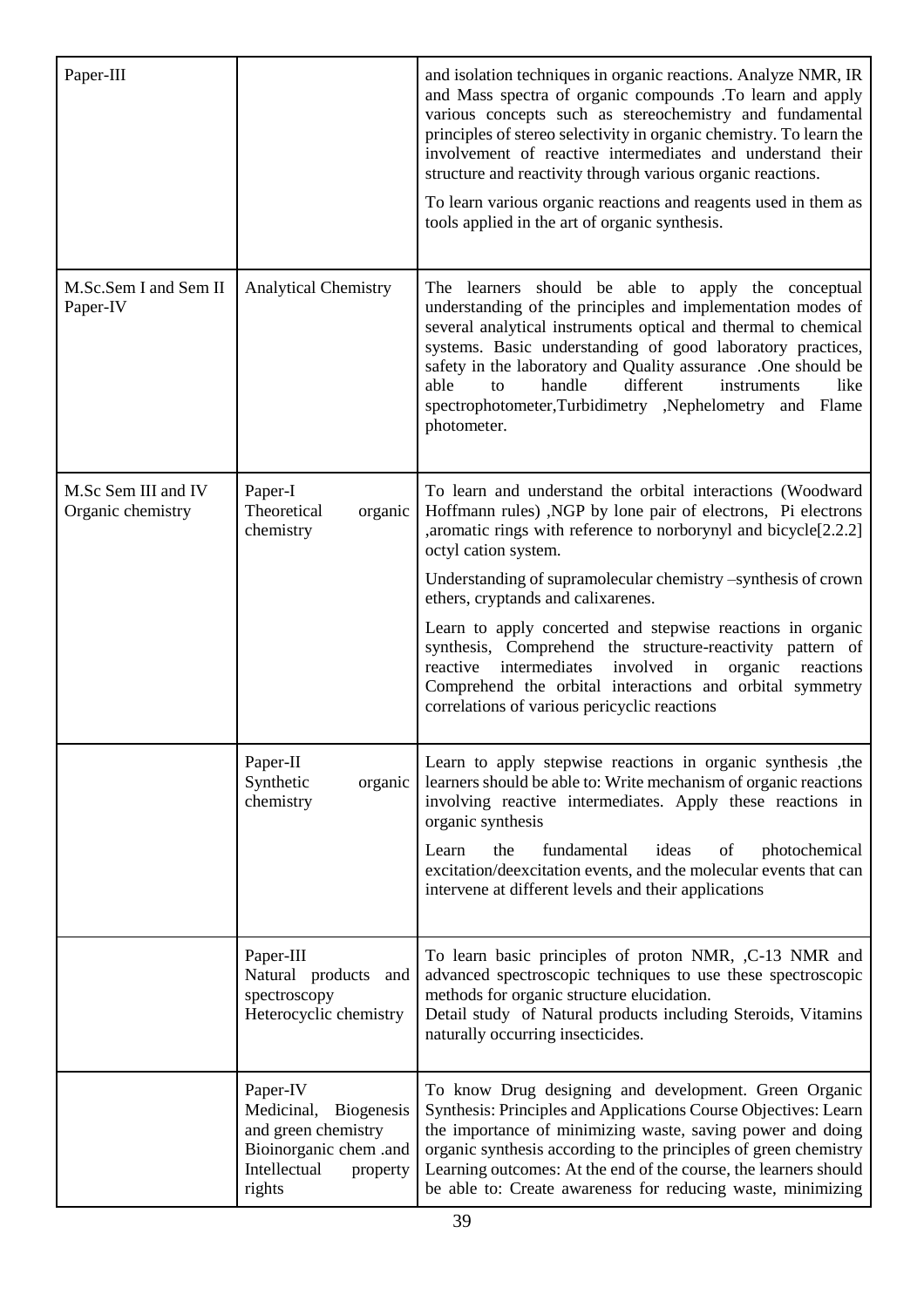|                                             |                                                                             | energy consumption in organic synthesis. Implement techniques<br>of green synthesis in organic reactions                                                                                                                                                                                                                             |
|---------------------------------------------|-----------------------------------------------------------------------------|--------------------------------------------------------------------------------------------------------------------------------------------------------------------------------------------------------------------------------------------------------------------------------------------------------------------------------------|
| M.Sc SEM III and IV<br>Analytical chemistry | Paper-I<br>Quality in<br>Analytical<br>chemistry                            | i. To provide sound knowledge of Pharmaceutical legislation.<br>ii To impart technical knowledge about chromatographic<br>techniques and their applications for separation of inorganic and<br>organic compounds.                                                                                                                    |
|                                             | Paper-II<br>Advanced Instrumental<br>techniques                             | Learn the basic theory and principles of Mossbauer's<br>Atomic<br>Emission<br><b>NMR</b><br>spectroscopy,<br>spectroscopy,<br>Spectroscopy Radiochemical and thermal methods, Hyphenated<br>techniques.<br>To Motivate to pursue research and specialization in a plethora<br>of domains in the field of Analytical chemistry.       |
|                                             | Paper-III<br>Environmental<br>and<br>Industrially<br>important<br>materials | To develop a logical approach, analytical thinking and problem<br>solving capabilities in order to make the learner competent to<br>face and address the challenges with reference to air pollution,<br>water pollution, Soil pollution, Noise pollution.<br>To make them aware of Water quality standards, Industrial<br>materials. |
|                                             | Paper-IV<br>Pharmaceutical<br>,Biochemical<br>and<br>organic Analysis       | To impart technical knowledge and competency skills to perform<br>in various areas such as Analytical biochemistry, effluent<br>treatment, Solid waste management, Metallurgy, food analysis<br>and Immunological methods                                                                                                            |

| <b>MA Psychology</b><br>PSO: |                                                |                                                                                                                                                                                                           |
|------------------------------|------------------------------------------------|-----------------------------------------------------------------------------------------------------------------------------------------------------------------------------------------------------------|
| Part 1                       | Personality Psychology                         | To understand various theories of human personality and factors<br>shaping it and research studies done.                                                                                                  |
|                              | Research methodology                           | To understand philosophy of science, various research methods<br>psychology, and understanding both qualitative<br>and<br>in<br>quantitative research                                                     |
|                              | <b>Statistics</b><br>for 1<br>psychology       | To understand fundamentals of probability, descriptive and<br>inferential statistics and R software                                                                                                       |
|                              | Cognition and emotion                          | To understand the various theories of human thinking, decision<br>making, memory, and emotions etc and to understand research<br>methods in cognitive psychology and neuropsychological<br>underpinnings. |
|                              | Practicals<br>in<br>Experimental<br>Psychology | To make students understand how to design psychological<br>experiments and computerise them.                                                                                                              |
|                              | Evolutionary<br>psychology                     | To help students learn about processes of human mind as<br>function of evolution, and understand<br>applications<br>of<br>evolutionary psychology                                                         |